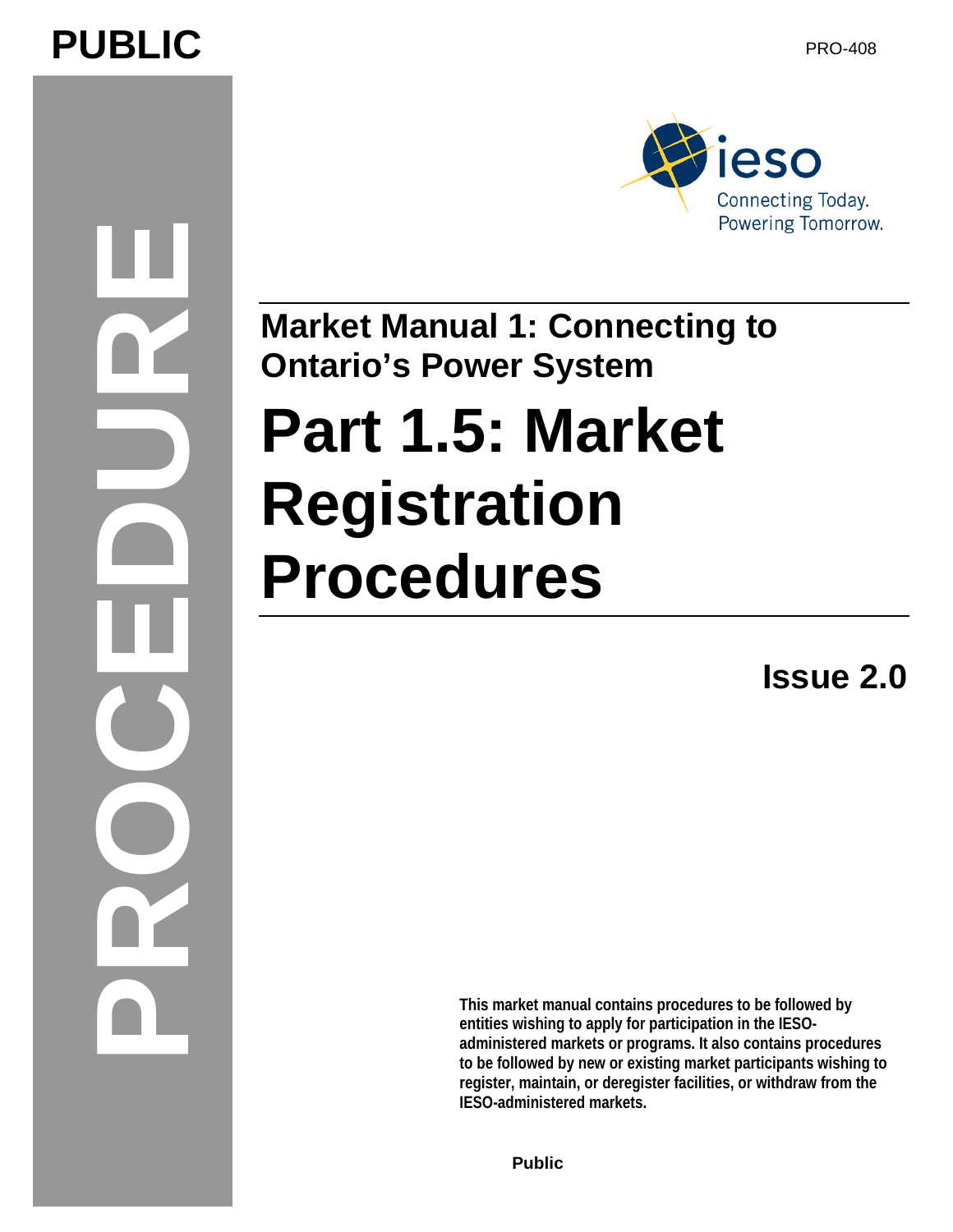# **Disclaimer**

The posting of documents on this website is done for the convenience of *market participants* and other interested visitors to the *IESO* website. Please be advised that, while the *IESO* attempts to have all posted documents conform to the original, changes can result from the original, including changes resulting from the programs used to format the documents for posting on the website as well as from the programs used by the viewer to download and read the documents. The *IESO*  makes no representation or warranty, express or implied that the documents on this website are exact reproductions of the original documents listed. In addition, the documents and information posted on this website are subject to change. The *IESO* may revise, withdraw or make final these materials at any time at its sole discretion without further notice. It is solely your responsibility to ensure that you are using up-to-date documents and information.

This document may contain a summary of a particular *market rule*. Where provided, the summary has been used because of the length of the *market rule* itself. The reader should be aware, however, that where a *market rule* is applicable, the obligation that needs to be met is as stated in the *market rules*. To the extent of any discrepancy or inconsistency between the provisions of a particular *market rule* and the summary, the provision of the *market rule* shall govern.

| Document ID                                                      | <b>PRO-408</b>                     |
|------------------------------------------------------------------|------------------------------------|
| Part 1.5: Market Registration Procedures<br><b>Document Name</b> |                                    |
| <b>Issue</b>                                                     | $l$ ssue $2.0$                     |
| <b>Reason for Issue</b>                                          | Issued in advance of Baseline 44.1 |
| <b>Effective Date</b>                                            | November 26, 2020                  |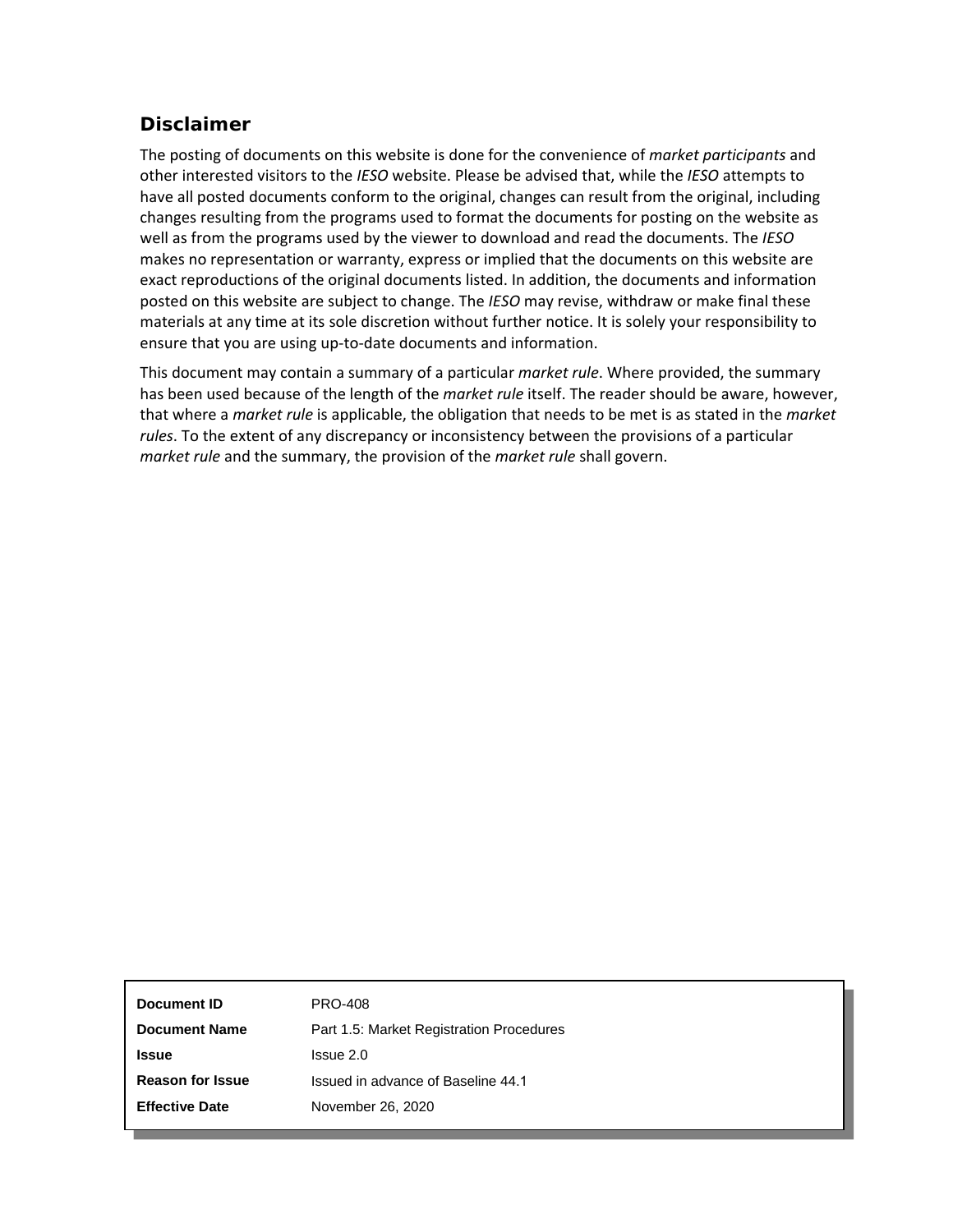# **Document Change History**

| <b>Issue</b> | <b>Reason for Issue</b>                                                                                      | Date              |
|--------------|--------------------------------------------------------------------------------------------------------------|-------------------|
| 1.0          | Initial release in advance of Baseline 44.0, resulting in the<br>obsoleting of the following market manuals: | June 29, 2020     |
|              | Market Manual 1.1: Participant Authorization,<br>$\bullet$<br>Maintenance & Exit,                            |                   |
|              | Market Manual 1.2: Facility Registration, Maintenance &<br>$\bullet$<br>De-registration, and                 |                   |
|              | Market Manual 9.1: Submitting Registration Data for the<br>$\bullet$<br><b>DACP</b>                          |                   |
| 2.0          | <b>AODA Remediation Only</b>                                                                                 | November 26, 2020 |

# **Related Documents**

| Document ID                                                | <b>Document Title</b>                                 |  |
|------------------------------------------------------------|-------------------------------------------------------|--|
| MDP PRO 0048                                               | Market Manual 1.4: Connection Assessment and Approval |  |
| Market Manual 1.6: Performance Validation<br>IESO REQ 0208 |                                                       |  |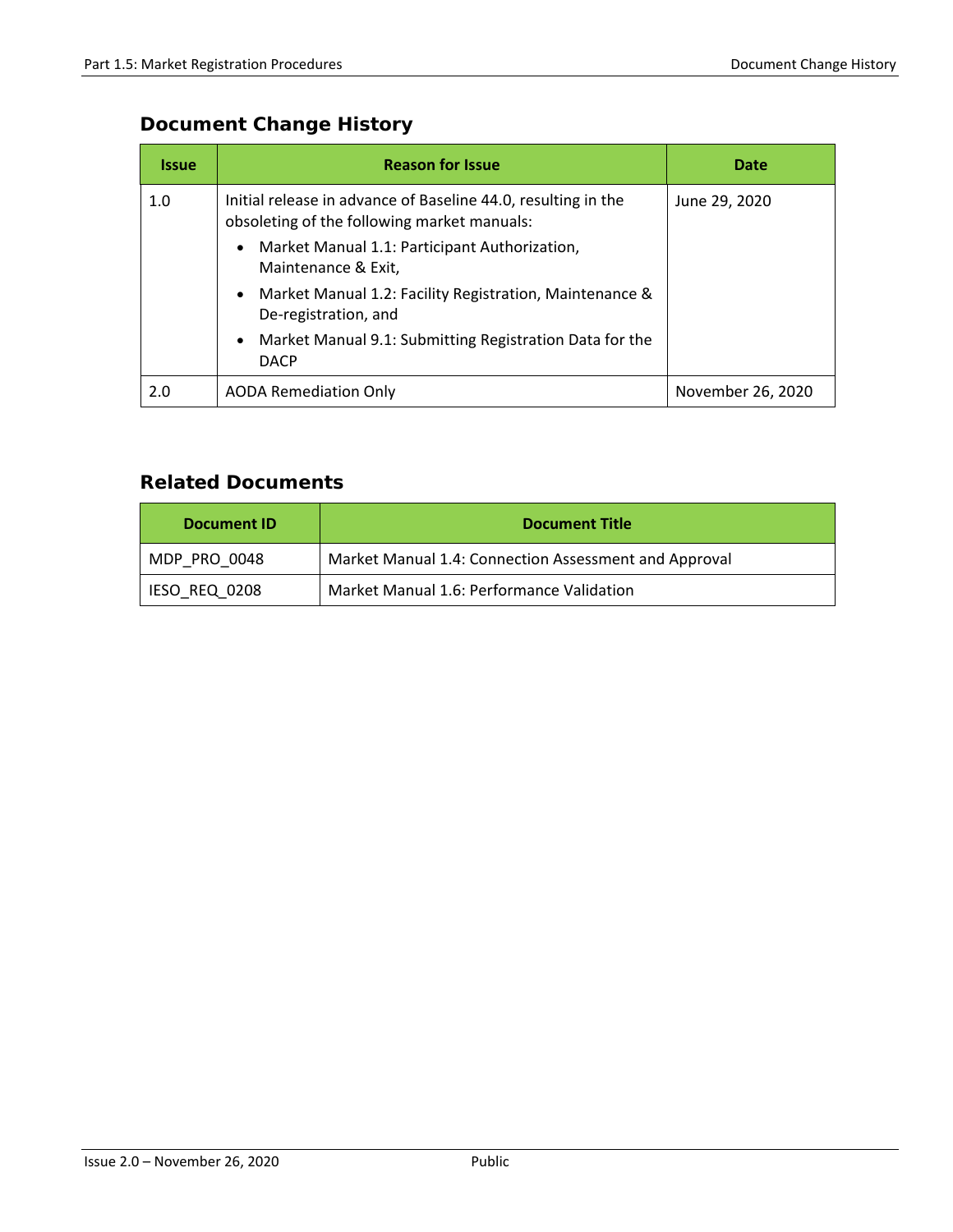# <span id="page-3-0"></span>**Table of Contents**

| $\mathbf 1$ . |     |                                                         |
|---------------|-----|---------------------------------------------------------|
|               | 1.1 |                                                         |
|               | 1.2 |                                                         |
|               | 1.3 |                                                         |
|               |     |                                                         |
|               |     |                                                         |
|               | 1.4 |                                                         |
|               |     |                                                         |
|               |     |                                                         |
|               |     |                                                         |
|               | 1.5 |                                                         |
| 2.            |     |                                                         |
|               | 2.1 |                                                         |
|               |     |                                                         |
|               |     |                                                         |
|               |     |                                                         |
|               | 2.2 |                                                         |
|               |     | 2.2.1 Prerequisite Requirements for Market Participant  |
|               |     |                                                         |
|               |     | 2.2.3 Organization Roles and Responsibilities  12       |
|               | 2.3 |                                                         |
|               |     | 2.3.1 Prerequisite Requirements for Program Participant |
|               |     |                                                         |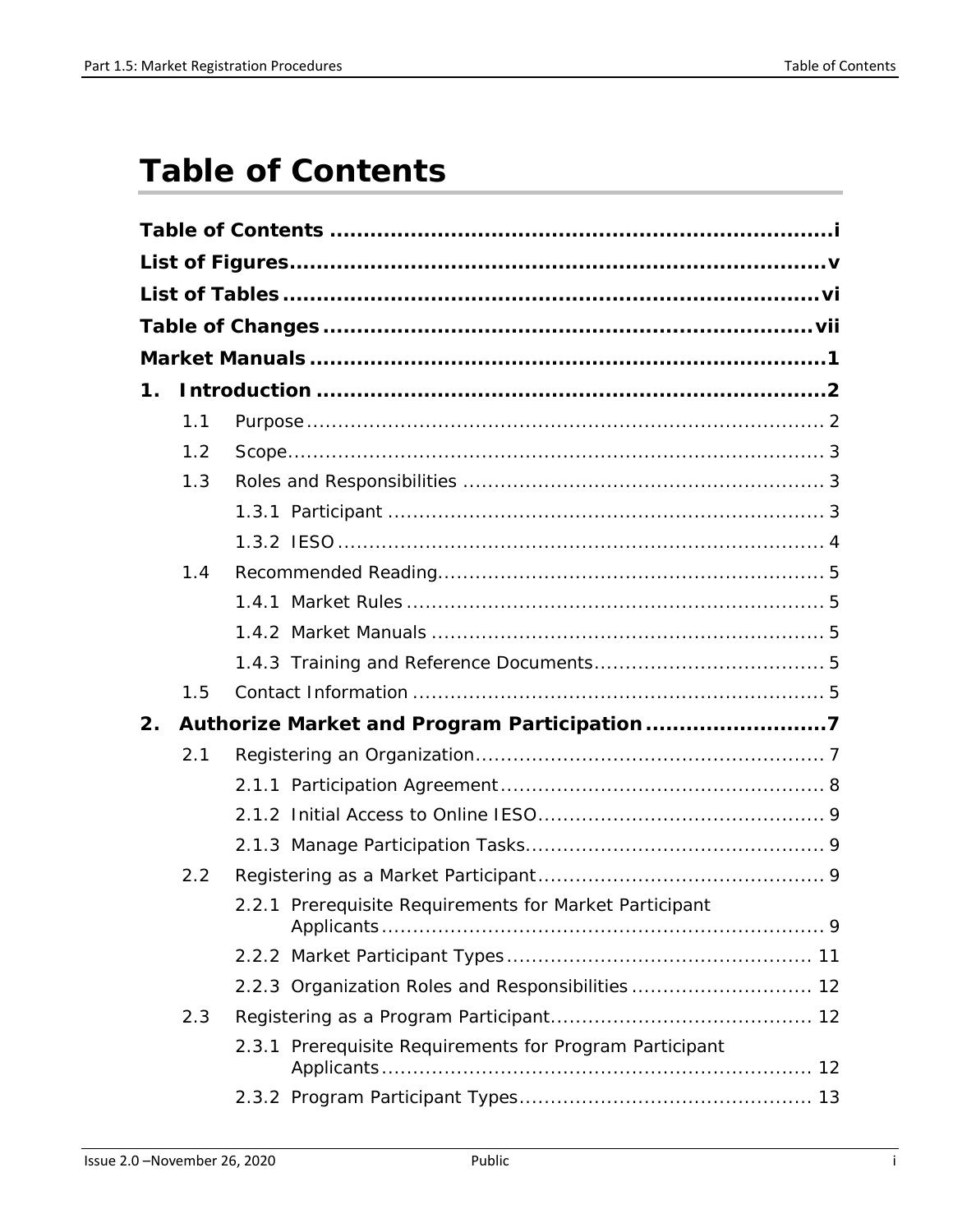|    | 2.4 |                                                                     |
|----|-----|---------------------------------------------------------------------|
|    |     | 2.4.1 Prerequisite Requirements for Service Provider Applicants  13 |
|    |     |                                                                     |
|    | 2.5 | IESO Notification of Participant Authorization  14                  |
|    |     | 2.5.1 Authorization Notification for Market Participants 14         |
|    |     | 2.5.2 Authorization Notification for Program Participants 14        |
|    |     | 2.5.3 Authorization Notification for Service Providers 15           |
| 3. |     |                                                                     |
|    | 3.1 |                                                                     |
|    |     |                                                                     |
|    |     |                                                                     |
|    |     | 3.1.3 Market Participant/Equipment Role Relationship  19            |
|    |     | 3.1.4 Physical Facility/Resource Relationship 19                    |
|    |     | 3.1.5 Market Participant/Resource Role Relationships 20             |
|    | 3.2 | Registering Facility, Equipment, and Resource Data  22              |
|    |     |                                                                     |
|    |     |                                                                     |
|    |     |                                                                     |
|    |     |                                                                     |
|    | 3.3 |                                                                     |
|    |     |                                                                     |
|    |     |                                                                     |
|    |     |                                                                     |
|    | 3.4 | Day-Ahead Commitment Process - Registration Requirements  25        |
|    |     |                                                                     |
|    |     |                                                                     |
|    |     |                                                                     |
|    |     |                                                                     |
|    |     | 3.4.5 Daily Cascading Hydroelectric Dependency  28                  |
|    |     |                                                                     |
|    |     | 3.4.7 Generator Primary and Secondary Fuel Type 29                  |
|    |     |                                                                     |
|    | 3.5 | Day-Ahead Commitment Process - Combined Cycle Plants                |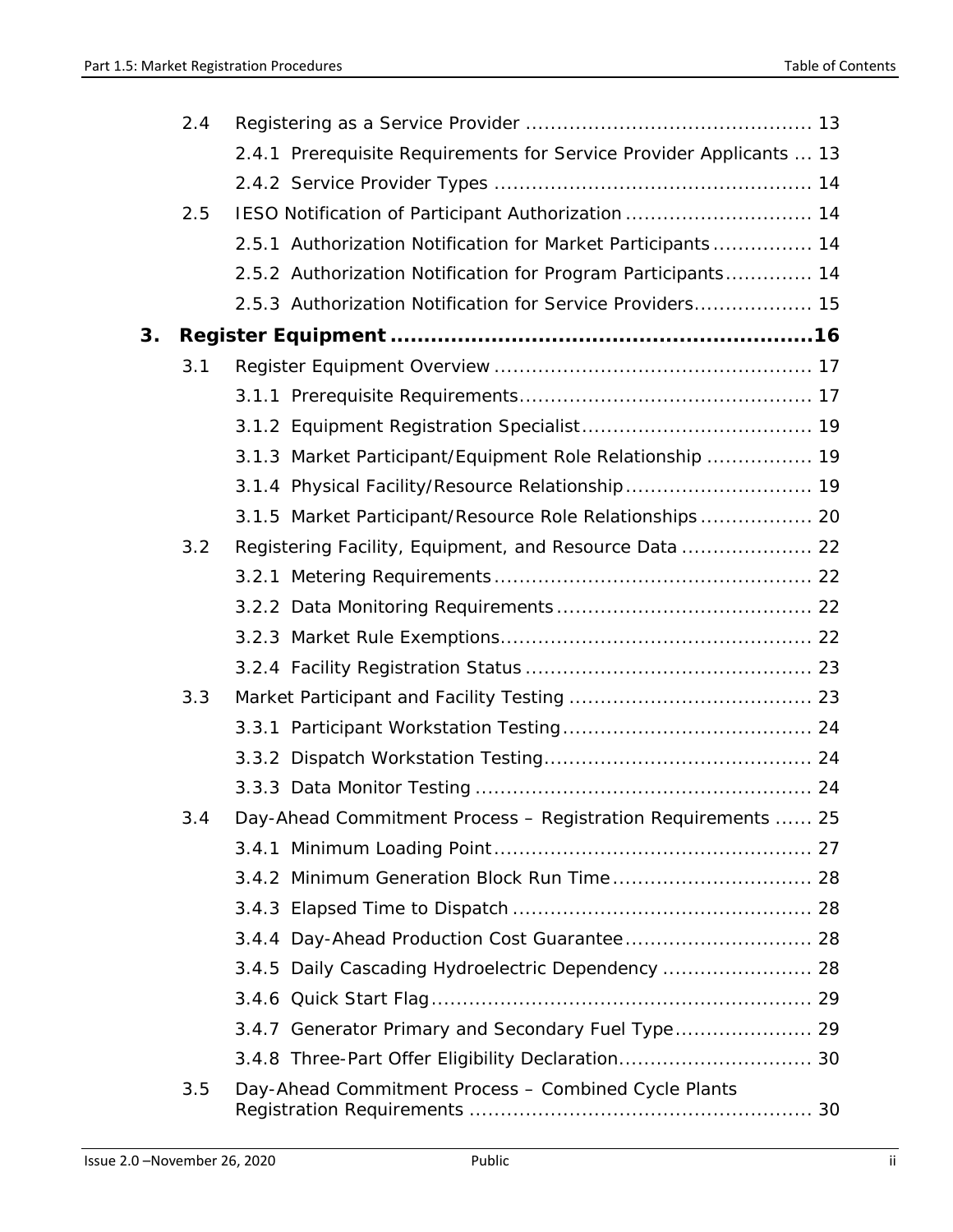|    |      | 3.5.1 Combustion & Steam Turbine Configuration Relationships 30 |  |
|----|------|-----------------------------------------------------------------|--|
|    |      | 3.5.2 Steam Turbine Minimum Loading Point 32                    |  |
|    |      | 3.5.3 Steam Turbine Percentage Share of a Pseudo Unit  32       |  |
|    |      |                                                                 |  |
|    | 3.6  |                                                                 |  |
|    |      | 3.6.1 Eligibility Criteria for Participation in the Operating   |  |
|    |      |                                                                 |  |
|    | 3.7  |                                                                 |  |
|    |      |                                                                 |  |
|    | 3.8  |                                                                 |  |
|    | 3.9  |                                                                 |  |
|    |      | 3.9.1 Operational and Meteorological Monitoring 36              |  |
|    |      | 3.9.2 Meteorological Monitoring - Wind Generation Facilities 36 |  |
|    |      | 3.9.3 Meteorological Towers and Sodar/Lidar Technology 37       |  |
|    |      | 3.9.4 Operational Monitoring - Solar Generation Facilities  37  |  |
|    | 3.10 | Additional Generation Facility Characteristics  37              |  |
|    |      |                                                                 |  |
|    |      |                                                                 |  |
|    | 3.11 |                                                                 |  |
|    |      |                                                                 |  |
|    |      |                                                                 |  |
| 4. |      |                                                                 |  |
|    | 4.1  | Maintain Organization/Participant Registered Data  40           |  |
|    |      |                                                                 |  |
|    |      |                                                                 |  |
|    |      | 4.1.3 Access Additions/Changes to IESO Systems 41               |  |
|    |      |                                                                 |  |
|    | 4.2  |                                                                 |  |
|    |      | 4.2.1 Data Monitoring and Voice Communications Changes  43      |  |
|    |      | 4.2.2 Assessments for Operating Reserve Market Participation 43 |  |
|    |      |                                                                 |  |
|    |      |                                                                 |  |
|    |      |                                                                 |  |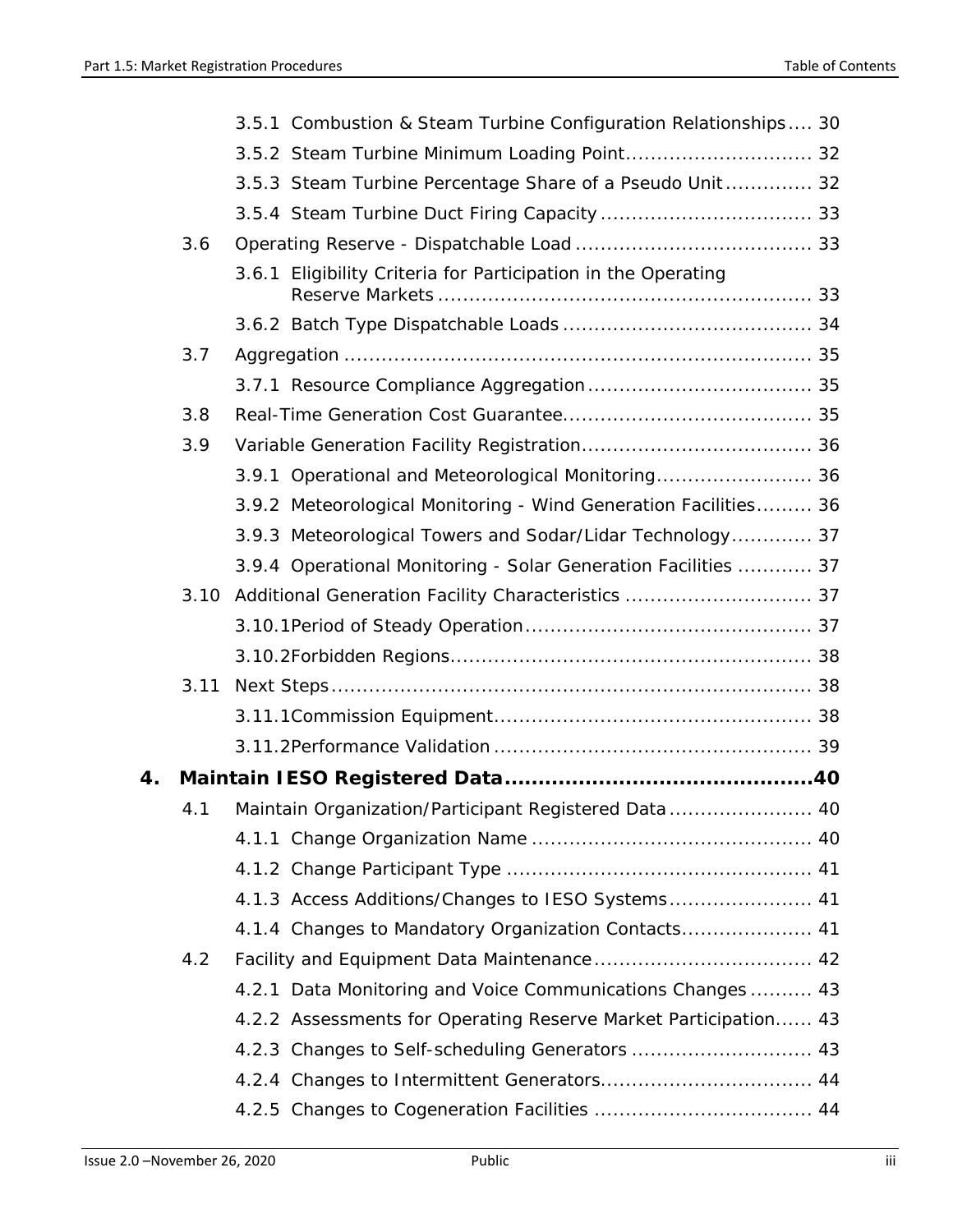| 4.3                                                              |  |
|------------------------------------------------------------------|--|
| Facility Deregistration / Market Participant Withdrawal 46<br>5. |  |
| 5.1                                                              |  |
| 5.1.1 Determining whether Technical Assessment Is Required  46   |  |
| 5.1.2 When Technical Assessment Is NOT Required 47               |  |
| 5.1.3 When Technical Assessment Is Required  47                  |  |
| 5.2                                                              |  |
| Market Participant Deregistration or Termination for Non-<br>5.3 |  |
|                                                                  |  |
|                                                                  |  |
|                                                                  |  |
|                                                                  |  |
| Appendix C: Wind Facility Data Requirements57                    |  |
|                                                                  |  |
|                                                                  |  |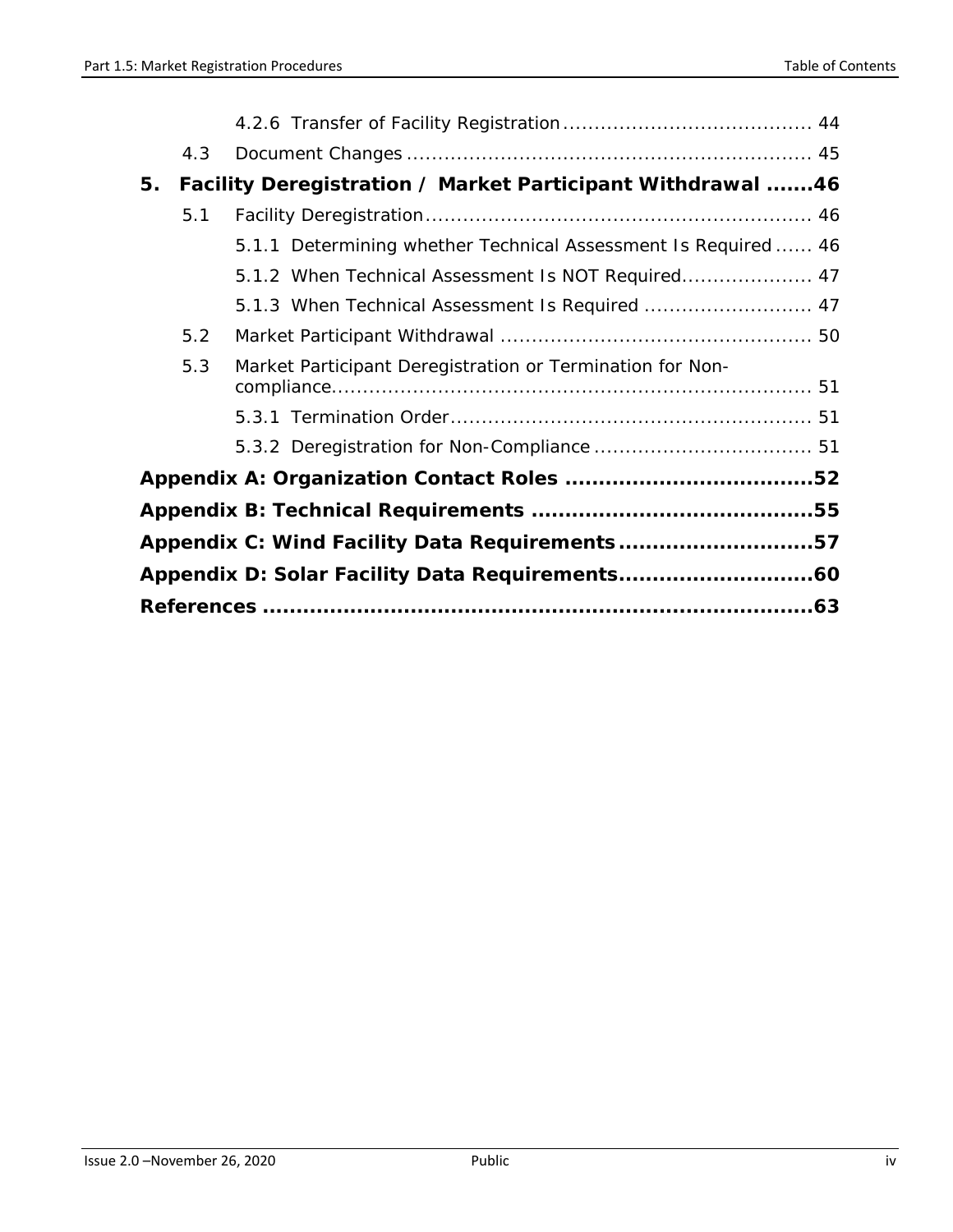# <span id="page-7-0"></span>**List of Figures**

| Figure 3-3: Combined Cycle Plant Relationships and Registration                  |  |
|----------------------------------------------------------------------------------|--|
| Figure 5-1: Facility Deregistration Process (requested by Market Participant) 49 |  |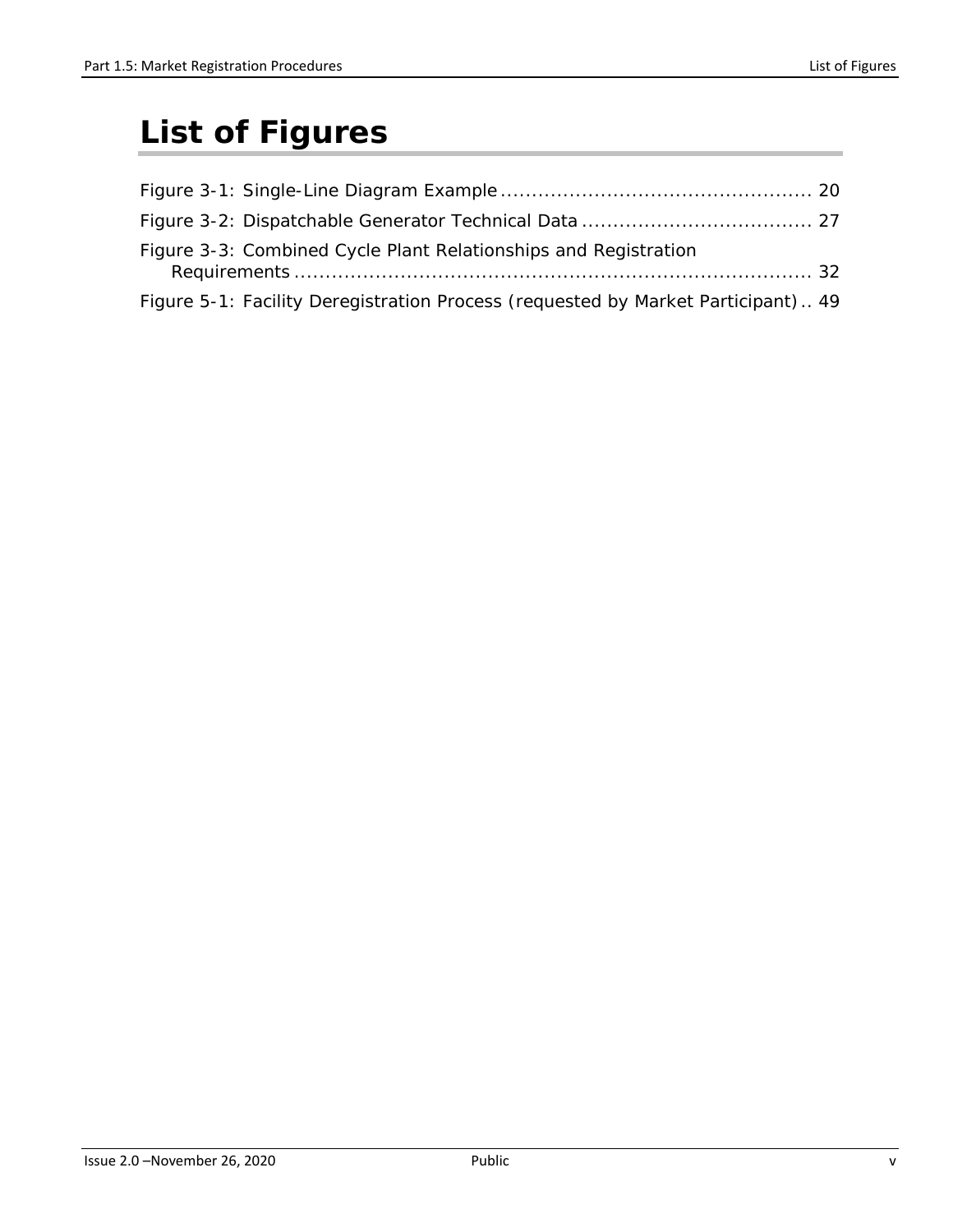# <span id="page-8-0"></span>**List of Tables**

| Table 2-2: Prerequisite Requirements for Market Participant Applicants 9     |
|------------------------------------------------------------------------------|
|                                                                              |
|                                                                              |
| Table 2-5: Prerequisite Requirements for Program Participant Applicants  12  |
|                                                                              |
| Table 2-7: Prerequisite Requirements for Service Provider Applicants  14     |
|                                                                              |
| Table 3-1: Prerequisite Requirements for Register Equipment 17               |
| Table 3-2: Market Participant/Resource Relationships 21                      |
|                                                                              |
| Table 3-4: Registration Requirements to support DACP by Resource Type  26    |
|                                                                              |
| Table 3-6: Met Tower or Sodar/Lidar Unit Requirement for Wind Facilities  37 |
|                                                                              |
|                                                                              |
|                                                                              |
| Table C-2: Wind Facility Operational Monitoring Requirements 57              |
| Table C-3: Met Tower and Sodar/Lidar Unit Requirements 58                    |
| Table C-4: Nacelle-mounted Data Collection Requirements 58                   |
|                                                                              |
| Table D-2: Solar Facility Operational Monitoring Requirements  61            |
| Table D-3: Solar Facility Meteorological Monitoring Requirements  61         |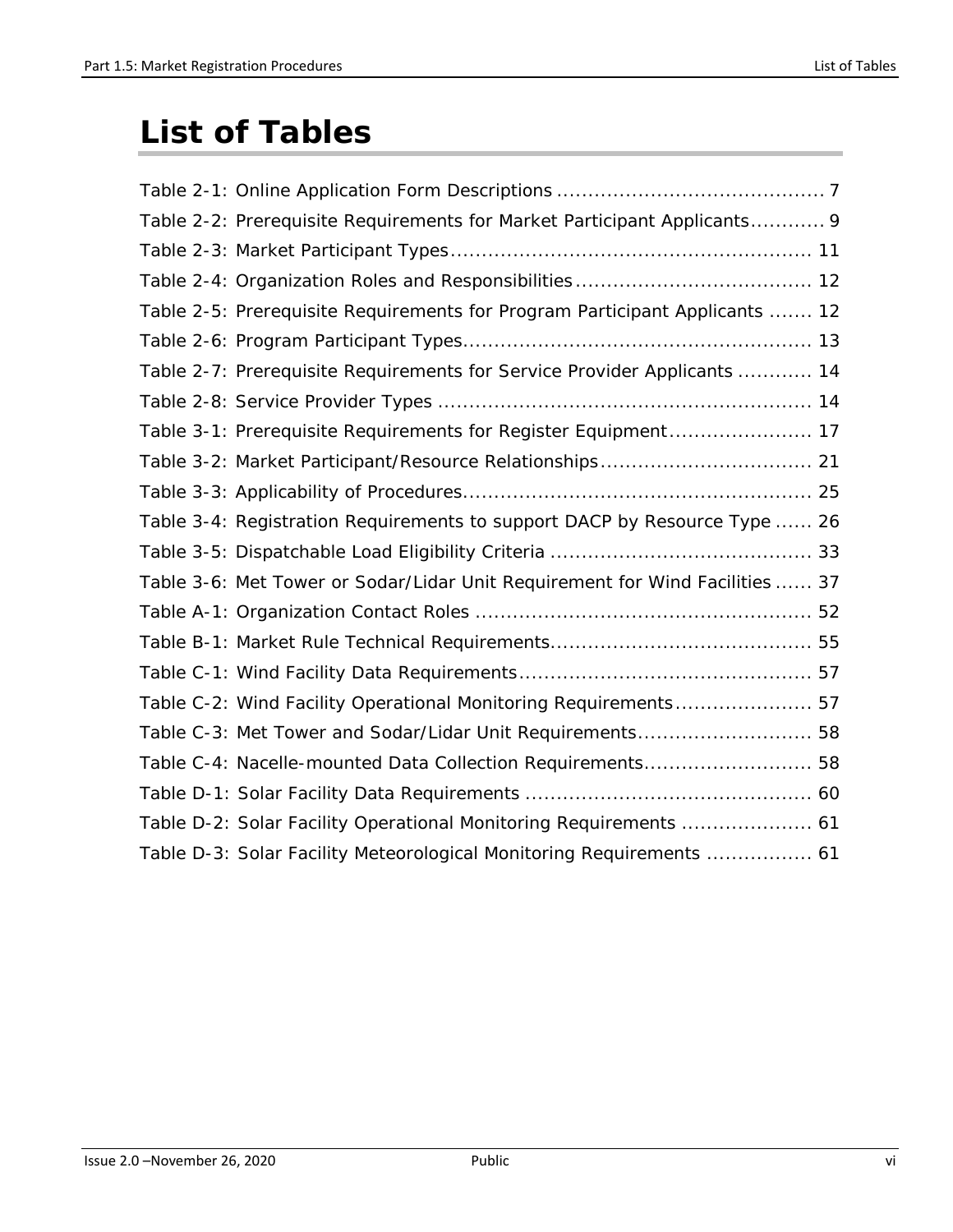# <span id="page-9-0"></span>**Table of Changes**

| Reference | <b>Description of Change</b> |
|-----------|------------------------------|
|           | Initial release              |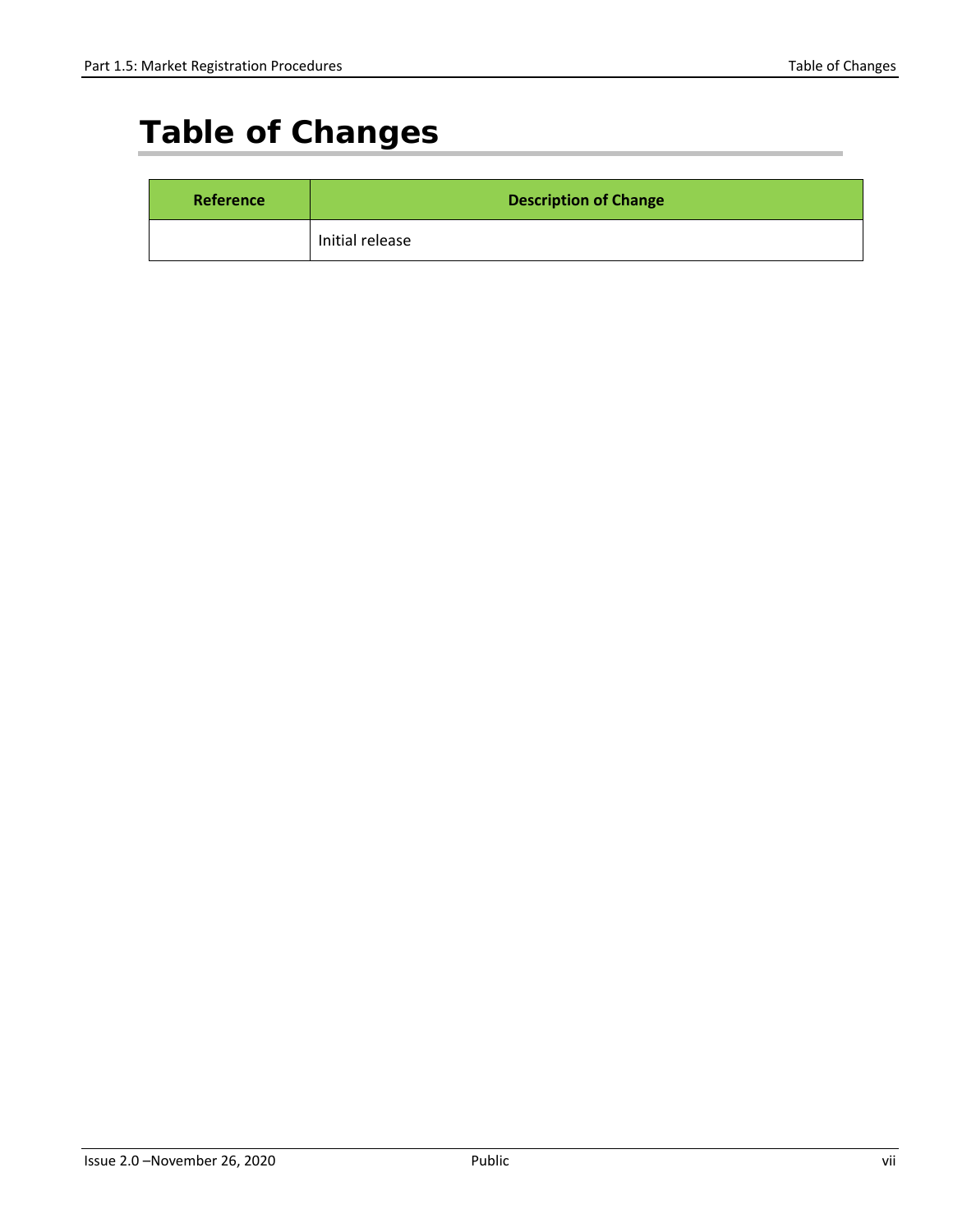# <span id="page-10-0"></span>**Market Manuals**

The *market manuals* consolidate the market procedures and associated forms, standards, and policies that define the operation of the various areas within the *IESO-administered markets*. Market procedures provide more detailed descriptions of the requirements for various activities than are specified in the *market rules*. Where there is a discrepancy between the requirements in a document within a "Market Manual" and the *market rules*, the *market rules* shall prevail. Standards and policies are either appended to, or referenced in, the external procedures to provide a supporting framework.

"Connecting to Ontario's Power System" is Series 1 of the *Market Manuals*, in which this document is "Part 1.5: Market Registration Procedures*".*

**– End of Section –**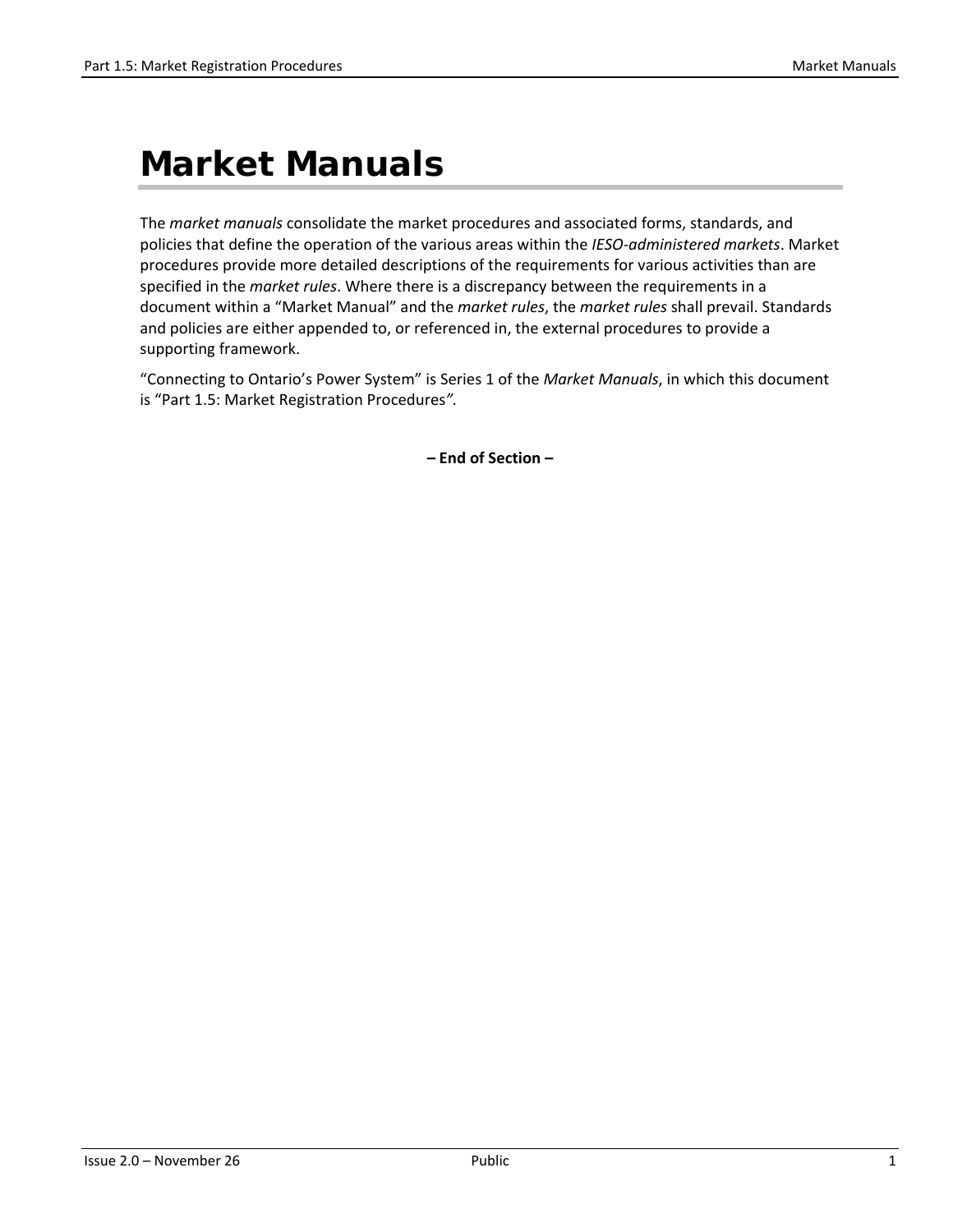# <span id="page-11-0"></span>**1. Introduction**

# <span id="page-11-1"></span>**1.1 Purpose**

*Market Manual* 1.5: Market Registration Procedures is the second of three *market manuals* that cover th[e Connecting to Ontario's Power System](http://www.ieso.ca/Sector-Participants/Connection-Process/Overview) process. The Connecting to Ontario's Power System process consists of six (6) stages, which are described in the following *market manuals*:

| <b>Stage</b>                                                           | <b>Market Manual</b>                                                              |
|------------------------------------------------------------------------|-----------------------------------------------------------------------------------|
| 1. Prepare application<br>2. Obtain conditional approval to<br>connect | Part 1.4: Connection Assessment and Approval<br>(formerly Market Manual 2.10)     |
| 3. Design and build                                                    | N/A <sup>1</sup>                                                                  |
| 4. Authorize market and program<br>participation                       | <b>Part 1.5: Market Registration Procedures</b>                                   |
| 5. Register equipment                                                  |                                                                                   |
| 6. Commission equipment and validate<br>performance                    | Part 1.5: Market Registration Procedures, and<br>Part 1.6: Performance Validation |
|                                                                        | (formerly Market Manual 2.20)                                                     |

This *market manual* contains the procedures related to Market Registration, which encompasses all of Stages 4 and 5 of the process, as well as Commission Equipment procedures for Stage 6.

The content of this *market manual* serves as a roadmap for *market participants* or program participants ("Participants") and reflects the requirements set out in the *market rules* and in certain standards and policies established by the *IESO*.

As applicable, the procedures in this market manual are to be followed by:

- Any organization wishing to apply for participation in the *IESO-administered markets* or programs, or wishing to apply as a service provider (Stage 4),
- Participants wishing to register equipment (Stage 5),
- Participants wishing to commission equipment (Stage 6),
- Participants wishing to update their registration or equipment data,
- Participants wishing to deregister equipment, and
- Participants wishing to withdraw participation from the *IESO-administered markets* or programs.

<span id="page-11-2"></span><sup>1</sup> The "Stage 3: Design and build" activities are determined between the connection *applicant* and its associated *transmitter* or *distributor* after the completion of Stages 1 and 2.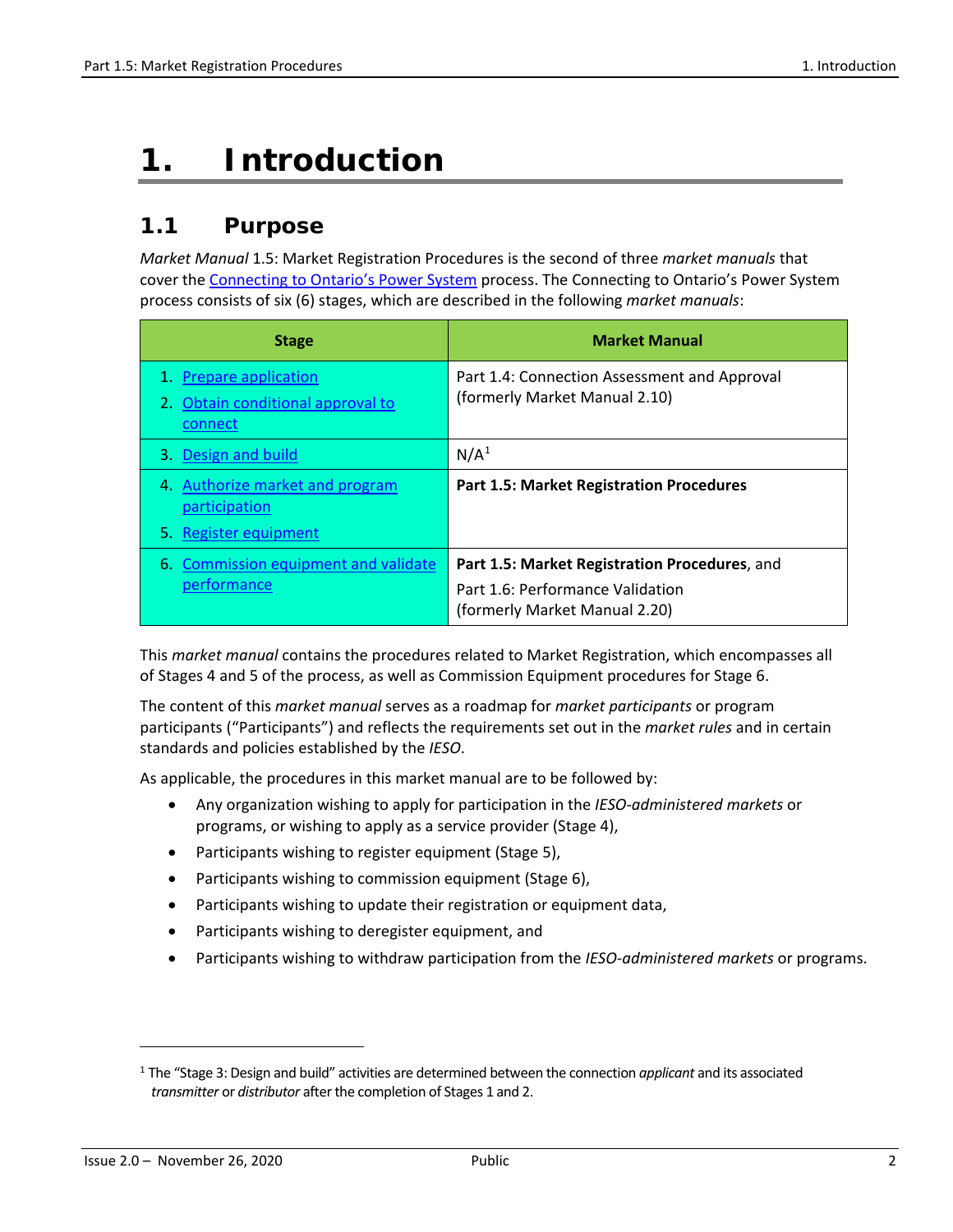The [Market Registration Process Schedule](http://www.ieso.ca/-/media/Files/IESO/Document-Library/registration/facility/Market-Registration-Process-Schedule.pdf?la=en) provides estimated timelines for the completion of Stages 4 and 5 when a Physical Facility<sup>[2](#page-12-3)</sup> is involved. Listed timelines are for guideline purposes only.

Before starting the procedures described in this *market manual*, it is assumed that an *applicant* for participation in the *IESO-administered markets* or programs has completed the applicable prerequisite requirements described in [Section 2.2.1](#page-18-3) of this manual.

Owners of new Physical Facilities connecting to the *IESO-controlled grid,* or providing *ancillary services* for the *IESO*, or modifying existing Physical Facilities registered with the *IESO* are required to complete Stages 1 through 3 of the Connecting to Ontario's Power System process before starting the market registration procedures described in this *market manual*. Stages 1 and 2 are described in Market Manual 1.4: Connection Assessment and Approval Procedure.

# <span id="page-12-0"></span>**1.2 Scope**

This *market manual* covers the Market Registration procedures, which are comprised of<sup>[3](#page-12-4)</sup>:

- Authorize market and program participation (described i[n Section 2](#page-16-0) of this manual),
- Register and commission equipment (described i[n Section 3\)](#page-25-0),
- Maintain Participant, *facility*, and equipment data (described in [Section 4\)](#page-51-0), and
- Deregister *facility* and withdraw participation (described in [Section 5\)](#page-55-0).

In some cases, an *IESO* contract will require an organization to register as a program participant regardless as to whether it has a Physical Facility, or whether that *facility* is connected to the *IESOcontrolled grid*.

*Metering* registration must be completed for any Physical Facility connecting to the *IESO-controlled grid* or where any financial transaction associated with a Physical Facility is to be settled by IESO. For information on processes relating to the registration of *meter points* and submission of *meter* totalization tables, refer to [Market Manual 3.0: Metering Overview.](http://www.ieso.ca/-/media/Files/IESO/Document-Library/Market-Rules-and-Manuals-Library/market-manuals/metering/mtr-Overview.pdf)

# <span id="page-12-1"></span>**1.3 Roles and Responsibilities**

Responsibility for market and program participant authorization and *facility* and equipment registration, maintenance, and exit activities is shared between the Participant and the *IESO,* as follows:

### <span id="page-12-2"></span>**1.3.1 Participant**

- Read and comply with the applicable *market rules* pertaining to Participant authorization and equipment registration [\(Chapter 2](http://www.ieso.ca/-/media/Files/IESO/Document-Library/Market-Rules-and-Manuals-Library/market-rules/mr-chapter2.pdf) and [Chapter 7,](http://www.ieso.ca/-/media/Files/IESO/Document-Library/Market-Rules-and-Manuals-Library/market-rules/mr-chapter7.pdf) Section 2),
- Complete all applicable pre-application requirements,
- Provide mandatory organization, Participant and *facility* contact information,
- Manage system access requests for users requiring access to *IESO* information systems,

<span id="page-12-3"></span><sup>&</sup>lt;sup>2</sup> "Physical Facility" is described in **Section 3: Register Equipment**.

<span id="page-12-4"></span> $3$  Identity management operations is also part of Market Registration, and is described in Market Manual 1.3: Identity Management Operations Guide.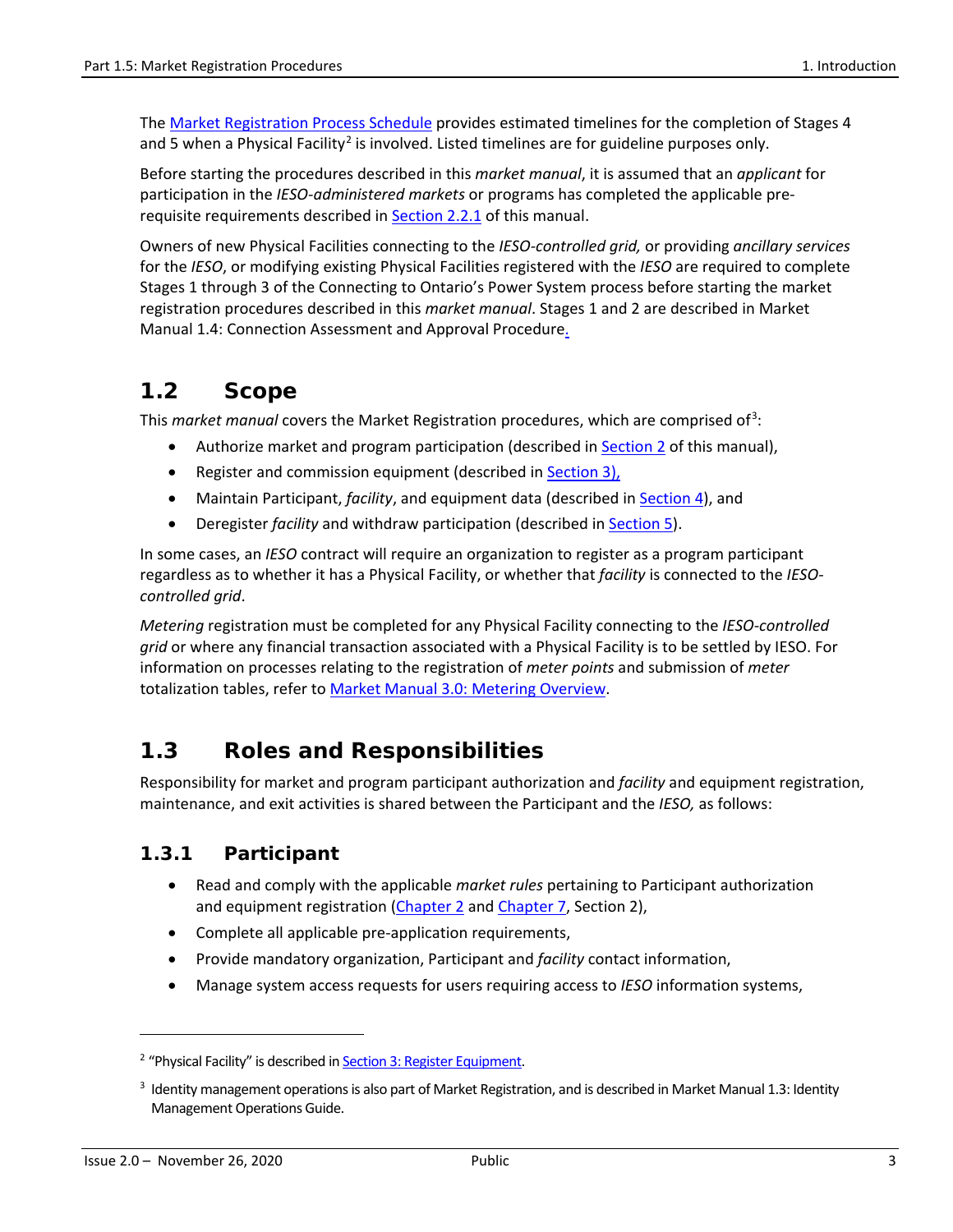- Review, sign, and submit the *Participation Agreement*,
- Submit *facility* and equipment registration data, supporting documentation, and supplemental information (*licence*(s), Single Line Diagram, etc.) through the *IESO*'s online registration system [\(Online IESO\)](https://online.ieso.ca/suite/tempo/news/all),
- Identify the relationship roles for each Resource record created for the *facility* in Online *I*ESO (see [Section 3.1.4\)](#page-28-2),
- Submit *responses* to *IESO* requests for incomplete information or clarifications,
- Submit appropriate registration data for participation in the Day-Ahead Commitment Process (see [Sections 3.4](#page-34-0) an[d 3.5\)](#page-39-1),
- Participate in *market participant* and facility testing (see [Section 3.3\)](#page-32-1) as scheduled together with the *IESO*,
- Register *variable generation facility* to provide data for the centralized forecasting service program [\(Section 3.9,](#page-45-0) [Appendix C,](#page-66-0) and [Appendix D\)](#page-69-0)<sup>[4](#page-13-1)</sup>,
- Review and maintain *market participant*, *facility*, and equipment registration data in Online IESO to ensure the accuracy of the data, and submit any changes, additions, or deletions through Online IESO (see [Section 4\)](#page-49-0),
- Submit a request to transfer the registration of a *facility* as a result of their intent to sell, lease, assign, or transfer control of that *facility* (see [Section 4.2.6\)](#page-53-2), and
- Notify the *IESO* when they wish to deregister a *facility* or *facilities* that are being decommissioned (see [Section 5\)](#page-55-0).

#### <span id="page-13-0"></span>**1.3.2 IESO**

- Acknowledge Participant submissions related to Market Registration activities,
- Manage records in Online IESO and Participant accessibility,
- Generate Participation Agreement, issue to the *applicant* for signature, and then execute at *IESO* (see [Section 2.1.1\)](#page-17-0),
- Issue requests for incomplete data or clarifications,
- Validate Participant's completion of connection requirements coming from any applicable connection assessment,
- Assess *facilities* for their ability to deliver the services for which they are seeking to be registered,
- Based on the Participant's intended market operations, create appropriate setup of *facilities* and associated Resource*s* to enable *bidding*, *dispatching*, *metering*, and *settlement[5](#page-13-2)* ,

<span id="page-13-1"></span><sup>4</sup> *Variable generators* that intend to connect directly to the *IESO-controlled grid* or participate in the *IESO-administered markets* are required to complete the requirements in Sections 2 and 3 of this *market manual*, along with the requirements in Section 3.9 and Appendices C and D. *Distribution*-connected *variable generators*that are not registering to become *market participants* may bypass Section 2 and all of Section 3 prior to Section 3.9.

<span id="page-13-2"></span><sup>5</sup> Metering information is contained in the Market Manual 3 series of manuals. *Settlements*information is contained in the Market Manual 5 series. Refer to th[e IESO Market Rules & Manuals Library.](http://www.ieso.ca/Sector%20Participants/Market%20Operations/Market%20Rules%20And%20Manuals%20Library)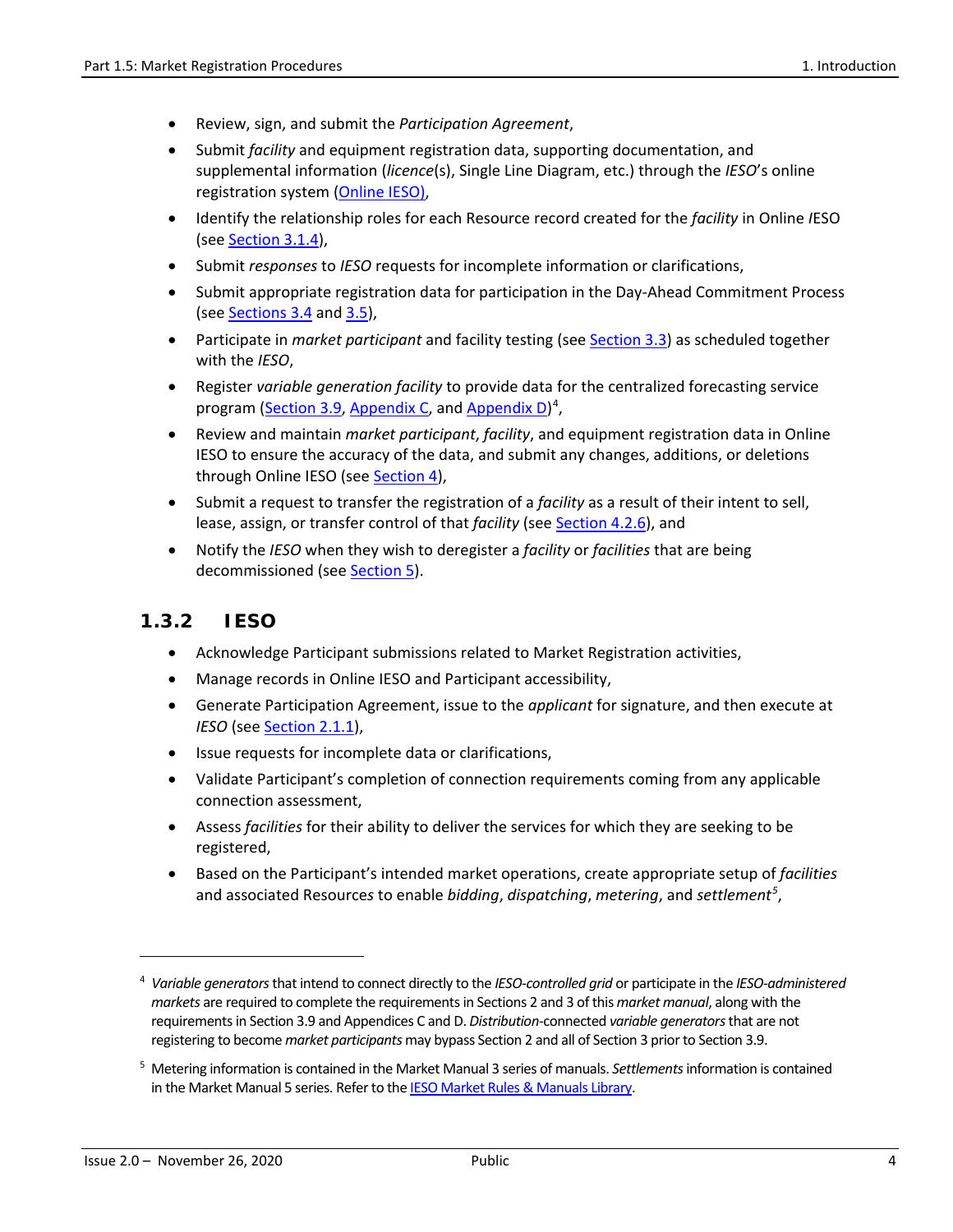- Coordinate testing schedules with the Participant for Market Participant and Facility Testing (see [Section 3.3\)](#page-32-1),
- Provide the Participant with assistance in executing applicable commissioning tests for new or modified equipment (see [Section 3.11.1\)](#page-47-2),
- Validate a *facility*'s compliance with data monitoring and communication requirements as defined in the *market rules* and applicable standards and policies established by the *IESO* and other governing bodies<sup>[6](#page-14-5)</sup>,
- Provide the Participant with appropriate operational *IESO* contacts, and
- Issue Registration Approval Notifications (RANs) to the Participant relating to the Market Registration activities.

# <span id="page-14-0"></span>**1.4 Recommended Reading**

Before applying for participation in the *IESO-administered markets* or programs or as a service provider, the *IESO* recommends that *applicants* read the following information:

# <span id="page-14-1"></span>**1.4.1 Market Rules**

[Chapter 2: Participation](http://www.ieso.ca/-/media/Files/IESO/Document-Library/Market-Rules-and-Manuals-Library/market-rules/mr-chapter2.pdf) of the *market rules* contains material relevant to the Participant Authorization Procedures and should be thoroughly reviewed by all *applicants* for participation in the IESO-administered markets or programs, as well as by potential service providers. Chapter 7: [System Operations and Physical Markets](http://www.ieso.ca/-/media/Files/IESO/Document-Library/Market-Rules-and-Manuals-Library/market-rules/mr-chapter7.pdf) should also be thoroughly reviewed by applicants for participation in the *IESO-administered markets*.

# <span id="page-14-2"></span>**1.4.2 Market Manuals**

Many of the procedures necessary for market involvement are interrelated, therefore it is strongly suggested that *applicants* review the entire set of *market manuals* before starting the Participant Authorization Procedures. Particular attention should be paid to the market manuals listed in the [References page](#page-72-0) at the end of this manual.

# <span id="page-14-3"></span>**1.4.3 Training and Reference Documents**

The [Marketplace Training page](http://www.ieso.ca/Sector-Participants/Market-Operations/Marketplace-Training/Training-Materials) of the *IESO* website contains workbooks, training guides, and quick takes that *applicants* can use, specific to each participation type[. Instructor-led](http://www.ieso.ca/Sector-Participants/Market-Operations/Marketplace-Training/Instructor-Led-Courses) courses are also available for applicants.

# <span id="page-14-4"></span>**1.5 Contact Information**

Changes to this *market manual* are managed via the IESO [Change Management process.](http://www.ieso.ca/sector-participants/change-management/overview) Stakeholders are encouraged to participate in the evolution of this *market manual* via this process.

<span id="page-14-5"></span><sup>6</sup> Other governing bodies include the *North American Electric Reliability Corporation* (*NERC*), *Northeast Power Coordinating Council, Inc.* (*NPCC*), as well as the Ontario government.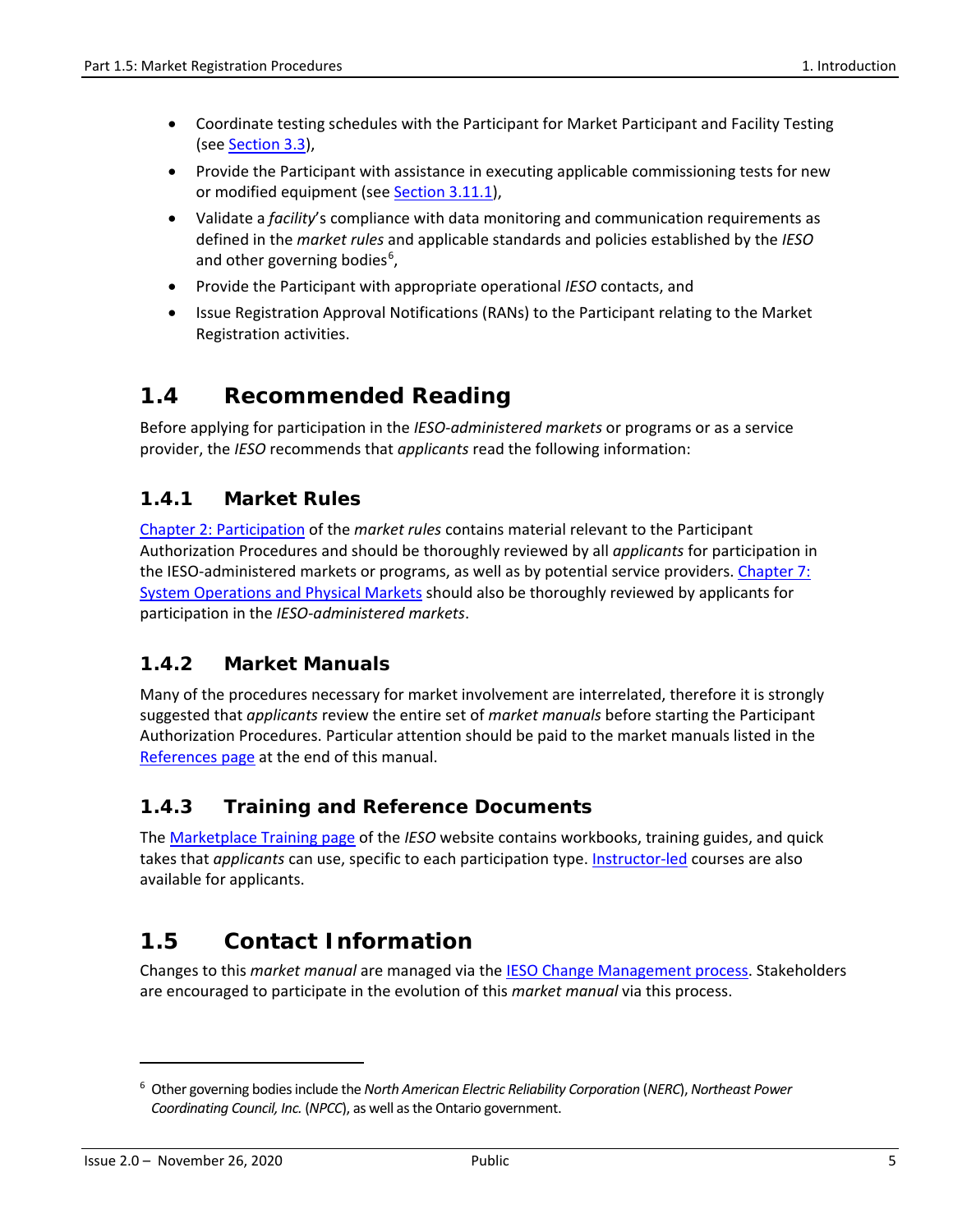To contact the IESO, you can email IESO Customer Relations at **customer.relations@ieso.ca** or use telephone or mail. Telephone numbers and the mailing address can be found on the IESO website [\(IESO Corporate Contact Information\)](http://www.ieso.ca/corporate-ieso/contact). IESO Customer Relations staff will respond as soon as possible.

**– End of Section –**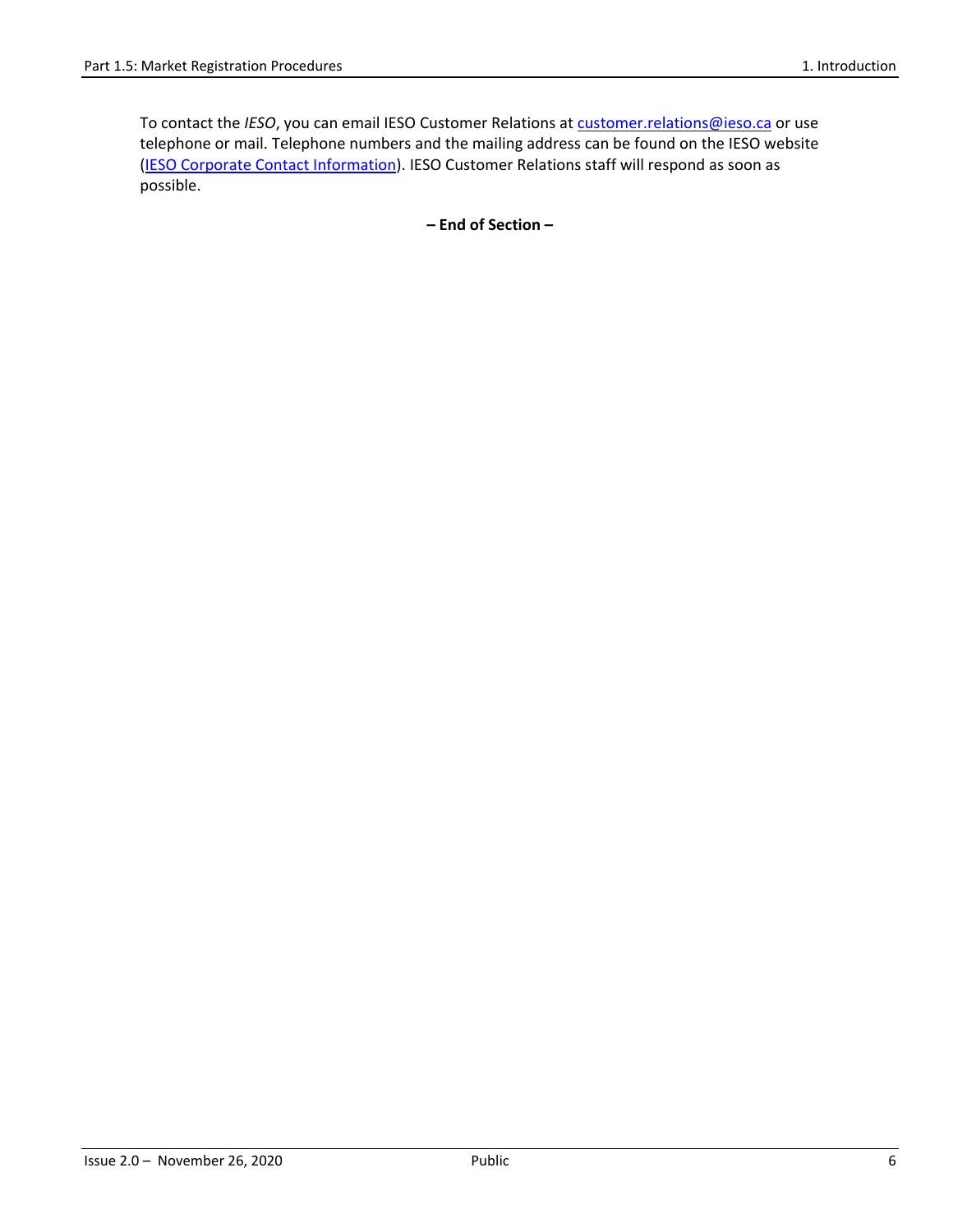# <span id="page-16-0"></span>**2. Authorize Market and Program Participation**

Any organization planning to participate in the *IESO-administered markets* or programs, to cause or permit electricity to be conveyed into or out of the *IESO-controlled grid,* or to cause or permit electricity via an *IESO* contract requiring *settlement* by the *IESO*, must initiate with the IESO and complete a request for authorization. In particular, organizations must be authorized by the *IESO* if connecting a Physical Facility[7](#page-16-3) to the *IESO-controlled grid*, providing via a Physical Facility an *ancillary service* for the *IESO-controlled grid*, or providing a specific service as a service provider.

The authorize market and program participation procedures ("Participant Authorization Procedures") allow the *applicant* organization and the *IESO* to identify the market(s) or program(s) in which the *applicant* intends to participate. It also ensures that the *applicant* will satisfy their *prudential support* requirements (if applicable) and registration application fee for participation in the *IESO-administered markets.* 

# <span id="page-16-1"></span>**2.1 Registering an Organization**

Before starting the Participant Authorization Procedures, an *applicant* should review the [Stage 4:](http://www.ieso.ca/en/Sector-Participants/Connection-Process/Authorize-Market-and-Program-Participation)  [Authorize market and program participation](http://www.ieso.ca/en/Sector-Participants/Connection-Process/Authorize-Market-and-Program-Participation) page of the *IESO* website before completing the [online](http://www.ieso.ca/Sector-Participants/Connection-Process/Register-an-Organization)  [application form,](http://www.ieso.ca/Sector-Participants/Connection-Process/Register-an-Organization) which can be accessed from that page.

<span id="page-16-2"></span>The online application form is divided into four parts, as described in Table 2-1.

| <b>Description</b><br>Part |                                           |                                                                                                                                                                                                                  |
|----------------------------|-------------------------------------------|------------------------------------------------------------------------------------------------------------------------------------------------------------------------------------------------------------------|
|                            | <b>Organization</b><br><b>Information</b> | Organization name, organization short name (maximum of eight characters),<br>address, main phone number, web address, HST registration number.                                                                   |
| 2                          | <b>Active Organization</b><br>Evidence    | Two sections:<br>Identify Business Entity Type (e.g., corporation, LLP, proprietorship,<br>$\bullet$<br>etc.), business identification number (if applicable), and jurisdiction of<br>registration. <sup>8</sup> |
|                            |                                           | Intent of Registration: Applicant identifies if they intend to register as a<br>$\bullet$<br>market participant, program participant, and/or service provider. See<br>Note below.                                |

#### **Table 2-1: Online Application Form Descriptions**

<span id="page-16-3"></span><sup>&</sup>lt;sup>7</sup> "Physical Facility" is described i[n Section 3: Register Equipment.](#page-25-1)

<span id="page-16-4"></span><sup>8</sup> The *IESO* will conduct a business registry search to confirm evidence of an active organization, including the registered officers, and current status.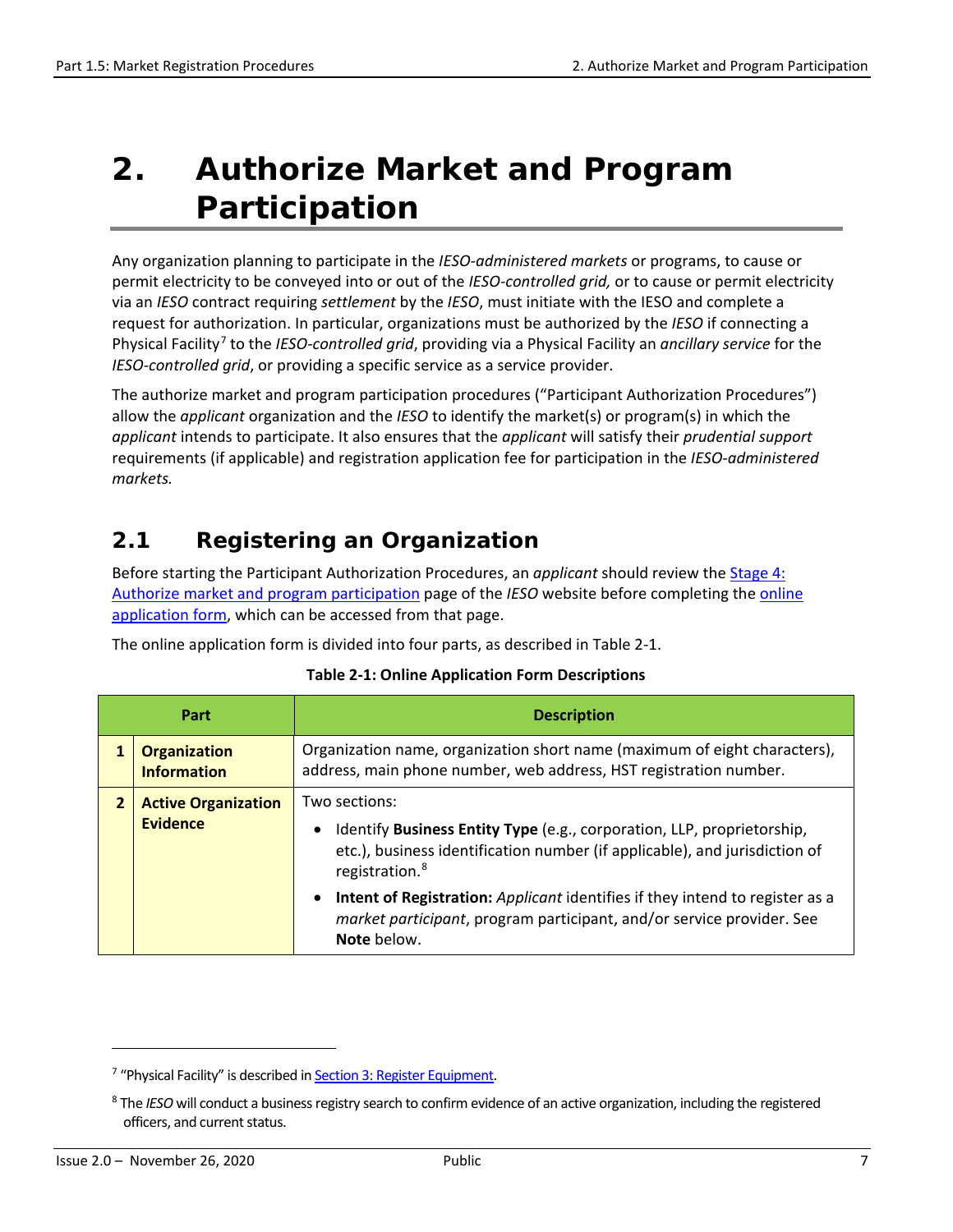| Part                    |                                                            | <b>Description</b>                                                                                                                                                                                                                                                                                                                                                                                                                                                                                                                                                                                                                                                                                                      |
|-------------------------|------------------------------------------------------------|-------------------------------------------------------------------------------------------------------------------------------------------------------------------------------------------------------------------------------------------------------------------------------------------------------------------------------------------------------------------------------------------------------------------------------------------------------------------------------------------------------------------------------------------------------------------------------------------------------------------------------------------------------------------------------------------------------------------------|
| $\overline{\mathbf{3}}$ | <b>Mandatory</b><br><b>Organization</b><br><b>Contacts</b> | Identify at least one person (preferably more) in the organization for each of<br>the following contact types. Click the links for more information on each type.<br><b>Authorized Representative:</b> Person(s) responsible for contractually<br>binding an organization with the IESO. The Authorized Representative is<br>required to sign the Participation Agreement (described in Section 2.1.1).<br><b>Primary Contact:</b> Person(s) responsible for the organization's day-to-day<br>activities with the IESO.<br>Rights Administrator: Person(s) responsible for submitting and<br>$\bullet$<br>managing the organization's system access requests for users requiring<br>access to IESO information systems. |
|                         |                                                            | <b>Applicant Representative:</b> Person(s) responsible for submitting<br>registration requests for adding and updating contacts, facilities,<br>organization, or different participations on behalf of the organization.<br>This step-by-step guide will assist an Applicant Representative in adding<br>and updating contact roles. Organization contact roles are listed and<br>defined in Appendix A.<br>Mandatory organization information must always be kept up-to-date. For<br>information on changing a mandatory contact, see Section 4.1.4.                                                                                                                                                                   |
| 4                       | <b>Submitter's Contact</b><br><b>Information</b>           | The name and contact information of the person who will be the IESO's point<br>of contact for Register an Organization.                                                                                                                                                                                                                                                                                                                                                                                                                                                                                                                                                                                                 |

The submitted data on the online application will be validated and then approved by the IESO. In some cases, the submitted data may need to be revised by the applicant before it is approved. Once approved, the IESO will create organization and contacts records in [Online IESO](https://online.ieso.ca/suite/) (see Section 2.1.3) using the submitted data. These records will be the online repository for all of the applicant's data and documents related to their participation in the *IESO-administered markets* or programs.

**Note:** As of early 2020, the **Intent of Registration** section of the online application form is in a state of transition. By mid-2020, the IESO intends to have this section set so that it contains only the options of "Market Participant", "Program Participant", and "Service Provider". Until this change is in place, please select the checkbox(es) that best indicate the intended participation type. The options are explained in Sections [2.2.2,](#page-20-0) [2.3.2,](#page-22-0) an[d 2.4.2.](#page-23-0)

### <span id="page-17-0"></span>**2.1.1 Participation Agreement**

Once the organization and contact records in Online IESO are established, a *Participation Agreement* is generated, printed, and sent by courier to the *applicant's* Authorized Representative, who must sign it and return it to the *IESO.*

The *Participation Agreement* formally binds a Participant to the *market rules* and other applicable standards, policies, or procedures established by the *IESO* and other governing bodies<sup>[9](#page-17-1)</sup>. It also serves as certification by the *applicant* of readiness to participate in the *IESO-administered markets* or programs.

<span id="page-17-1"></span><sup>9</sup> Other governing bodies include the *North American Electric Reliability Corporation (NERC)*, *Northeast Power Coordinating Council, Inc. (NPCC)*, as well as the Ontario government.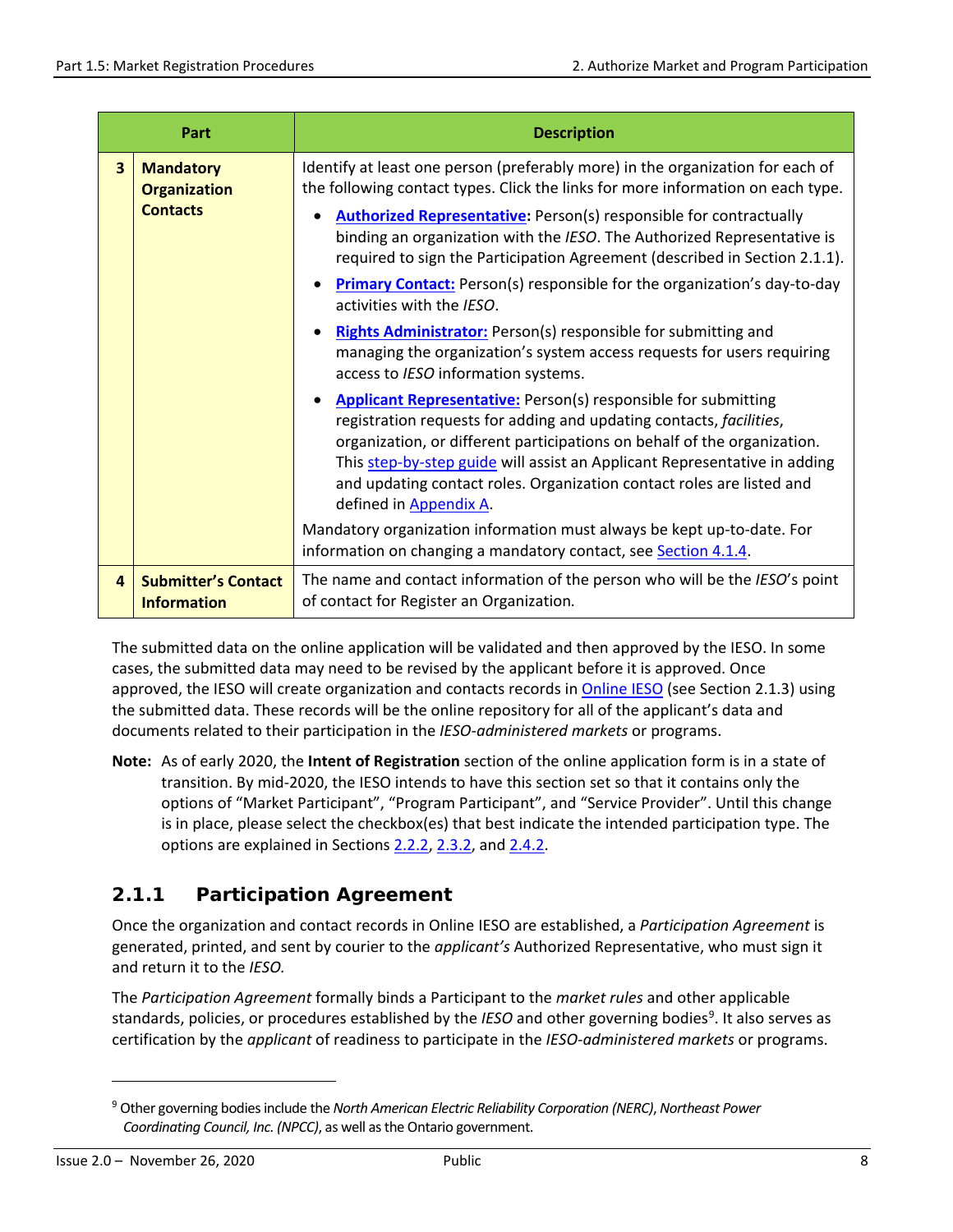Once the signed *Participation Agreement* has been received by the *IESO*, it is reviewed and executed by the appropriate *IESO* management representative, at which point the *Participation Agreement* is considered to be official and final. The *IESO* sends a hard copy of the executed *Participation Agreement* to the *applicant* to have for their records.

# <span id="page-18-0"></span>**2.1.2 Initial Access to Online IESO**

Once the *Participation Agreement* is executed by the *IESO*, all of the *applicant's* mandatory organization contacts will be provided with initial access to [Online IESO,](https://online.ieso.ca/suite/) which they will be notified of via email from Online IESO. The initial access will allow applicable mandatory contacts to complete their assigned Manage Participation procedures (i.e., Actions) in Online IESO.

[This guide](http://www.ieso.ca/-/media/Files/IESO/Document-Library/registration/online-ieso/logging-in.pdf) will assist users when logging into Online IESO for the first time.

#### <span id="page-18-1"></span>**2.1.3 Manage Participation Tasks**

*Applicants* who have registered their organization with the *IESO*, seek to participate in the *IESOadministered markets* or programs and have received access to Online IESO can then authorize as a market, program participant, and/or service provider.

The [Applicant Representative](http://www.ieso.ca/-/media/Files/IESO/Document-Library/registration/online-ieso/Applicant_Representative.pdf?la=en) will need to log in to Online IESO and initiate the Manage Participation action. Once initiated, the Applicant Representative will receive a series of emails, which contain assigned submission tasks that must be completed in Online IESO. These include identifying the specific *market participant,* program participant, and/or service provider types for which the *applicant* is registering. *Market Participant* and Program Participant types are defined in Sections 2.2 and 2.3. Service Provider types are described in [Section 2.4.2.](#page-23-0)

The majority of submission tasks are listed on the **Stage 4: Authorize market and program participation** page of the *IESO* website and are explained in further detail in Section 2.2.1. Some of these tasks will require review and approval by the *IESO*, and may be rejected by the *IESO*, requiring further follow-up by the Applicant Representative before participation can be authorized.

# <span id="page-18-2"></span>**2.2 Registering as a Market Participant**

#### <span id="page-18-3"></span>**2.2.1 Prerequisite Requirements for Market Participant Applicants**

Before registering as a Participant in the *IESO-administered markets*, the *applicant* must submit the information described in Table 2-2 through Online IESO. The *applicant* may contact the *IESO* at [market.registration@ieso.ca](mailto:market.registration@ieso.ca) for additional information about requirements that may be applicable for their intended participation type.

<span id="page-18-4"></span>

| <b>Type</b>                                   | <b>Description</b>                                                                                                                                                                                                                                                                                                                |
|-----------------------------------------------|-----------------------------------------------------------------------------------------------------------------------------------------------------------------------------------------------------------------------------------------------------------------------------------------------------------------------------------|
| <b>Ontario Energy</b><br><b>Board Licence</b> | The <i>Ontario Energy Board (OEB)</i> is responsible for <i>licensing</i> all <i>participants</i> in the<br>IESO-administered markets.                                                                                                                                                                                            |
|                                               | Applicants must have an OEB licence for each market participation type (see Section<br>2.2.3) for which they intend to conduct market activities. The only exception is for<br>applicants having demand response resources participating solely in the Capacity<br><b>Auction</b> (refer to Market Manual 12: Capacity Auctions). |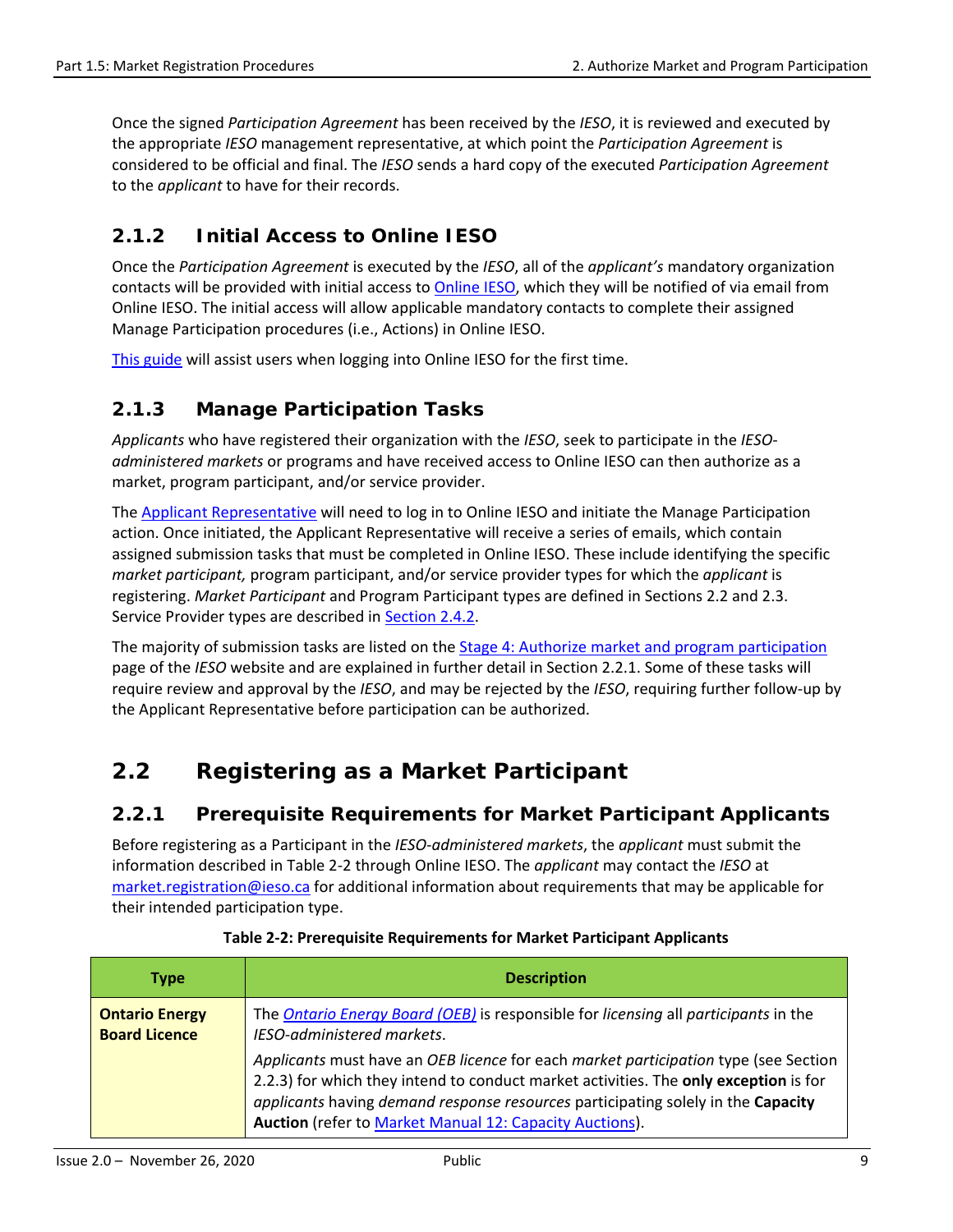| <b>Type</b>                                                                  | <b>Description</b>                                                                                                                                                                                                                                                                                                                                                                                                                                                                                                                                                                                                                                                            |
|------------------------------------------------------------------------------|-------------------------------------------------------------------------------------------------------------------------------------------------------------------------------------------------------------------------------------------------------------------------------------------------------------------------------------------------------------------------------------------------------------------------------------------------------------------------------------------------------------------------------------------------------------------------------------------------------------------------------------------------------------------------------|
| <b>Canadian Bank</b><br><b>Account</b>                                       | Applicants seeking authorization as a market participant, where billing and effecting<br>payment in respect of financial obligations or transactions will be processed by the<br>IESO, are required to have Canadian bank account(s). Applicants to be paid or<br>invoiced by the IESO must submit relevant bank account details.                                                                                                                                                                                                                                                                                                                                             |
| Import/Export/<br>e-Tag Data                                                 | Applicants seeking authorization to import, export or wheel electricity are required<br>to identify any interties between the IESO control area and adjacent control areas<br>across which it wishes to import or export energy and/or operating reserve <sup>10</sup> as<br>stipulated in Market Rules Chapter 7, Section 2.2.7.<br>Applicants must obtain the relevant e-Tag <sup>11</sup> capability and submit relevant data<br>associated with it. The e-Tag specifications and schema are maintained by the North<br>American Energy Standards Board (NAESB) and assist in providing the processes<br>required by the NERC and NAESB standards related to interties.    |
| <b>Canada Energy</b><br><b>Regulator Permit</b>                              | Applicants seeking authorization as a market participant to export or wheel<br>electricity over interties between the IESO control area and adjacent control areas<br>must obtain an export permit issued by the Canada Energy Regulator (CER).<br>Applicants intending to export or wheel electricity must submit a CER permit.                                                                                                                                                                                                                                                                                                                                              |
| <b>Harmonized Sales</b><br>Tax (HST)<br><b>Registration</b><br><b>Number</b> | Applicants seeking authorization as a market participant, where billing and effecting<br>payment in respect of financial obligations or transactions will be processed by the<br>IESO, must obtain an HST registration number <sup>12</sup> .<br>Applicants to be paid or invoiced by the IESO must submit a HST registration<br>number.                                                                                                                                                                                                                                                                                                                                      |
| <b>Prudential Support</b>                                                    | Applicants seeking authorization to participate in real-time IESO-administered<br>markets are required to meet the prudential support obligations set out in Market<br>Rules Chapter 2, Section 5.2 and in Market Manual 5.4: Prudential Support.<br>Applicants must submit evidence of prudential support for approval by the IESO.<br>For more information, refer to the Guide to Prudentials at the IESO.                                                                                                                                                                                                                                                                  |
| <b>Emergency</b><br><b>Preparedness Plan</b>                                 | Applicants are required to prepare and submit an emergency preparedness plan<br>(EPP) for approval by the IESO.<br>Market Rules Chapter 5, Section 11 describes the content requirements for an EPP.<br>For more information on EPP preparation, refer to:<br>Market Manual 7.10: Ontario Electricity Emergency Plan (OEEP), Appendix C<br><b>Market Participant Emergency Planning Guidelines</b><br>Applicants that do not have Physical Facilities are required only to submit a single-<br>page EPP, as provided in the template in Section 2 of the Market Participant<br>Emergency Planning Guidelines document. Simply state "N/A" for any items that do<br>not apply. |

<span id="page-19-0"></span><sup>10</sup> *Market participants* may import *energy* and *operating reserve* but can only export *energy*.

<span id="page-19-1"></span><sup>&</sup>lt;sup>11</sup> For information on e-Tags, refer to th[e North American Energy Standards Board \(NAESB\) website.](https://www.naesb.org/default.asp)

<span id="page-19-2"></span><sup>&</sup>lt;sup>12</sup> For information on HST registration, refer to the **Canada Revenue Agency website**.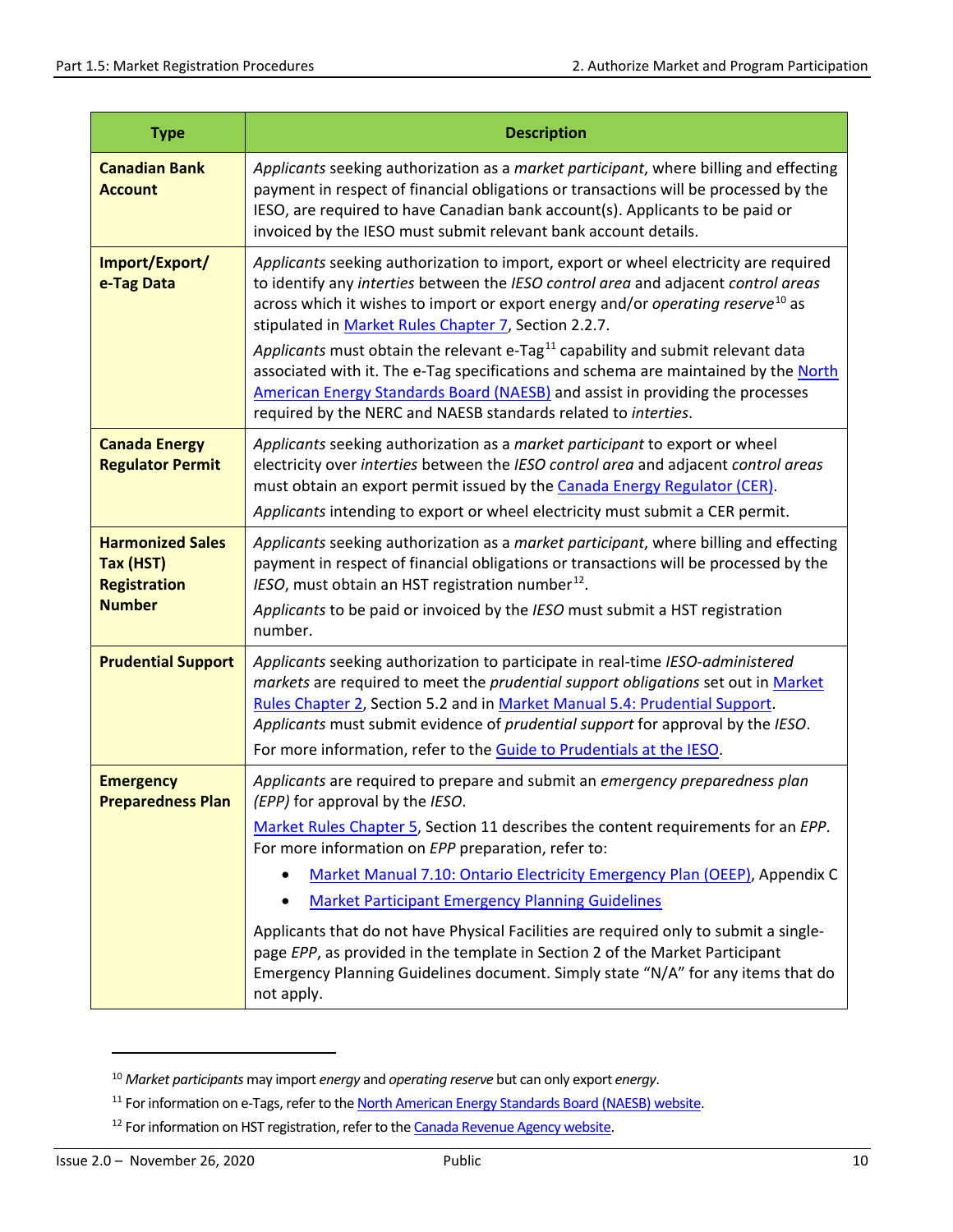| Type | <b>Description</b>                                                                                                                                                                                                                 |
|------|------------------------------------------------------------------------------------------------------------------------------------------------------------------------------------------------------------------------------------|
|      | Applicants intending to register Physical Facilities are required to complete and<br>submit an EPP that meets all applicable requirements in Sections 2 and 3 of the<br>Market Participant Emergency Planning Guidelines document. |
|      | EPP signoff must be obtained by at least one of the following authorities: CEO, CFO,<br>COO, CIO, President, Vice-President, or Legal Counsel/Secretary.                                                                           |

# <span id="page-20-0"></span>**2.2.2 Market Participant Types**

*Applicants* for participation in the *IESO-administered markets* select their applicable *market participant* types in [Online IESO.](https://online.ieso.ca/suite/) Table 2-3 lists the available *market participant* types and the markets in which they are eligible for participation.

<span id="page-20-1"></span>

| <b>Type</b>                                      | <b>Scope of Market Participation</b>                                                                                                                                                                                                                            |
|--------------------------------------------------|-----------------------------------------------------------------------------------------------------------------------------------------------------------------------------------------------------------------------------------------------------------------|
| <b>Capacity Auction</b><br><b>Participant</b>    | A market participant who wishes to participate in the capacity auction is required to<br>authorize as a capacity auction participant. For more information on capacity auctions,<br>refer to Market Manual 12: Capacity Auctions.                               |
| <b>Capacity Market</b><br><b>Participant</b>     | A capacity auction participant, who secures a capacity obligation through a capacity<br>auction shall apply to become authorized by the IESO as a capacity market participant.                                                                                  |
| <b>Distributor</b>                               | A distributor may participate in the energy market.                                                                                                                                                                                                             |
| <b>Energy Trader<sup>13</sup></b>                | A person who may participate in the energy and operating reserve markets by<br>importing, exporting, or wheeling electricity <sup>14</sup> must register as an Energy Trader. An<br>Energy Trader who is exporting energy is represented as a wholesale seller. |
| <b>Generator</b>                                 | A generator may participate in both the energy and operating reserve markets.                                                                                                                                                                                   |
| Load                                             | A load may participate in both the energy and operating reserve markets. A load<br>facility that is importing energy is represented as a wholesale consumer.                                                                                                    |
| <b>Retailer</b>                                  | A retailer may participate in the financial markets for settlement purposes only.                                                                                                                                                                               |
| <b>Transmission</b><br><b>Rights Participant</b> | Transmission rights participants are represented as financial market participants.<br>For information on <i>transmission rights</i> , refer to Market Manual 4.4: Transmission<br>Rights Auction and Market Rules Chapter 8, Section 4.8.                       |
| <b>Transmitter</b>                               | A transmitter may participate in the energy market.                                                                                                                                                                                                             |

#### **Table 2-3: Market Participant Types**

<span id="page-20-2"></span><sup>13</sup> A *generation facility* owner who intends to pursue *capacity export* opportunities (either as a Prospective Capacity Seller or a Capacity Seller) must register as an Energy Trader, or arrange for another Energy Trader to act on their behalf. For information on *capacity exports*, refer t[o Market Manual 13.1: Capacity Export Requests.](http://www.ieso.ca/-/media/Files/IESO/Document-Library/Market-Rules-and-Manuals-Library/market-manuals/capacity-export/CapacityExportRequests.pdf)

<span id="page-20-3"></span><sup>14</sup> Imports and/or export trades are from or to the Ontario *energy market*. For example, a *market participant* seeking to export *energy* from a *facility* within Ontario will have to submit both an *offer* for that *energy* into the Ontario real-time market and a *bid* to export that *energy* into another *control area*. The first *offer* would be associated with the resource that is registered with the *IESO*. The second *offer* would be associated with a *boundary entity* resource. Refer t[o Market](http://www.ieso.ca/-/media/Files/IESO/Document-Library/Market-Rules-and-Manuals-Library/market-manuals/market-operations/mo-dispatchdatartm.pdf)  [Manual 4.2: Submission of Dispatch Data](http://www.ieso.ca/-/media/Files/IESO/Document-Library/Market-Rules-and-Manuals-Library/market-manuals/market-operations/mo-dispatchdatartm.pdf) for more information on this process.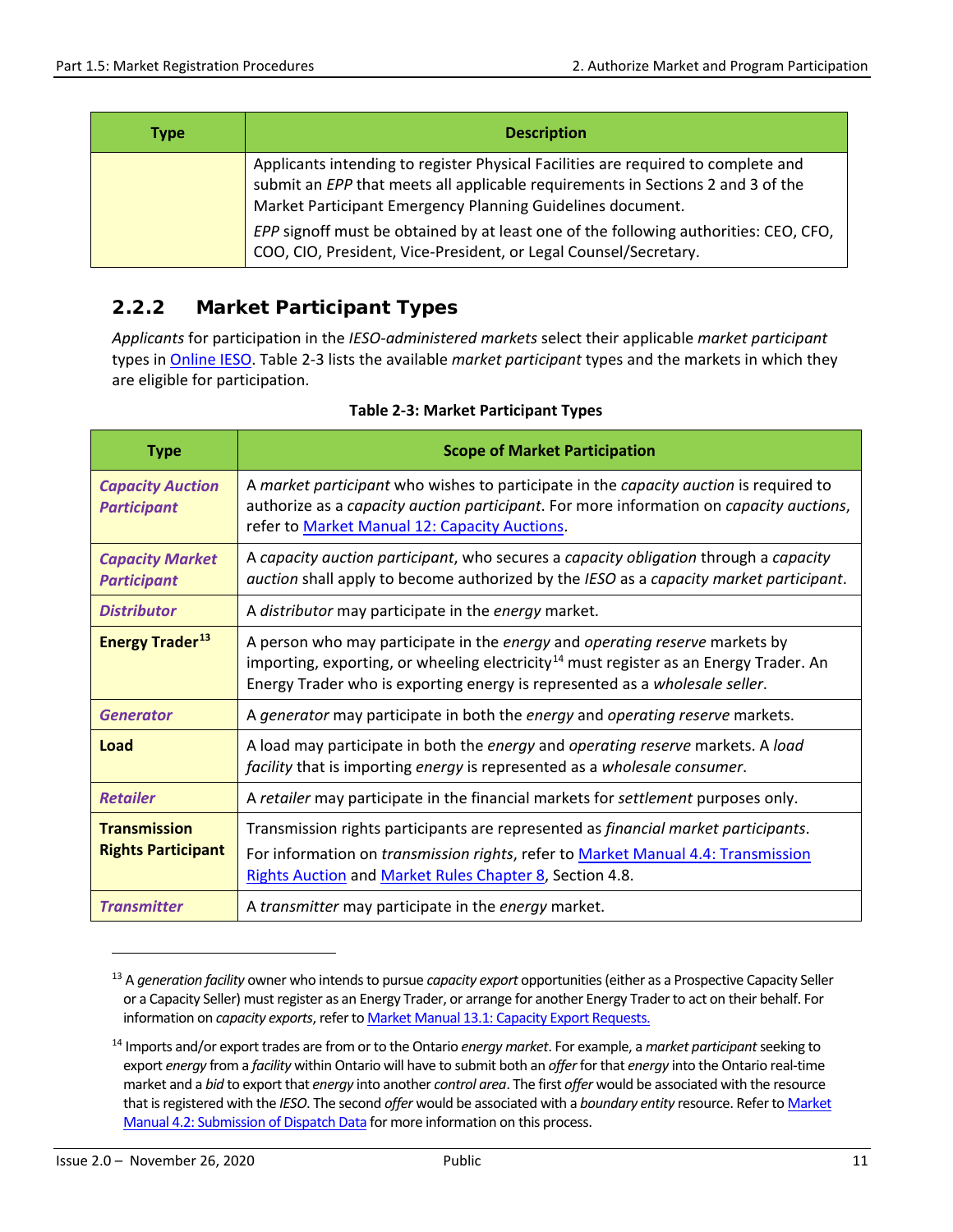#### <span id="page-21-0"></span>**2.2.3 Organization Roles and Responsibilities**

Table 2-3 describes the organization roles applicable to *generators*, *loads*, and *capacity market participants (CMPs)*. One organization may fill one, more, or all of the roles, depending on its qualifications and responsibilities. In all cases, any organization fulfilling a role must be authorized as a *market participant*.

<span id="page-21-3"></span>

| Role                                                            | <b>Responsibility</b>                                                                                                                                                                                                                                                                                                                                                 |
|-----------------------------------------------------------------|-----------------------------------------------------------------------------------------------------------------------------------------------------------------------------------------------------------------------------------------------------------------------------------------------------------------------------------------------------------------------|
| <b>Owner</b>                                                    | The <i>market participant</i> who owns and maintains a Physical Facility or<br>specific equipment within a Physical Facility. The Owner is responsible for<br>completing the Register Equipment procedures and assigning the<br>registered market participant, metered market participant and Operator<br>role relationships to equipment or Resources if applicable. |
| <b>Operator</b>                                                 | The <i>market participant</i> responsible for operating the equipment within a<br>Physical Facility in the real-time operations.                                                                                                                                                                                                                                      |
| <b>Registered Market</b><br><b>Participant (RMP)</b>            | The market participant responsible for submitting dispatch data for an<br>energy Resource it has been assigned to.                                                                                                                                                                                                                                                    |
| <b>Metered Market Participant</b><br>(MMP)                      | The market participant responsible for accessing metering data<br>pertaining to, and to be settled at, the relevant delivery point. Each<br>delivery point requires the assignment of a MMP.                                                                                                                                                                          |
| <b>Metered Market Participant</b><br><b>Transmission (MMPT)</b> | The market participant responsible for paying for one or more<br>transmission services to a transmitter relating to an owned facility.                                                                                                                                                                                                                                |

#### **Table 2-4: Organization Roles and Responsibilities**

# <span id="page-21-1"></span>**2.3 Registering as a Program Participant**

#### <span id="page-21-2"></span>**2.3.1 Prerequisite Requirements for Program Participant Applicants**

Applicants registering as a Participant in one or more *IESO* programs where billing and effecting payment in respect of financial obligations or transactions will be processed by the *IESO*, but who are not registering as a *market participant*, must submit the information described in Table 2-5 through Online IESO. The *applicant* may contact the *IESO* at [market.registration@ieso.ca](mailto:market.registration@ieso.ca) for additional information about requirements that may be applicable for their intended participation type.

<span id="page-21-4"></span>

| <b>Type</b>                                              | <b>Requirements</b>                                                                                                                           |
|----------------------------------------------------------|-----------------------------------------------------------------------------------------------------------------------------------------------|
| <b>Canadian Bank Account</b>                             | Applicants to be paid or invoiced by the IESO must have a Canadian bank<br>account and must submit relevant bank account details to the IESO. |
| <b>Harmonized Sales Tax</b><br>(HST) Registration Number | Applicants to be paid or invoiced by the IESO must obtain an HST<br>registration number <sup>15</sup> and submit it to the <i>IESO</i> .      |

#### **Table 2-5: Prerequisite Requirements for Program Participant Applicants**

<span id="page-21-5"></span><sup>&</sup>lt;sup>15</sup> For information on HST registration, refer to the Canada Revenue Agency website.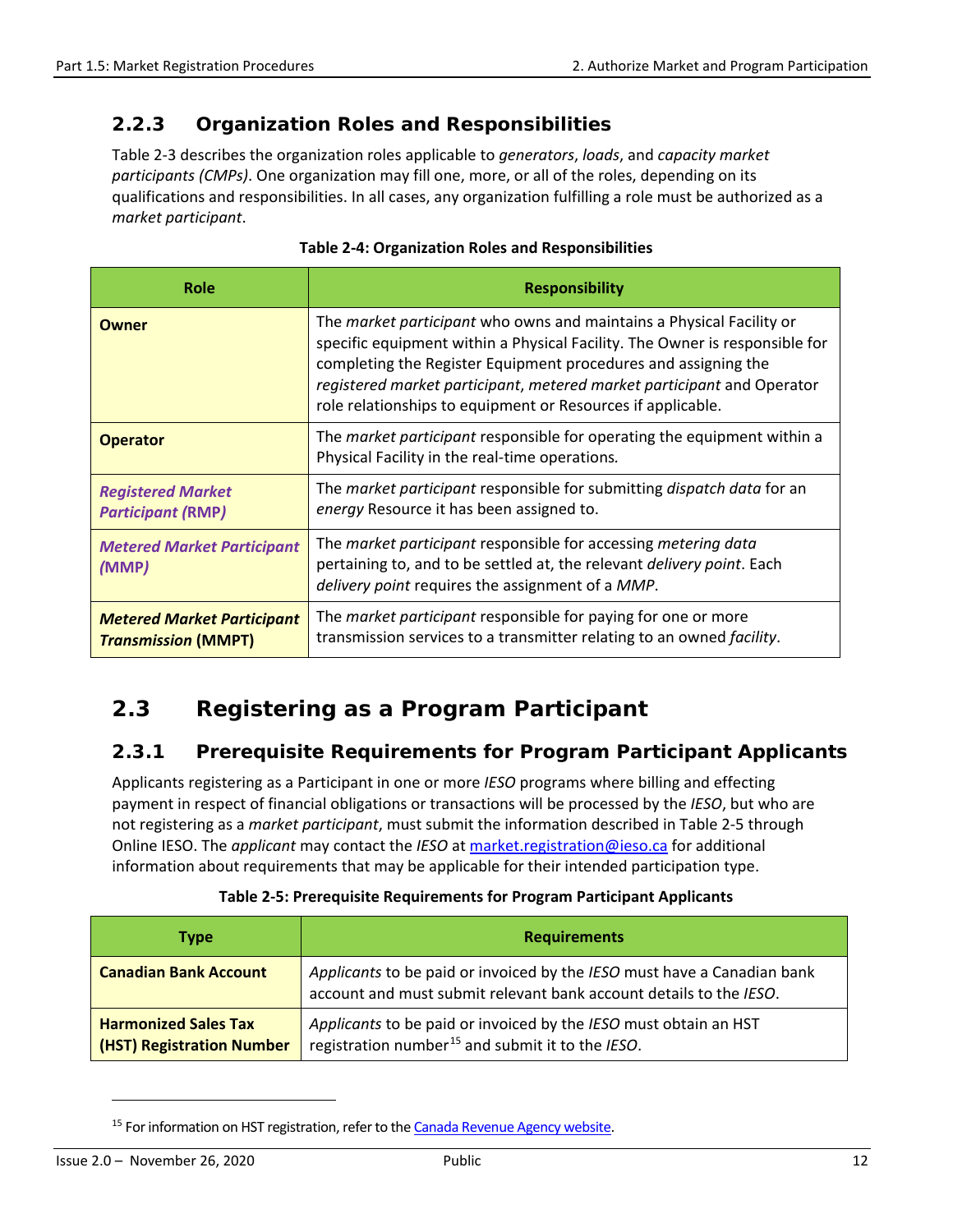# <span id="page-22-0"></span>**2.3.2 Program Participant Types**

If applicable, the applicant selects their program participant type in Online IESO. Table 2-6 describes the available program participant types.

<span id="page-22-3"></span>

| <b>Type</b>                                       | <b>Description</b>                                                                                                                                                                                                                                                                                                     |
|---------------------------------------------------|------------------------------------------------------------------------------------------------------------------------------------------------------------------------------------------------------------------------------------------------------------------------------------------------------------------------|
| <b>Centralized Forecasting</b><br><b>Provider</b> | An organization with wind and solar generation facilities (i.e., variable<br>generators) connecting to the IESO-controlled grid, or connecting to a<br>distribution system with an installed capacity of 5 MW or greater.                                                                                              |
|                                                   | These organizations must participate in the centralized forecasting program<br>and be authorized as a Centralized Forecasting Provider.                                                                                                                                                                                |
|                                                   | See Section 3.9: Variable Generation Facility Registration for more<br>information.                                                                                                                                                                                                                                    |
| <b>Embedded Generator</b>                         | An organization with embedded facilities (i.e., connected to a distribution<br>system) that are not wind or solar generation. These organizations are not<br>required to be market participants.                                                                                                                       |
| <b>Embedded Load</b>                              | An organization that participates with an embedded load facility that is not<br>directly connected to the IESO-controlled grid, but is instead embedded within<br>a distribution system. These organizations are not required to be market<br>participants. Embedded load is represented as an embedded load consumer. |
| <b>Energy Performance</b><br>Program              | An organization that participates in the Province-wide Energy Performance<br>Conservation and Demand Management Program for Multi-Site Customers.                                                                                                                                                                      |
| <b>Industrial Accelerator</b>                     | An organization that is eligible to participate in the Industrial Accelerator<br>Program (IAP), which is designed to assist eligible transmission-connected<br>companies to fast track capital investment in major energy.                                                                                             |
| <b>Program Non-Specific</b>                       | For organizations participating in an IESO program that is not listed in Online<br>IESO.                                                                                                                                                                                                                               |
| <b>Smart Metering Cost</b><br><b>Recovery</b>     | An organization that has a financial settlement with respect to the smart<br>metering charge.                                                                                                                                                                                                                          |
| <b>Smart Submetering</b><br><b>Provider</b>       | An organization that has a financial settlement with respect to Ontario Clean<br>Energy Benefit Program Government electricity support program as a Smart<br>Unit Sub-Metering Provider.                                                                                                                               |

#### **Table 2-6: Program Participant Types**

# <span id="page-22-1"></span>**2.4 Registering as a Service Provider**

### <span id="page-22-2"></span>**2.4.1 Prerequisite Requirements for Service Provider Applicants**

Applicants registering as a service provider where billing and effecting payment in respect of financial obligations or transactions will be processed by the *IESO*, but who are not registering as a *market participant*, must submit the information described in Table 2-7 through Online IESO. The *applicant* may contact the *IESO* a[t market.registration@ieso.ca](mailto:market.registration@ieso.ca) for additional information about requirements that may be applicable for their intended participation type.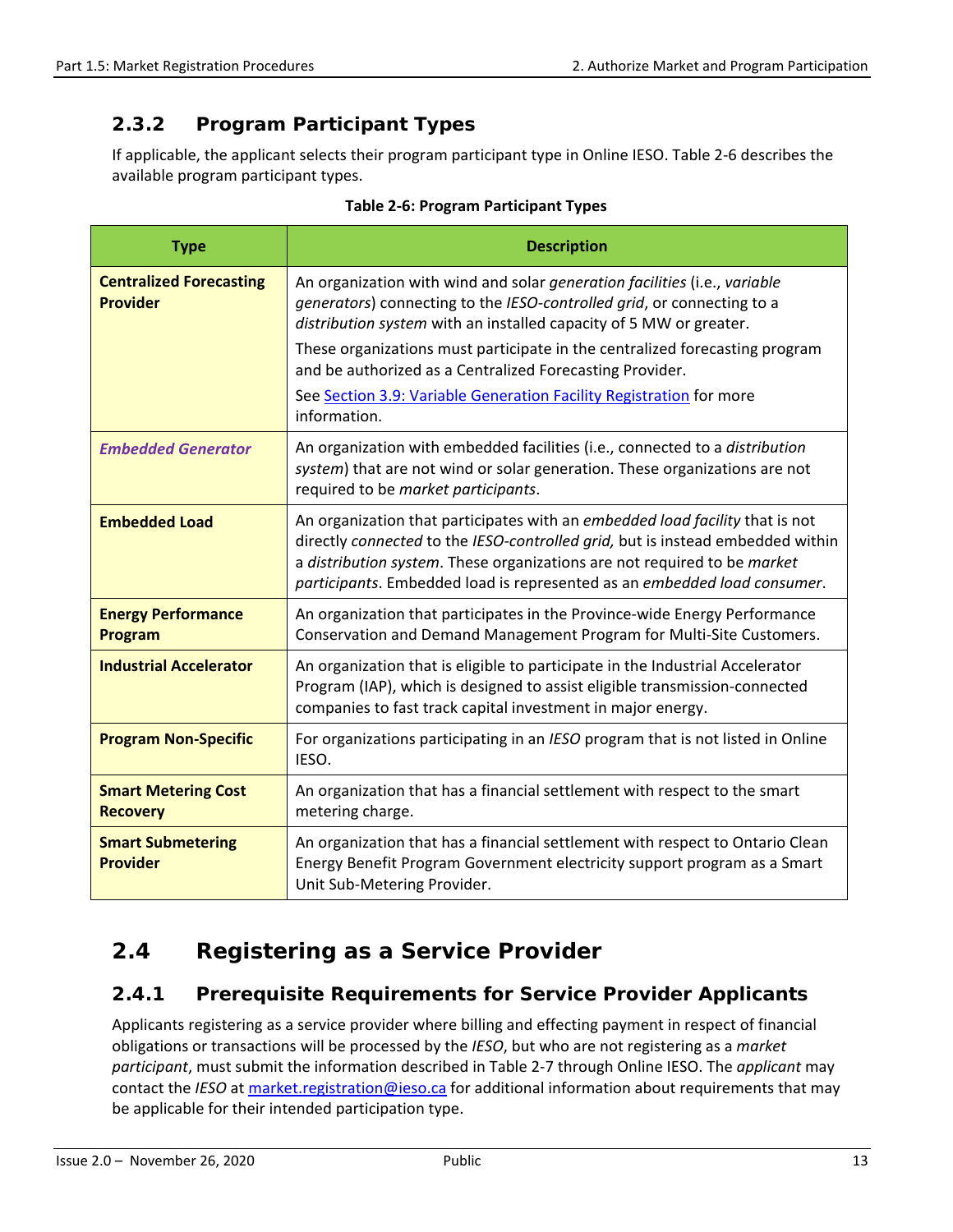<span id="page-23-4"></span>

| <b>Type</b>             | <b>Description</b>                                                               |
|-------------------------|----------------------------------------------------------------------------------|
| <b>Canadian Bank</b>    | Applicants to be paid or invoiced by the IESO must have a Canadian bank account  |
| <b>Account</b>          | and must submit relevant bank account details to the IESO.                       |
| <b>HST Registration</b> | Applicants to be paid or invoiced by the IESO must obtain a Harmonized Sales Tax |
| <b>Number</b>           | (HST) registration number <sup>16</sup> and submit it to the IESO.               |

#### **Table 2-7: Prerequisite Requirements for Service Provider Applicants**

# <span id="page-23-0"></span>**2.4.2 Service Provider Types**

If applicable, the applicant selects their service provider type in Online IESO. Table 2-8 describes the available program participant types.

<span id="page-23-5"></span>

| <b>Type</b>                                | <b>Description</b>                                                                                                                                                                                                       |
|--------------------------------------------|--------------------------------------------------------------------------------------------------------------------------------------------------------------------------------------------------------------------------|
| <b>Metering Service</b><br><b>Provider</b> | A person that provides, installs, commissions, registers, maintains, repairs,<br>replaces, inspects and tests metering installations associated with a<br>Resource.<br>For more information, refer to Market Manual 3.8. |
| <b>Meter Data Associate</b><br>(MDA)       | A person, other than the Metered Market Participant (MMP) that has access<br>to metering data. Access to this data is assigned by the MMP role (see Section<br>3.1.5, Table 3-2).                                        |

#### **Table 2-8: Service Provider Types**

# <span id="page-23-1"></span>**2.5 IESO Notification of Participant Authorization**

### <span id="page-23-2"></span>**2.5.1 Authorization Notification for Market Participants**

Once the Applicant Representative of an *applicant* for *market participation* has completed their assigned submission tasks in Online *IESO*, a Registration Approval Notification (RAN) will be emailed to the Applicant Representative. The RAN is the confirmation that the *applicant* has been approved by the *IESO* to participate in the *IESO-administered markets* they requested in their authorization tasks.

The *applicant* is now officially a *market participant*. New *market participants* can now begin the Register Equipment procedures described in Section 3.

### <span id="page-23-3"></span>**2.5.2 Authorization Notification for Program Participants**

The Applicant Representative of an applicant for participation as a:

- Centralized forecasting provider,
- *Embedded generator*, or
- *Embedded load*

<span id="page-23-6"></span><sup>&</sup>lt;sup>16</sup> For information on HST registration, refer to the Canada Revenue Agency website.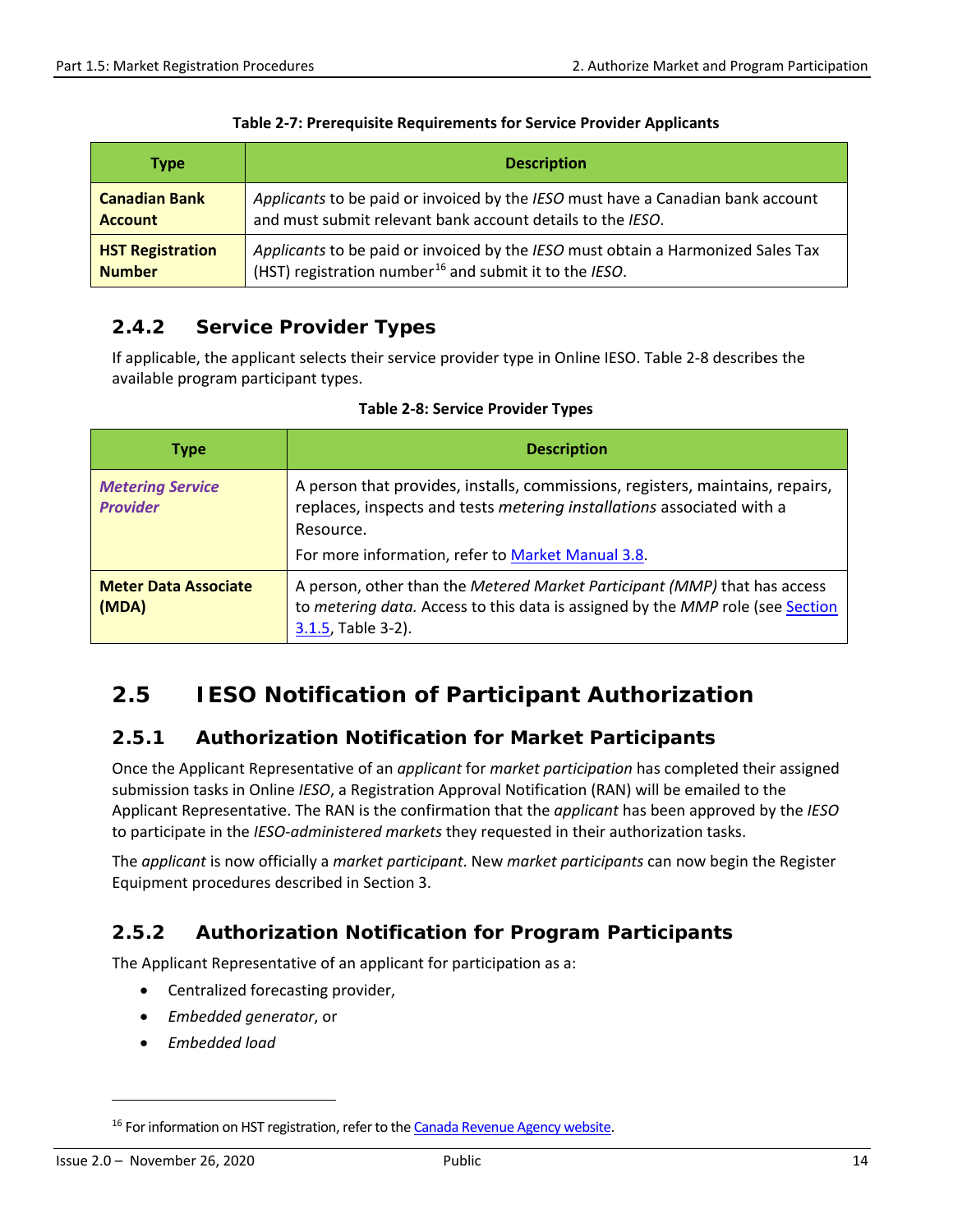who has completed their assigned submission tasks in Online IESO, will receive a RAN emailed from the IESO notifying of *IESO* authorization for participation.

*Applicants* for participation in other *IESO* programs (see Section 2.3.2) are notified of their authorization by email from IESO Energy Efficiency.

### <span id="page-24-0"></span>**2.5.3 Authorization Notification for Service Providers**

Applicant Representatives for service provider *applicants* (see Section 2.4.2) who have completed their assigned tasks in Online IESO, are notified of *IESO* authorization by email from *IESO* Metering.

**– End of Section –**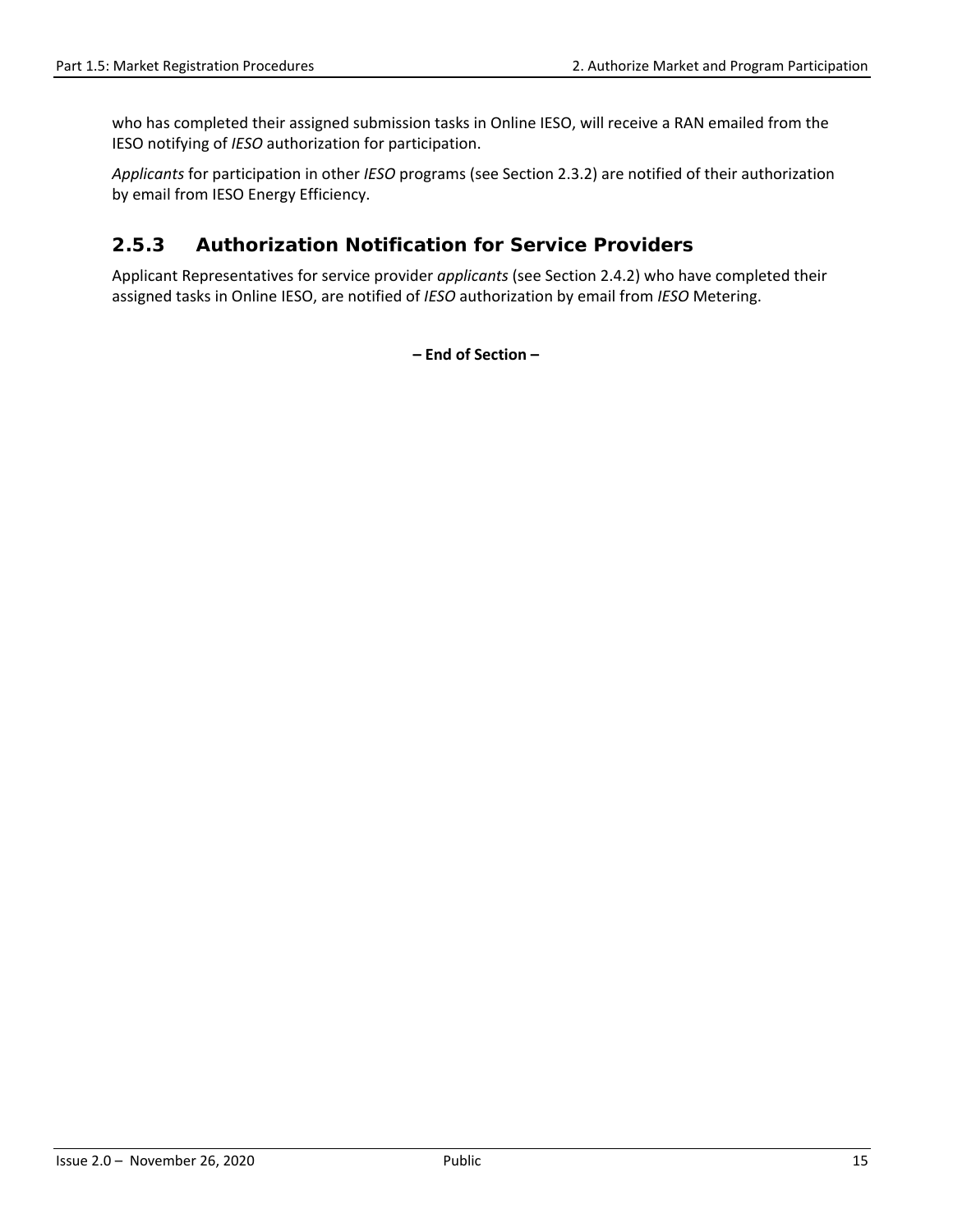# <span id="page-25-0"></span>**3. Register Equipment**

The *IESO* uses the Register Equipment procedures to collect specific data. This data is used for purposes that include assessing or validating whether the *facilities* and equipment meet all connection obligations identified in a related *connection assessment* or all requirements defined by the *market rules.* The Register Equipment procedures are outlined on the [Stage 5: Register equipment](http://www.ieso.ca/en/Sector-Participants/Connection-Process/Register-Equipment) page of the *IESO* website (refer also to the [Register equipment process diagram\)](http://www.ieso.ca/Sector-Participants/Connection-Process/Register-Equipment/Stage-5-Diagram) and are described in greater detail in the [Facility Registration Help File.](http://www.ieso.ca/-/media/Files/IESO/Document-Library/registration/facility/Online_Facility_Registration_Help.pdf)

*Facilities* are defined in the *market rules* as *generation facilities*, *load facilities*, *transmission systems* and *distribution systems* within the *IESO control area*, or any other equipment that is a component or part of the *electricity system*. Subject to certain caveats in the *market rules*, the *IESO* requires that *market participants* register all Physical Facilities directly connected to the *IESO-controlled grid*, with capacity of 1 MW or greater, providing an *ancillary service*, or having a contract with the *IESO*.

The Register Equipment procedures enable the *IESO* to complete all activities required to prepare their staff, systems, tools, or operational documentation to accommodate the new/modified *facility*, equipment, and associated Resources. These activities include, but are not limited to:

- Understanding operational capabilities and impacts,
- Maintaining operating limits,
- Identifying where compliance with *NERC reliability standards* and *NPCC* criteria is required,
- Establishing visibility via data monitoring, and
- Establishing Resources for market operations and *settlement* systems.

<span id="page-25-1"></span>A "Physical Facility" is a *facility* that is a physical site containing equipment (e.g., *generation unit(s),*  transformer, circuits, breakers, etc.). Such physical sites may include transmission, load, or *generation* connected directly to the *IESO-controlled grid* or an *embedded load*, or *generation* connected within a *distribution system*.

A "Resource" is a unique *IESO* representation of a part of or the entire Physical Facility. Each Resource is associated with a *connection point*. If a *facility* has more than one *connection point,* the *facility* will be represented by more than one Resource. The submission of *bids, offers* and/or *schedules* is done at the Resource level. To ensure that Resources do not negatively affect the *reliability* of the *IESOcontrolled grid*, the *IESO* may require individual Resources to be created for each unit in a *generation facility* if additional Resources cannot be aggregated. See [Section 3.1.4](#page-28-2) for more information.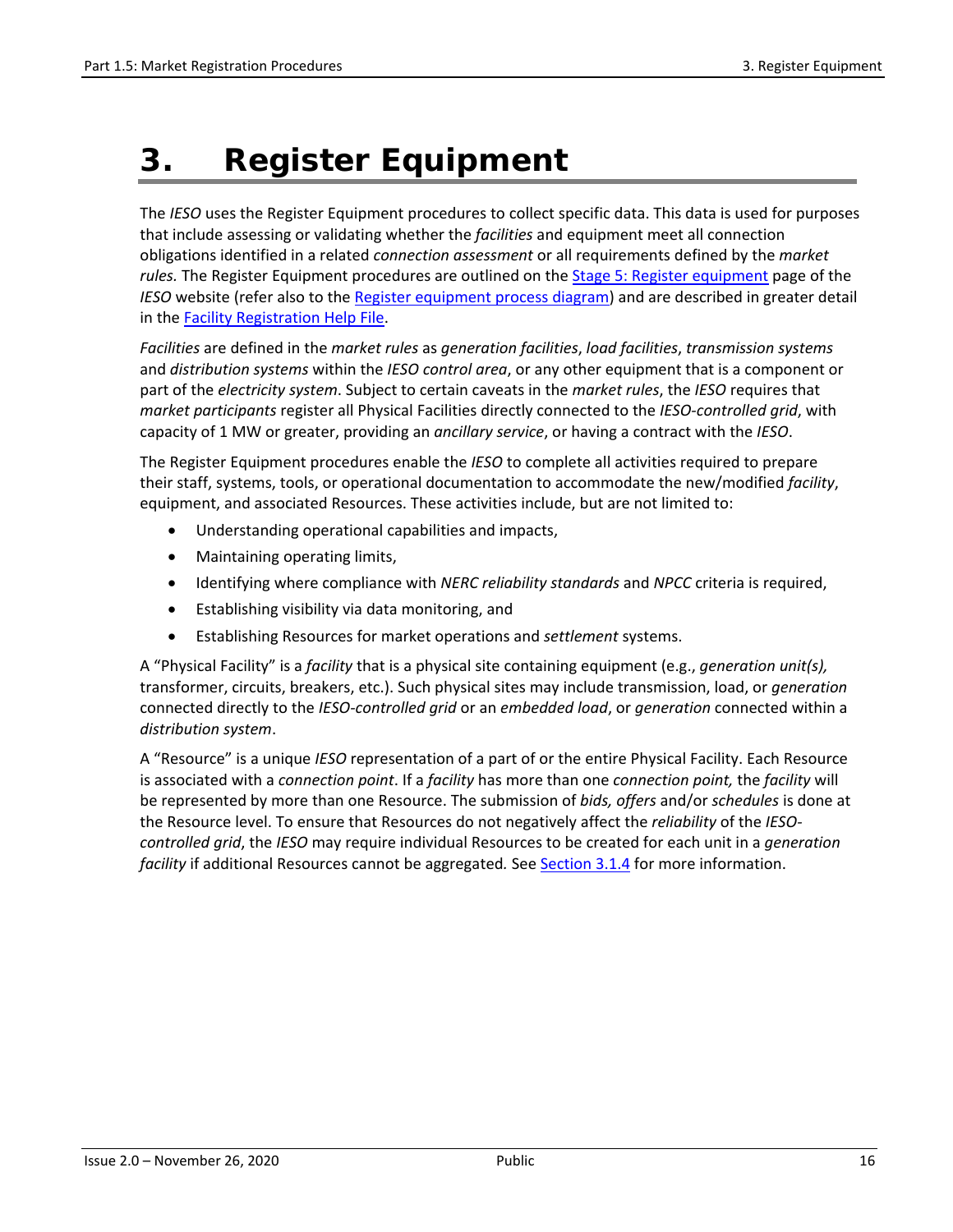# <span id="page-26-0"></span>**3.1 Register Equipment Overview**

The following subsections contain pre-requisite requirements, roles and responsibilities information, and other background information that organizations having an owner role (see [Section 2.2.3\)](#page-21-0) should review before starting the Register Equipment procedures (which start in [Section 3.2\)](#page-31-0).

# <span id="page-26-1"></span>**3.1.1 Prerequisite Requirements**

Depending on the scope of the equipment change (e.g., a new Physical Facility or a modified *facility*), the organization owner (see [Section 2.2.3\)](#page-21-0) must complete the applicable requirements described in Table 3-1.

**Note:** All of the requirements listed in Table 3-1 (except for the CAA process and Participant Authorization procedures) are considered by the *IESO* to be "supporting documentation".

<span id="page-26-2"></span>

| <b>Requirement</b>                                                                             | <b>Description</b>                                                                                                                                                                                                                                                                                                                                                                                                                                                                                                                                                                                                                        |
|------------------------------------------------------------------------------------------------|-------------------------------------------------------------------------------------------------------------------------------------------------------------------------------------------------------------------------------------------------------------------------------------------------------------------------------------------------------------------------------------------------------------------------------------------------------------------------------------------------------------------------------------------------------------------------------------------------------------------------------------------|
| <b>Complete Connection</b><br><b>Assessment and</b><br><b>Approval (CAA)</b><br><b>Process</b> | As per the requirements of Market Manual 1.4: Connection Assessment and<br>Approval, applicants and existing market participants must complete the CAA<br>process and receive a Notification of Conditional Approval to Connect (NoCA) from<br>the IESO.                                                                                                                                                                                                                                                                                                                                                                                  |
|                                                                                                | It is important, during the Connection Assessments process, that the market<br>participant confirms with the IESO on how many Resources are required at their<br>facility.                                                                                                                                                                                                                                                                                                                                                                                                                                                                |
|                                                                                                | As the part of Register Equipment procedures, the proponent or market<br>participant is required to provide evidence that they are meeting any connection<br>obligations identified in a connection assessment before the IESO will issue a final<br>Registration Approval Notification (RAN). See Section 3.2.4.                                                                                                                                                                                                                                                                                                                         |
|                                                                                                | For more information on the CAA process, refer to the Stage 2: Obtain conditional<br>approval to connect page of the IESO website.                                                                                                                                                                                                                                                                                                                                                                                                                                                                                                        |
| <b>Complete Participant</b>                                                                    | See Section 2.                                                                                                                                                                                                                                                                                                                                                                                                                                                                                                                                                                                                                            |
| <b>Authorization</b><br><b>Procedures</b>                                                      | Note: Once an applicant has been granted access to Online IESO (see Section<br>2.1.2), they may begin their applicable Register Equipment procedures, as<br>described in Sections 3.2 through 3.11. However, the Register Equipment<br>procedures cannot be completed until the IESO has issued a RAN for<br>participant authorization. See Section 2.5.1.                                                                                                                                                                                                                                                                                |
| <b>Prepare Single-Line</b><br><b>Diagram (SLD)</b>                                             | A station electrical diagram showing the new or modified facility and its<br>connection path to the IESO-controlled grid must be prepared. It must have<br>enough detail to allow the IESO to establish data monitoring requirements (see<br>Figure 3-1) and to implement modeling changes in IESO systems and tools. An SLD<br>is required for all facilities being registered for participation in the IESO-<br>administered markets, and shall be annotated with data monitoring, including the<br>location of the Dynamic Disturbance Recorder (DDR) and/or equivalent. SLDs are<br>submitted by market participants via Online IESO. |
|                                                                                                | Prior to submission to IESO, the market participant shall ensure that the SLD:                                                                                                                                                                                                                                                                                                                                                                                                                                                                                                                                                            |
|                                                                                                | Is accepted by their transmitter or distributor,<br>$\bullet$                                                                                                                                                                                                                                                                                                                                                                                                                                                                                                                                                                             |

**Table 3-1: Prerequisite Requirements for Register Equipment**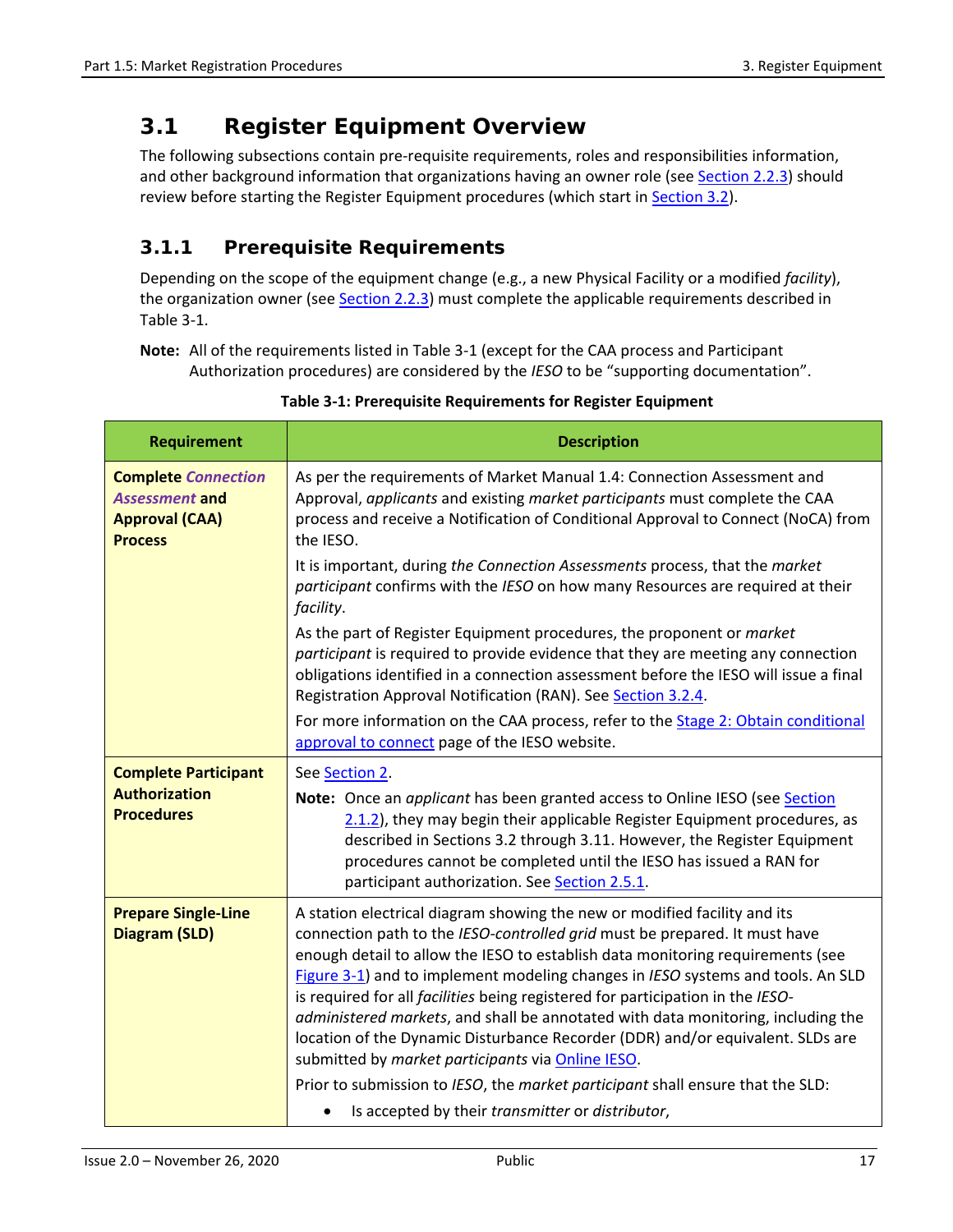| <b>Requirement</b>                                                    | <b>Description</b>                                                                                                                                                                                                                                                                                                                                                                                                                                                                                                                                                        |  |  |  |  |
|-----------------------------------------------------------------------|---------------------------------------------------------------------------------------------------------------------------------------------------------------------------------------------------------------------------------------------------------------------------------------------------------------------------------------------------------------------------------------------------------------------------------------------------------------------------------------------------------------------------------------------------------------------------|--|--|--|--|
|                                                                       | Contains the appropriate approved operating nomenclature, not<br>$\bullet$<br>engineering nomenclature,                                                                                                                                                                                                                                                                                                                                                                                                                                                                   |  |  |  |  |
|                                                                       | Shows the electrical equipment at the facility and the connection points to<br>$\bullet$<br>the grid,                                                                                                                                                                                                                                                                                                                                                                                                                                                                     |  |  |  |  |
|                                                                       | Shows as-built <sup>17</sup> data approved for construction, and marked with an<br>$\bullet$<br>Ontario Professional Engineer's seal, and                                                                                                                                                                                                                                                                                                                                                                                                                                 |  |  |  |  |
|                                                                       | Clearly references the market participant's name, and the facility name to<br>be registered in Online IESO.                                                                                                                                                                                                                                                                                                                                                                                                                                                               |  |  |  |  |
| <b>Prepare Protection</b><br><b>Description Document</b><br>(PDD)     | A document marked with an Ontario Professional Engineer's seal containing<br>written descriptions of all protections and settings (e.g., A, B, primary, or backup),<br>communication schemes, and tele-protections for each protection group at the<br>new or modified facility. It includes local and remote estimated design fault<br>clearing times, a tripping matrix, and (where applicable) describes the separation<br>of redundant protection groups.                                                                                                             |  |  |  |  |
|                                                                       | A template can be provided by the IESO upon request.                                                                                                                                                                                                                                                                                                                                                                                                                                                                                                                      |  |  |  |  |
| <b>Prepare Operational</b><br><b>Philosophy Document</b>              | A document attesting to facility's operating conditions and limitations (e.g.,<br>common mode failures, hi/low temperatures, hi/low wind speed), and procedures<br>for planned and forced outages, returning equipment to service, responding to<br>IESO directives within five minutes, and training staff on IESO interaction.<br>Variable generators must also provide a description of the power equipment and<br>power curves. See Appendix C: Wind Facility Data Requirements.<br>The IESO provides a template of what is required when registering a new facility. |  |  |  |  |
| <b>Obtain Technical Data</b>                                          | The Register Equipment procedures in Online IESO will require technical data for<br>equipment to be submitted and then reviewed and approved by the IESO. These<br>procedures may require some time and may require several iterations to<br>complete. Market participants should start these tasks as early as possible. The<br>specific technical data required is identified in the Register Facility Help File.                                                                                                                                                       |  |  |  |  |
| <b>Review Operational</b><br>and Performance<br><b>Requirements</b>   | The technical requirements and associated performance standards for each type<br>of facility are stipulated in the market rules (see Appendix B) and in Market<br>Manual 6: Participant Technical Reference Manual (PTRM).                                                                                                                                                                                                                                                                                                                                                |  |  |  |  |
| <b>Execute Connection</b><br><b>Agreement</b>                         | For a Physical Facility to participate in the IESO-administered markets, the owner<br>entity must submit an executed copy of their connection agreement with the<br>applicable transmitter (if the connection is to the IESO-controlled grid) or with the<br>applicable distributor (if the connection is to the distribution system.                                                                                                                                                                                                                                     |  |  |  |  |
| <b>Prepare Restoration</b><br><b>Participant</b><br><b>Attachment</b> | Based on the criteria contained in Market Manual 7.8: Ontario Power System<br>Restoration Plan (OPSRP) Section 2.2, and as identified in the applicable System<br>Impact Assessment (SIA), certain market participants are designated as restoration                                                                                                                                                                                                                                                                                                                      |  |  |  |  |

<span id="page-27-0"></span><sup>17 &</sup>quot;As-built" data consists of the measurements and specifications of a *facility* prior to any modifications, and is submitted to the *IESO* on a single-line diagram. Confirming as-built equipment in some cases may be as simple as confirming nameplate values are provided during equipment registration. In other cases, data monitoring will be used to confirm model parameters.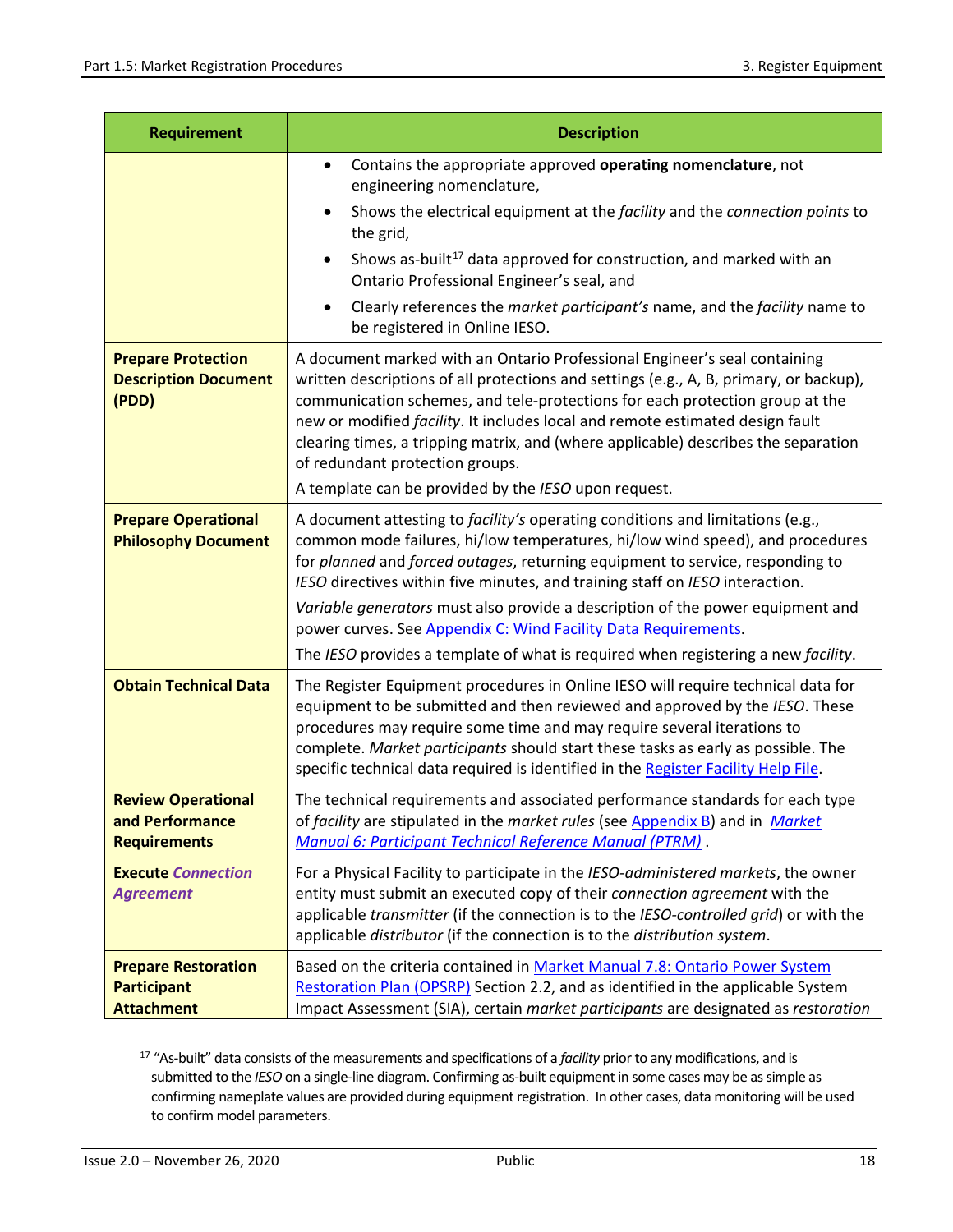| <b>Requirement</b>                                                                 | <b>Description</b>                                                                                                                                                                                                                                                                                                                                                                                                                                                                                                |  |  |  |  |
|------------------------------------------------------------------------------------|-------------------------------------------------------------------------------------------------------------------------------------------------------------------------------------------------------------------------------------------------------------------------------------------------------------------------------------------------------------------------------------------------------------------------------------------------------------------------------------------------------------------|--|--|--|--|
| (if applicable)                                                                    | participants. Restoration participants are entities that contribute to the IESO-<br>controlled grid restoration process.                                                                                                                                                                                                                                                                                                                                                                                          |  |  |  |  |
|                                                                                    | Restoration participants are required to submit a Restoration Participant<br>Attachment via Online IESO as outlined in Market Manual 7.8, Section 13.                                                                                                                                                                                                                                                                                                                                                             |  |  |  |  |
| <b>Prepare Facility</b><br><b>Description Document</b><br>(FDD)<br>(if applicable) | In some situations, as identified in a System Impact Assessment, new or modified<br>Physical Facilities may need to participate in Remedial Action Schemes (RASs),<br>Special Protection Systems (SPSs), or other specialized control schemes. This<br>includes Generation or Load Rejection Schemes, Generation Run-back schemes,<br>Capacitor Switching Schemes, or Breaker Backup Protections. These are not typical<br>protection system installations.                                                       |  |  |  |  |
|                                                                                    | An FDD is prepared, marked with an Ontario Professional Engineer's seal, and<br>submitted for review and approval by the owner of RASs, SPSs, or other specialized<br>control schemes. It contains a description of how the RAS, SPS, or specialized<br>control scheme operates, when and under what conditions, and the estimated<br>design operating times. A block diagram showing the configuration, and functions,<br>and (where applicable) the separation of the redundant functions is also<br>submitted. |  |  |  |  |
| <b>Other Supporting</b><br><b>Documentation</b>                                    | Other supporting documentation may include such items as nameplate photos,<br>synchronous machine capability curves, manufacturer's wind turbine power<br>curves, or solar array power data.                                                                                                                                                                                                                                                                                                                      |  |  |  |  |

# <span id="page-28-0"></span>**3.1.2 Equipment Registration Specialist**

The [Applicant Representative](http://www.ieso.ca/-/media/Files/IESO/Document-Library/registration/online-ieso/Authorized_Representative.pdf?la=en) of the organization applicant owner (se[e Section 2.1\)](#page-16-1) must assign an Equipment Registration Specialist (ERS) contact role if the Register Equipment procedures need to be initiated and completed in *Online IESO*. The ERS is responsible for initiating and completing tasks, including submitting technical data through Online IESO for their Physical Facility, its equipment, and any applicable Resources. As defined in the [Register Facility Help File,](http://www.ieso.ca/-/media/Files/IESO/Document-Library/registration/facility/Online_Facility_Registration_Help.pdf) this data may apply to some types of *market participants* and not others, and may require supporting documentation (see Table 3-1) to verify the data. Once the data is reviewed and approved by the *IESO*, it is considered to be registered data with the *IESO*.

The ERS is also responsible for assigning specific *facility* contacts, including:

- The 24/7 contact responsible for operating equipment at the *facility* location, and
- If applicable, the *facility* contact responsible for carrying out *dispatch instructions*.

# <span id="page-28-1"></span>**3.1.3 Market Participant/Equipment Role Relationship**

The key role relationships between *market participant* and equipment are Owner and Operator, as described in [Section 2.2.3.](#page-21-0)

# <span id="page-28-2"></span>**3.1.4 Physical Facility/Resource Relationship**

Resource and *facility* are data record types that must be created in Online IESO for each facility to be registered. Resources are associated with a connection point.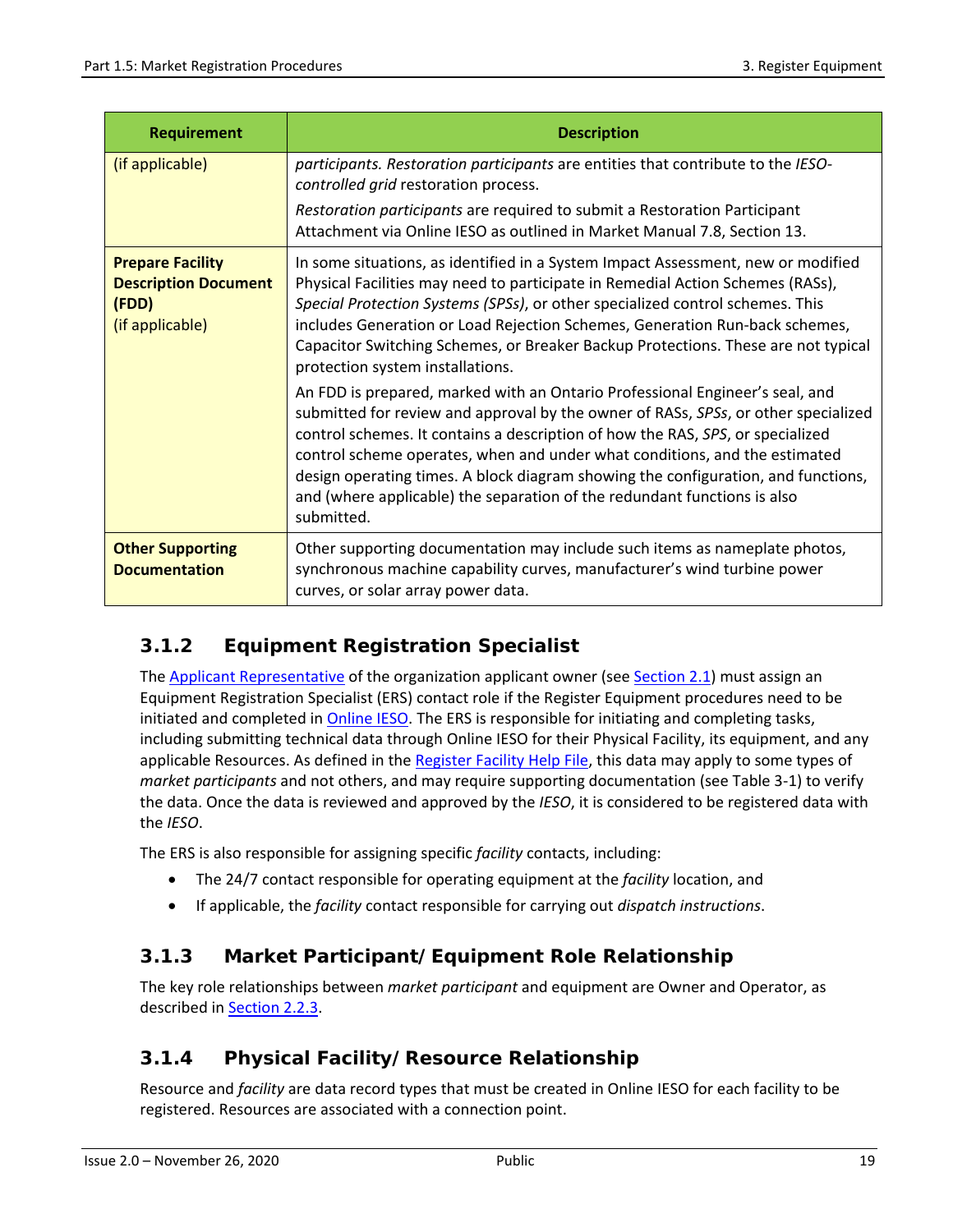Establishing relationships between a Physical Facility and an *energy* Resource ensures that a *facility* is properly represented in the *IESO-administered markets* and in the *IESO* systems and tools. This is illustrated in the Single-Line Diagram (SLD) in Figure 3-1, where a fictitious company GenCo owns a *generation facility* consisting of one combustion turbine (CT) and one steam turbine (ST) connecting to a common *connection point*.



Single-Line Diagram Example for a 2 Unit Generator Station

**Figure 3-1: Single-Line Diagram Example**

<span id="page-29-1"></span>The *generation facility* would be registered in Online IESO as GenCo GS and would include all physical equipment that comprise the *facility* (e.g., *generation units*, transformers, circuits, and breakers) and their associated technical data. The *IESO* would create two *energy* Resources for this *facility*. The first Resource would be identified as Genco-LT.G1 and would include information pertaining to *generation unit* G1, information provided by the *generator*. The second Resource would be identified as Genco-LT.G2. It includes information pertaining to *generation unit* G2, provided by the generator owner.

As pe[r Market Rules Chapter 7,](http://www.ieso.ca/-/media/Files/IESO/Document-Library/Market-Rules-and-Manuals-Library/market-rules/mr-chapter7.pdf) Section 2.3, the *generator* may apply to the IESO to aggregate the *generation units* into a single *energy* Resource, and must provide technical justification as to why the aggregation is necessary (se[e Section 3.7\)](#page-44-0).

There is a 'one-to-many' relationship between a *connection point* and a Resource (i.e., one *connection point* can have many Resources associated with it). For example, a *distributor* might own a load facility connected to the *IESO-controlled grid* and be registered with an *energy* Resource at that *connection point*. If a dispatchable *generation unit* is embedded in the same *distribution system*, that *generation unit* would be registered as a separate *energy* Resource associated with the same *connection point*. In other words, the generating Resource must be distinguished from the load Resource, even though the generating Resource is embedded in the *distribution system*. Both Resources have the same *connection point* because they both inject or withdraw *energy* into or from the *IESO-controlled grid* at the same physical *connection point*.

# <span id="page-29-0"></span>**3.1.5 Market Participant/Resource Role Relationships**

In addition to the Physical Facility/Resource relationships, establishing role relationships between a *market participant* and an *energy* Resource is also important. Various role relationships are possible, some are required by the *market rules* and others are determined by the business requirements of the owner.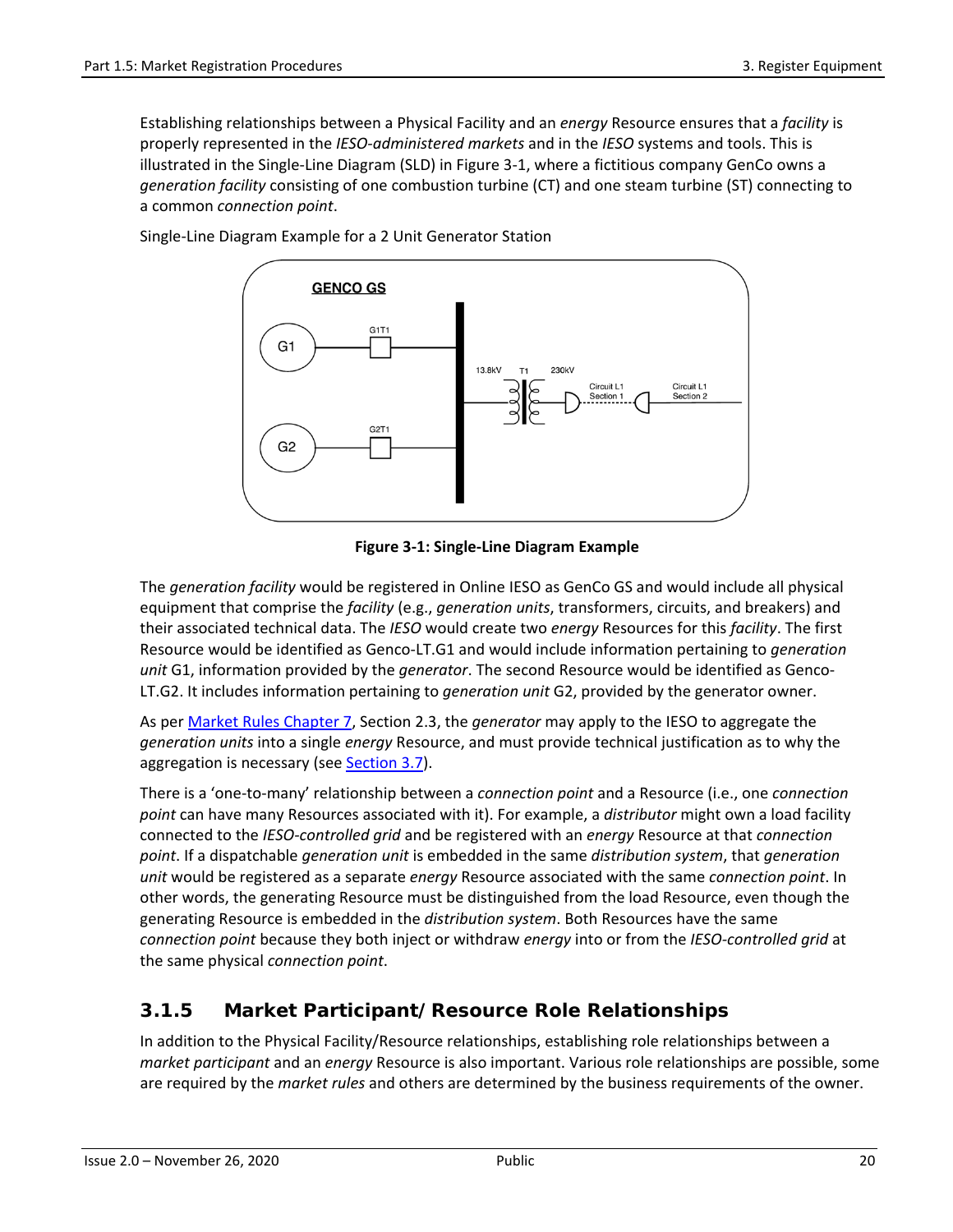Each Resource within a Physical Facility may have role relationships to several different *market participants*. However, each role relationship must be unique. For example, if a *market participant* has been designated as the *metered market participant* (*MMP)* for a Resource, a second *market participant* cannot be similarly designated as the *MMP*.

One *market participant* may fill one, more, or all of the role relationships, depending on its qualifications and responsibilities.

<span id="page-30-0"></span>The following role relationships are possible for a specific *energy* Resource:

| <b>Role</b>                                                                      | <b>Relationship to Resource</b>                                                                                                                                                                                                                                                                                                                                                                                                                   |  |  |  |  |
|----------------------------------------------------------------------------------|---------------------------------------------------------------------------------------------------------------------------------------------------------------------------------------------------------------------------------------------------------------------------------------------------------------------------------------------------------------------------------------------------------------------------------------------------|--|--|--|--|
| <b>Operator</b>                                                                  | The market participant that operates the Resource.                                                                                                                                                                                                                                                                                                                                                                                                |  |  |  |  |
| <b>Owner</b>                                                                     | The market participant that owns the Resource and assigns the MMP,<br>MSP, RMP and Operator relationships to a Resource.                                                                                                                                                                                                                                                                                                                          |  |  |  |  |
| <b>Metered Market</b><br><b>Participant (MMP)</b>                                | The market participant assigned to a Resource to access metering data<br>pertaining to, and to be settled at, the relevant delivery point. The<br>metered market participant assigns further relationships required for the<br>complete definition of a <i>delivery point</i> as detailed in Market Manual 3.8:<br><b>Creating &amp; Maintaining Delivery Point Relationships.</b><br>MMPs must contract with an MSP for their metered Resources. |  |  |  |  |
| <b>Distributor</b>                                                               | The market participant that owns and operates a distribution system<br>where the Resource's facility is connected.                                                                                                                                                                                                                                                                                                                                |  |  |  |  |
| <b>Transmitter</b>                                                               | The market participant that owns and operates a transmission system<br>where the Resource's facility is connected. The transmitter may create a<br>transmission network (TN) Resource or a transmission connection (TC)<br>Resource for the facility for the purpose of collecting the applicable<br>transmission tariff.                                                                                                                         |  |  |  |  |
| <b>Metered Market</b><br><b>Participant Transmission</b><br><b>Tariff (MMPT)</b> | The market participant responsible to pay for one or more transmission<br>services to a transmitter relating to an owned facility of a Resource.                                                                                                                                                                                                                                                                                                  |  |  |  |  |
| <b>Metering Service</b><br><b>Provider (MSP)</b>                                 | Provides, installs, commissions, registers, maintains, repairs, replaces,<br>inspects and tests metering installations associated with a Resource.<br>For more information, refer to Market Manual 3.8.                                                                                                                                                                                                                                           |  |  |  |  |
| <b>Meter Data Associate</b>                                                      | A service provider appointed by a MMP to access metering data<br>pertaining to the Resource's delivery point.<br>For more information, refer to Market Manual 3.8.                                                                                                                                                                                                                                                                                |  |  |  |  |
| <b>Registered Market</b><br><b>Participant (RMP)</b>                             | The market participant who has market control of the Resource under the<br>definition of the market rules. The RMP (assigned by the owner) is<br>authorized to submit dispatch data, and since dispatch data is actually<br>submitted on each Resource, the RMP must be designated for each<br>Resource.                                                                                                                                          |  |  |  |  |

#### **Table 3-2: Market Participant/Resource Relationships**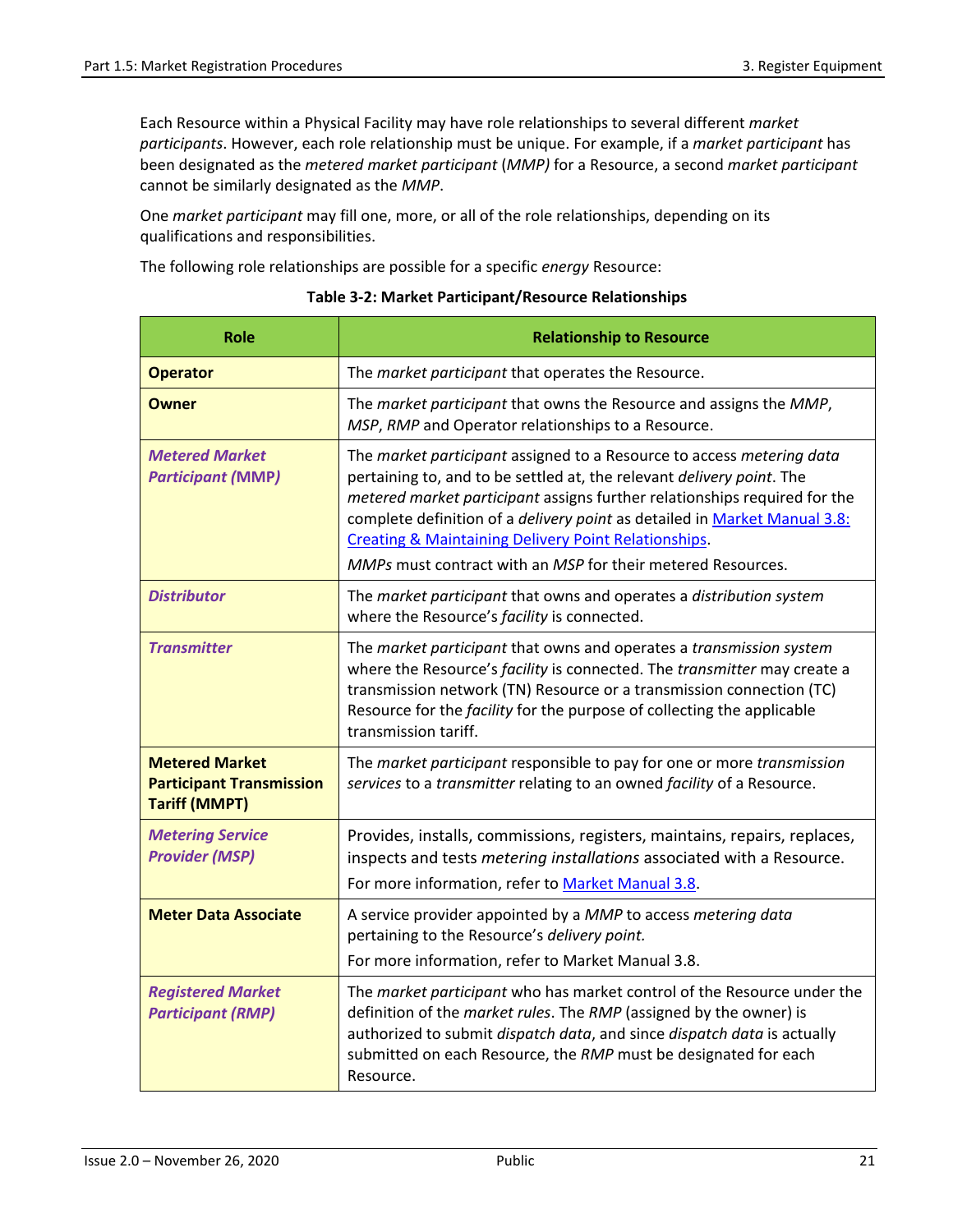| <b>Role</b> | <b>Relationship to Resource</b>                                                                  |
|-------------|--------------------------------------------------------------------------------------------------|
|             | The RMP defines the users that will have the right to submit dispatch data<br>for each Resource. |

# <span id="page-31-0"></span>**3.2 Registering Facility, Equipment, and Resource Data**

Depending the on the "equipment change" and in order to complete the Register Equipment procedures, certain supporting documents and equipment data (as described i[n Section 3.1.1\)](#page-26-1) may need to be submitted by the ERS via [Online IESO.](https://online.ieso.ca/suite/) Some supporting documents are required of all facilities to be registered, others are only required under certain circumstances. Online IESO will guide the ERS as to what needs to be submitted. The *IESO* will review and assess all submitted data. If any data is determined to be inaccurate, incomplete or missing, the *IESO* will reject it and the ERS would need to resubmit updated data.

# **Important**

It is critical that *market participants* review their registered data in Online IESO to ensure that it is accurate and current. The procedures for changing *market participant*, *facility*, equipment, and Resource data are contained in [Section 4.](#page-49-0)

The required data attributes that need to be submitted when completing the Register Equipment procedures through Online IESO are detailed in th[e Register Facility Help File.](https://www.google.com/url?client=internal-uds-cse&cx=002629981176120676867:kta9nqaj3vo&q=http://www.ieso.ca/-/media/Files/IESO/Document-Library/registration/facility/Online_Facility_Registration_Help.pdf&sa=U&ved=2ahUKEwiV3624_MvkAhXQu54KHUi1AGIQFjABegQIERAB&usg=AOvVaw3DsAo5i9IJFmA0t_LIkGSF) The *IESO* ensures that all *facility* data provided by owners is referenced appropriately in Online IESO in the *facility* records that contain technical data related to the physical equipment within the *facility.*

Sections 3.4 through 3.11 identify additional registration data that the *IESO* may require depending on the *facility* and participation type.

# <span id="page-31-1"></span>**3.2.1 Metering Requirements**

Once a *market participant* has applied to register a *facility* with the *IESO,* and one or more Resource records have been created i[n Online IESO,](https://online.ieso.ca/suite/) the *market participant* needs to identify the *metered market participant (MMP)* for each Resource record.

Information on processes relating to metering registration can be found in the [Meter Registration](http://www.ieso.ca/Sector-Participants/Meter-Registration) section of the [IESO](http://www.ieso.ca/Sector%20Participants/Market%20Operations/Market%20Rules%20And%20Manuals%20Library) website, as well as in the Market Manual 3: Metering series, available at the IESO [Market Rules & Manuals Library.](http://www.ieso.ca/Sector%20Participants/Market%20Operations/Market%20Rules%20And%20Manuals%20Library)

The metering registration procedures cannot be completed until the *MMP*/Resource relationship is created (se[e Section 3.1.5\)](#page-29-0) and the *IESO* has issued an RAN via Online IESO.

# <span id="page-31-2"></span>**3.2.2 Data Monitoring Requirements**

All facilities must comply with the applicable data monitoring requirements, which are listed in the [Market Rule Chapter 4 Appendices.](http://www.ieso.ca/-/media/Files/IESO/Document-Library/Market-Rules-and-Manuals-Library/market-rules/mr-chapter4appx.pdf) Data monitor testing is explained in [Section 3.3.3.](#page-33-2)

# <span id="page-31-3"></span>**3.2.3 Market Rule Exemptions**

The procedure for applying for an *exemption* from any applicable *market rule* requirement is contained in [Market Manual 2.2: Exemption Application and Assessment.](http://www.ieso.ca/-/media/Files/IESO/Document-Library/Market-Rules-and-Manuals-Library/market-manuals/market-administration/ma-exemptapplicandassesprocedure.pdf)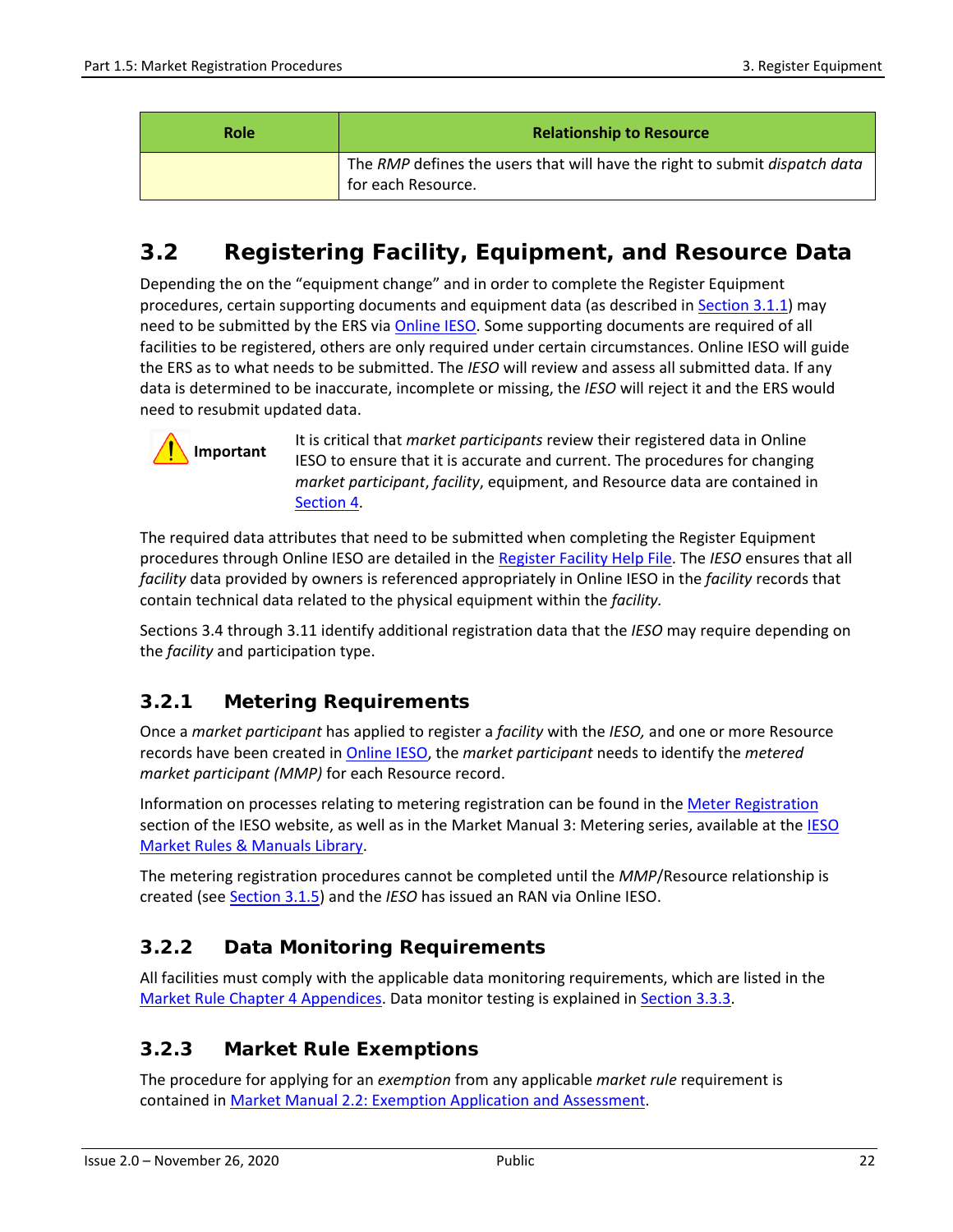### <span id="page-32-0"></span>**3.2.4 Facility Registration Status**

An ERS can track the progress of their *Register Equipment procedures* by emailing [market.registration@ieso.ca,](mailto:market.registration@ieso.ca) or by contacting the IESO Market Registration Specialist assigned to their *equipment change*.

A Register Equipment change is considered to be officially registered when the *ERS* receives a final Registration Approval Notification (RAN) email from *Online IESO* verifying that the equipment change is completed and is registered with the *IESO*. A new Physical Facility cannot participate in the *IESOadministered markets –* nor cause or permit electricity or any *physical service* to be conveyed into, through or out of the *integrated power system –* unless a RAN has been issued by the *IESO*.

#### **Interim RANs**

Prior to issuing the final RAN, the *IESO* may issue interim RANs that allow certain register equipment change milestones to proceed. For example, for an equipment change involving a new Physical Facility, an interim RAN may be issued to allow the *facility* to:

- *Connect* and energize on potential only, or
- *Connect* and energize as a load, or
- *Connect* for commissioning purposes.

The IESO Market Registration Specialist assigned to the register equipment change can provide assistance/guidance on when an interim RAN is needed.

#### **RAN Extensions**

A RAN may include conditions that are mandatory and must be met by an expiry date. If a condition cannot be met due to circumstances beyond the *market participant's* control, the ERS may request a RAN extension by emailing either their *IESO* Market Registration Specialist or [market.registration@ieso.ca,](mailto:market.registration@ieso.ca) providing the reason for the extension request and a plan for meeting the RAN conditions. If a RAN extension is not granted by the *IESO,* or if the *market participant* does not apply for an extension, the currently issued RAN will expire and is no longer valid. If a RAN extension is granted by the *IESO*, the RAN version number will increment by one.

# <span id="page-32-1"></span>**3.3 Market Participant and Facility Testing**

For a new or modified Physical Facility, the *IESO* may conduct tests during the Register Equipment procedures to confirm that the *operational aspects* of the *facility* can interoperate with *IESO* systems and tools. Tests include, but are not limited to:

- Confirming capability of transmitting to the *IESO* interface,
- Ensuring the connectivity of the *dispatch workstation*,
- Confirming that appropriate voice communications are in place,
- If applicable, verifying that the *facility* responds to the *IESO* control signals,
- Assessing whether the *facility* complies with all applicable *market rules* and *NERC* and *NPCC reliability standards*, and
- Performing (at various Equipment Registration stages described in Sections 3.4 through 3.10) data monitoring tests of the required telemetry points with the *IESO* to ensure that statuses, magnitudes, and sign conventions are correct. All anomalies must be fixed and retested before the first energization of the *facility*.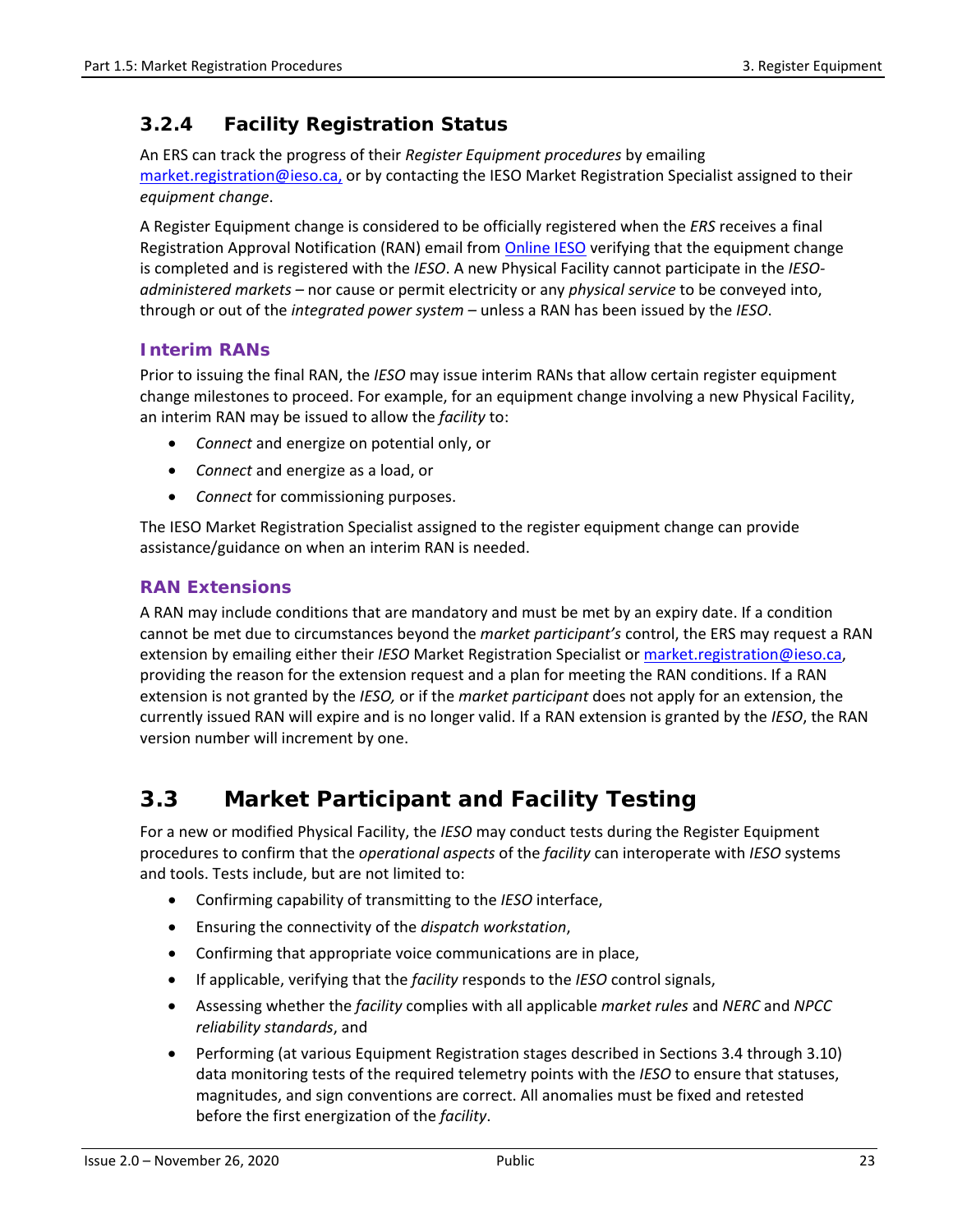Tests are scheduled as mutually agreed between the *IESO* and the *market participant*. In order to complete the Register Equipment procedures, all *market participant* and *facility* tests must be verified and approved by the *IESO.*



*Market participants* are responsible for ensuring that their staff receive appropriate training for all of the testing activities conducted by the *IESO* to ensure that they are able to interoperate with all applicable *IESO* systems. *Market participants* shall have the appropriate employee training and procedures in place to ensure they are prepared for participation in the *IESOadministered markets* as soon as they are authorized.

# <span id="page-33-0"></span>**3.3.1 Participant Workstation Testing**

Transactions involving data exchanged with *IESO* systems are processed through the *participant workstation* via Online IESO, except for the transfer of real-time data, which is done through the *dispatch workstation* (see Section 3.3.2). *Market participants* are required to install the necessary hardware and software infrastructure in accordance with the technical requirements contained in Section 2 of Market Manual 6: *[Participant Technical Reference Manual \(PTRM\)](http://www.ieso.ca/-/media/Files/IESO/Document-Library/Market-Rules-and-Manuals-Library/market-manuals/technical-reference/ptrm-ptrmManual.pdf)*.

*Market participants* are required to test and confirm that their *participant workstation* is functional and can interoperate and meet *IESO* technical requirements for non-real time data transfers. *Market participants* receive "Assign Contact Role(s)" and "Confirm System Access Role(s)" tasks from Online IESO, for which they self-confirm. Completion of these tasks, along with the rest of the Equipment Registration procedures through Online IESO is usually sufficient to prove that the participant workstation can interact with Online IESO and the IESO Portal.

# <span id="page-33-1"></span>**3.3.2 Dispatch Workstation Testing**

Real-time data transactions are processed through the *market participant's dispatch workstation*. The technical requirements for the *dispatch workstation* are contained in Section 3 of the *[PTRM](http://www.ieso.ca/-/media/Files/IESO/Document-Library/Market-Rules-and-Manuals-Library/market-manuals/technical-reference/ptrm-ptrmManual.pdf)*. Testing of the *dispatch workstation* is conducted in the *IESO* Sandbox. *IESO* Information & Technology Services issues test dispatch instructions for which *market participants* are required to respond. The combined time required to set up the Sandbox test and to complete the actual test is approximately one month.

# <span id="page-33-2"></span>**3.3.3 Data Monitor Testing**

Real-time data (i.e., telemetry point data) is required by the *IESO* to monitor and model the power system and operate the real-time market. [Market Rule Appendix 4,](http://www.ieso.ca/-/media/Files/IESO/Document-Library/Market-Rules-and-Manuals-Library/market-rules/mr-chapter4appx.pdf) Sections 4.15 through 4.18 specifies the points required and Sections 4.19 through 4.23 indicate the required timing performance. The data link must be configured and concurrently, the *IESO* Market Registration Specialist will prepare a point list with the *market participant*. The link and points will be added to the *IESO* systems. The *market participant* will have to successfully test the link and points with the *IESO* before the facility is approved and a final RAN is issued. Incorrect or incomplete telemetry from *market participants* shall invalidate the facility's approval.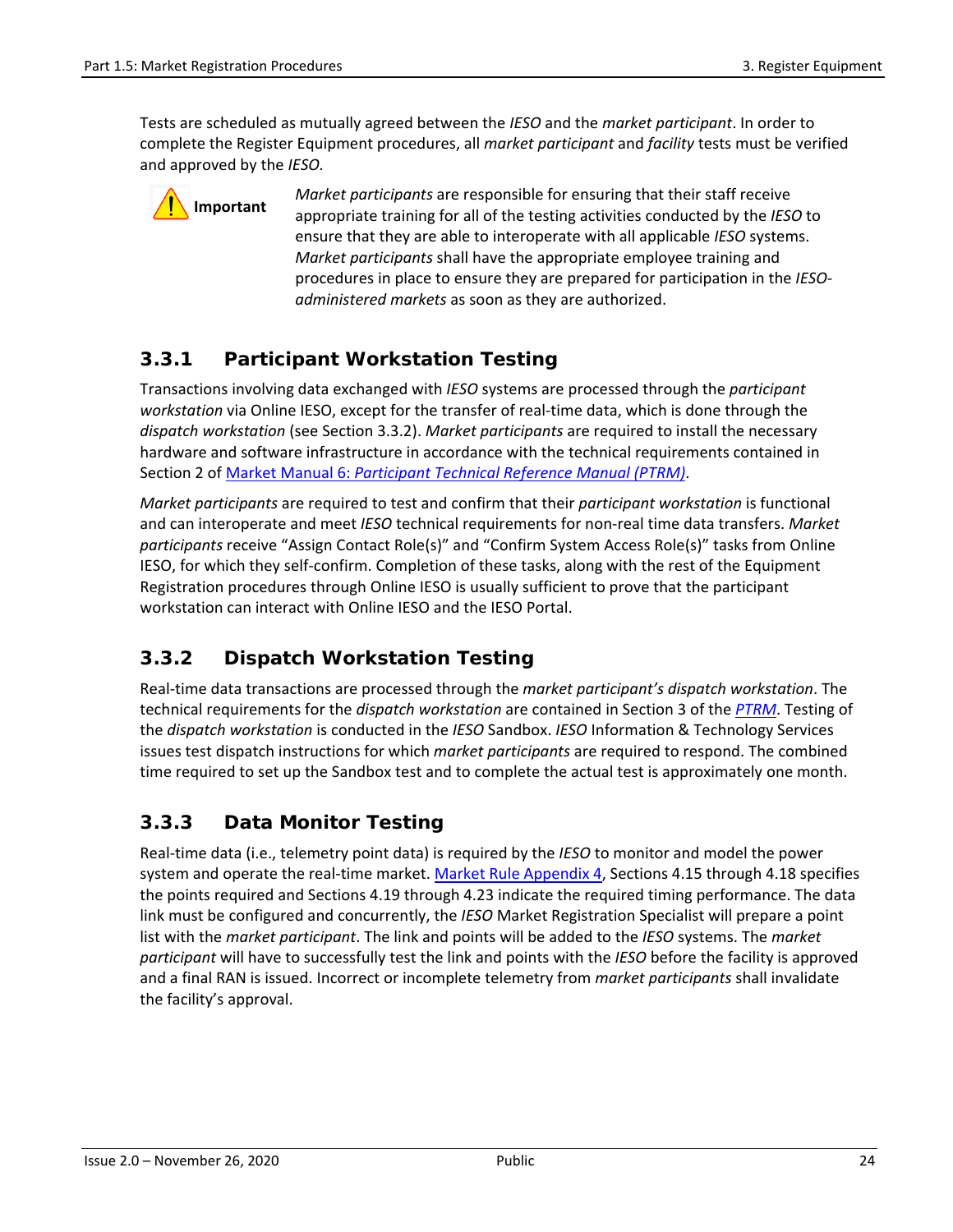# <span id="page-34-0"></span>**3.4 Day-Ahead Commitment Process – Registration Requirements**

In order for a Physical Facility to participate in the Day-Ahead Commitment Process (DACP), it must be registered with the *IESO* to participate in the *real-time markets*. There are specific registration requirements for *facilities* participating in the DACP, which are explained in Section 2 of th[e Guide to](http://www.ieso.ca/-/media/Files/IESO/Document-Library/training/TG-Day-Ahead-Commitment-Process.pdf)  [the Day-Ahead Commitment Process \(DACP\).](http://www.ieso.ca/-/media/Files/IESO/Document-Library/training/TG-Day-Ahead-Commitment-Process.pdf)

Technical data, new or modified, will be processed during regular *business days* and within 10 *business days* of receipt. *IESO* requires a minimum of two *business days* for changes to become effective.

As part of the registration procedures for DACP, the ERS submits specific technical data throug[h Online](https://online.ieso.ca/suite/) [IESO,](https://online.ieso.ca/suite/) which the *IESO* uses to determine the *facility*'s:

- Day-ahead commitments and schedules, while respecting the *facility's* technical data,
- Eligible energy limited Resource (EELR) status,
- Eligibility for Day-Ahead Production Cost Guarantee (DA-PCG), and
- DA-PCG *settlement amounts*

The ERS must also indicate to the *IESO* whether the *facility* is intended for submitting [three-part](#page-39-0) *offers*, and whether it is intended for participation in Real-Time Generation Cost Guarantee (RT-GCG). RT-GCG is covered is [Section 3.8](#page-48-1) of this market manual, [Market Manual 4.6,](http://www.ieso.ca/-/media/Files/IESO/Document-Library/Market-Rules-and-Manuals-Library/market-manuals/market-operations/mo-rtgcgprogram.pdf) and in Section 7 of the Guide to the Day-Ahead Commitment Process (DACP).

**Note:** Submission of combined cycle plant (CCP)<sup>[18](#page-34-2)</sup> and pseudo unit (PSU) modeling technical data is covered in [Section 3.5.](#page-42-1)

<span id="page-34-1"></span>The applicability of these procedures to specific Resources is shown in Table 3-3:

| <b>Resource Type</b> | <b>Bid/Offer</b><br><b>Type</b>  | <b>Facility Type</b>                  | <b>Submit DACP</b><br><b>Technical Data</b> | <b>Submit CCP and</b><br><b>PSU Data</b> |
|----------------------|----------------------------------|---------------------------------------|---------------------------------------------|------------------------------------------|
| <b>Generation</b>    | <b>Dispatchable</b>              | <b>Non-quick Start</b>                | x                                           | $X^{19}$                                 |
| <b>Generation</b>    | <b>Dispatchable</b>              | <b>Pseudo Unit</b><br><b>Modeling</b> | X                                           | X                                        |
| <b>Generation</b>    | <b>Dispatchable</b>              | <b>Quick Start</b>                    | x                                           |                                          |
| Load                 | <b>Dispatchable</b>              |                                       | x                                           |                                          |
| <b>Generation</b>    | <b>Intermittent</b>              |                                       |                                             |                                          |
| <b>Generation</b>    | <b>Self</b><br><b>Scheduling</b> |                                       |                                             |                                          |

#### **Table 3-3: Applicability of Procedures**

The Day-Ahead Calculation Engine (DACE) respects the technical data of generation Resources. Static technical data (as defined in [Appendices 4.5A and 4.6 of the Market Rules\)](http://www.ieso.ca/-/media/Files/IESO/Document-Library/Market-Rules-and-Manuals-Library/market-rules/mr-chapter4appx.pdf) are registered through Online IESO. Variable technical data are recorded as daily generation data (DGD) and may be overwritten daily

<span id="page-34-2"></span><sup>18</sup> Combined cycle plant (CCP) is identified in Chapter 11 of the Market Rules as *enhanced combined cycle facility*.

<span id="page-34-3"></span><sup>&</sup>lt;sup>19</sup> Required for CCPs.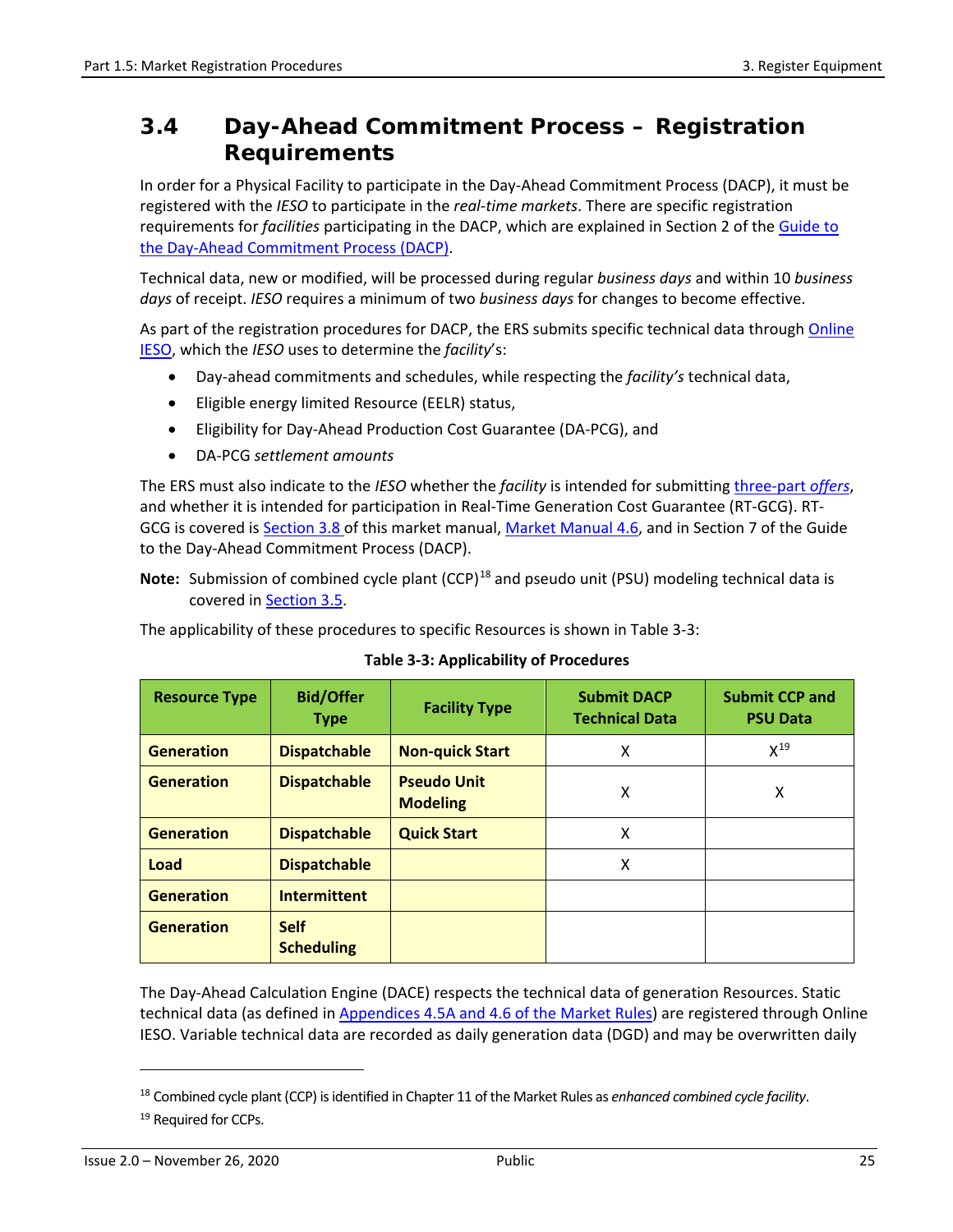if equipment or regulatory conditions warrant. Table 3-4 shows the technical data elements the ERS must provide prior to participating in the DACP, as determined by Resource or *facility* type.

|                                                                  | Unit of<br><b>Measure</b> | <b>Resource Type</b> |                           |            |                           |                           |                   |
|------------------------------------------------------------------|---------------------------|----------------------|---------------------------|------------|---------------------------|---------------------------|-------------------|
| <b>Data Description</b>                                          |                           | Non-quick Start      | ၉                         | <b>DSQ</b> | <b>Quick Start</b>        | Hydroelectric             | Dispatchable Load |
| <b>Minimum Loading Point</b>                                     | <b>MW</b>                 | X                    |                           |            |                           |                           |                   |
| <b>Minimum Generation Block Run Time</b>                         | <b>Hours</b>              | X                    |                           |            |                           |                           |                   |
| <b>Elapsed Time to Dispatch</b>                                  | <b>Minutes</b>            | X                    |                           |            | $\boldsymbol{\mathsf{x}}$ |                           |                   |
| <b>Daily Cascading Hydroelectric</b><br><b>Dependency (DCHD)</b> | <b>Yes or No</b>          |                      |                           |            |                           | $X^{20}$                  |                   |
| <b>Quick Start Facilities</b>                                    | <b>Yes or No</b>          | X                    | X                         | X          | X                         | $\boldsymbol{\mathsf{x}}$ |                   |
| <b>CT and ST Relationship</b>                                    | Relationship              |                      | X                         | X          |                           |                           |                   |
| ST Minimum Loading Point <sup>21</sup>                           | <b>MW</b>                 |                      | X                         | X          |                           |                           |                   |
| <b>ST Share (Applicable to each CT)</b>                          | %                         |                      |                           | X          |                           |                           |                   |
| <b>ST Duct Firing Capacity</b>                                   | <b>MW</b>                 |                      |                           | X          |                           |                           |                   |
| <b>Pseudo Unit Declaration</b>                                   | <b>Yes or No</b>          |                      | $\boldsymbol{\mathsf{X}}$ |            |                           |                           |                   |
| <b>Primary Fuel Type</b>                                         | <b>Type</b>               | X                    | X                         | X          | X                         | X                         |                   |
| <b>Secondary Fuel Type</b>                                       | <b>Type</b>               | X                    | X                         | X          | X                         | X                         |                   |
| <b>Three-Part Offer Requirement</b>                              | <b>Yes or No</b>          | X                    | X                         | X          |                           |                           |                   |

<span id="page-35-0"></span>**Table 3-4: Registration Requirements to support DACP by Resource Type**

The registered values of the *minimum loading point (MLP)* and *minimum generation block run-time (MGBRT)* that the ERS provides are assumed by the *IESO* to be relatively static. They represent the baseline that the IESO uses to validate changes through the DGD submissions. Submitted DGD values are used to schedule non-*quick start* Resources, determine the DA-PCG commitment actions, and to calculate the DA-PCG. For more information on DGD, refer to Section 5 of the [Guide to the Day-Ahead](http://www.ieso.ca/-/media/Files/IESO/Document-Library/training/TG-Day-Ahead-Commitment-Process.pdf)  [Commitment Process \(DACP\).](http://www.ieso.ca/-/media/Files/IESO/Document-Library/training/TG-Day-Ahead-Commitment-Process.pdf)

<span id="page-35-1"></span> $^{20}$  DCHD submission is only required for hydroelectric facilities with a cascading dependency. See Section 3.4.5.

<span id="page-35-2"></span> $21$  Unlike the other data elements in this table, which have only associated one daily value, the ST MLP has multiple values – one for each CT configuration at the combined cycle plant (1-on-1 MLP, 2-on-1 MLP, 3-on-1 MLP, etc.).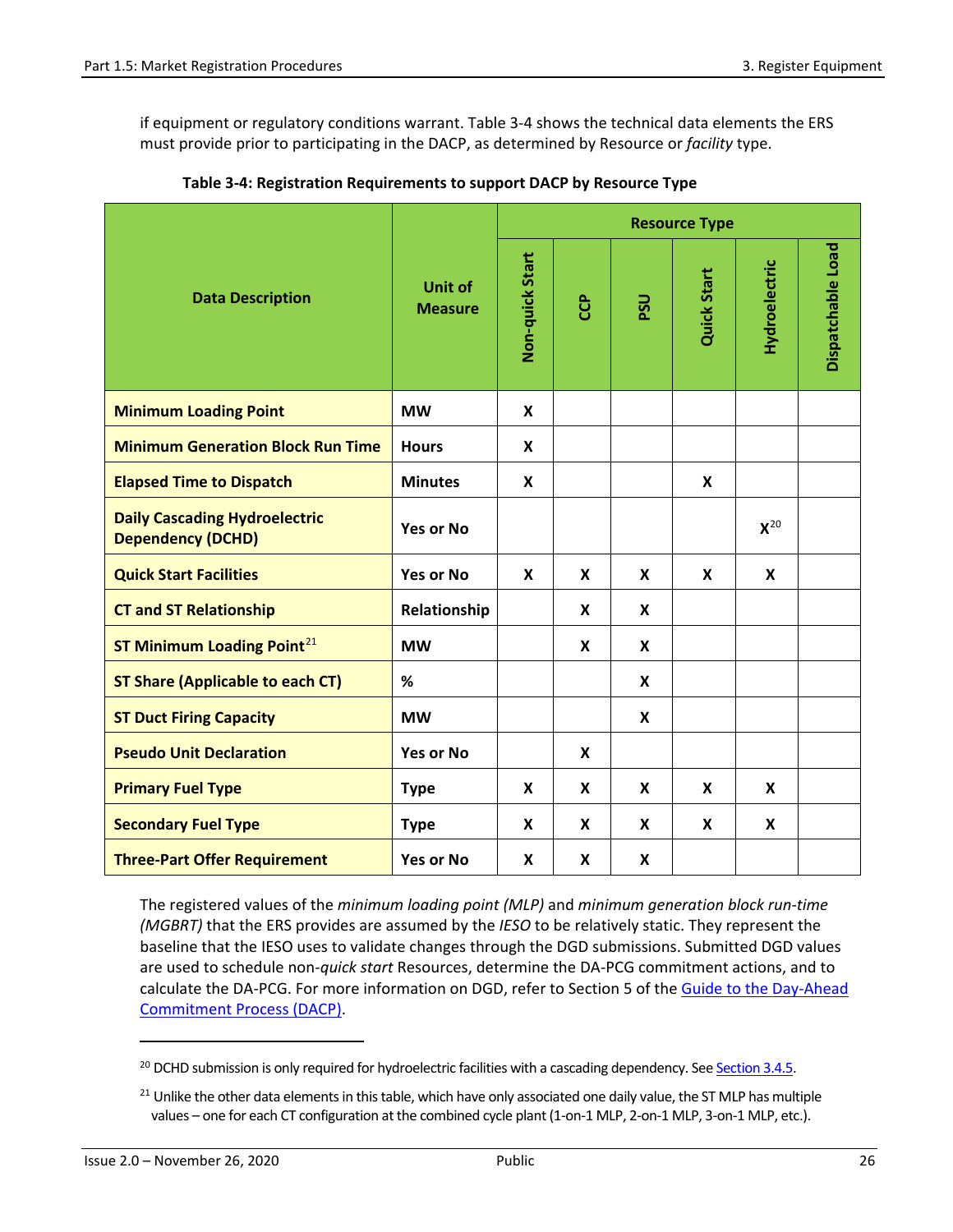The ERS can view the Resource's registered *MLP*, *minimum run time (MRT)*, and *MGBRT* values in [Online IESO.](https://online.ieso.ca/)



Figure 3-2 shows an overview of the *dispatchable generator* technical data required for the DACP.

**Figure 3-2: Dispatchable Generator Technical Data**

#### **3.4.1 Minimum Loading Point**

M*arket rules* Chapter 11 defines the *minimum loading point* (*MLP*) as the minimum output of *energy* specified by the *market participant* that can be produced by a *generation facility* under stable conditions without ignition support. Only *dispatchable* non-quick start *generation facilities* can submit an *MLP* and its value must reflect the actual performance of the *generation facility*.

The *MLP* reflects the level of output where the unit is stable while meeting the emissions performance standards of th[e Ontario government.](https://www.ontario.ca/page/ministry-environment-conservation-parks)

For registration purposes, the ERS must submit a single *MLP* value for each *dispatchable* non-quick start *generation* Resource. For a steam turbine (ST) at a combined cycle plant (CCP), the ERS may submit multiple *MLPs,* as described in [Section 3.5.2.](#page-41-0) During registration, the *IESO* uses the registered *MLP* in determining DA-PCG eligibility.

The *IESO* validates the submitted MLP data based on the following validation rules:

- The *facility* type is *dispatchable generation,*
- The *facility* must NOT be *quick start,*
- Number format xxxx unit is MW,
- 0 =< *MLP* =< Maximum generator capacity (MGC),
- Ontario government emissions standards for the *facility*, and
- Supporting data showing minimum loading (MW) meeting emissions levels allowed by the Ontario government.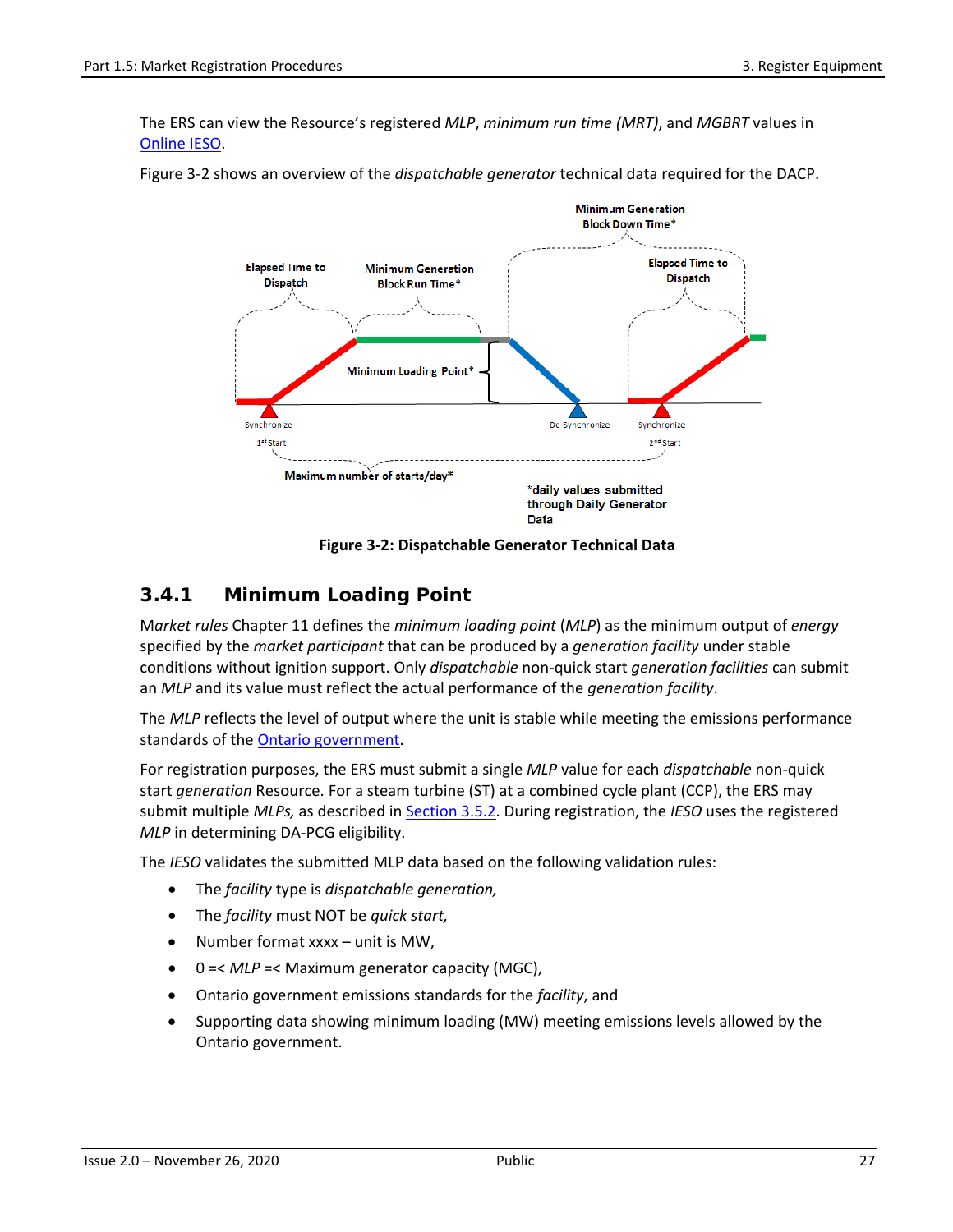### **3.4.2 Minimum Generation Block Run Time**

M*arket rules* Chapter 11 defines *minimum generation block run time (MGBRT)* as the number of hours, specified by the *market participant*, that a *generation facility* must be operating at *minimum loading point* in accordance with the technical requirements of the *facility*. Only *dispatchable* non-quick start *generation facilities* can submit a *MGBRT*.

For registration purposes, the ERS must submit a single value of *MGBRT* for each *dispatchable* nonquick start *generation* Resource, and the value must reflect the technical characteristics of the *generation facility*. During registration, the *IESO* uses the registered *MGBRT* in determining DA-PCG eligibility.

The IESO validates the data based on the following validation rules:

- The *facility* type is *dispatchable generation*
- The *facility* must NOT be *quick start*
- Number format xx unit is hours
- $\bullet$  0 = < MGBRT = < 24

### **3.4.3 Elapsed Time to Dispatch**

*Elapsed time to dispatch (ETD)* is the minimum amount of time, in minutes, between the time when a *dispatchable generator* initiates its start-up sequence and the time when it can respond to *IESO dispatch* signals under a hot start. For a non-quick start *generation unit*, this means that the *generator* has reached its *MLP*. The ETD must be submitted by all *dispatchable generation facilities* and must reflect the technical characteristics of the *Resource*.

During registration, the *IESO* uses ETD only in determining DA-PCG eligibility*. A dispatchable generator* that submits an *ETD* value equal to or less than 60 minutes will not be DA-PCG eligible.

#### **3.4.4 Day-Ahead Production Cost Guarantee**

The Day-Ahead Production Cost Guarantee (DA-PCG) program is described in Section 7 of the Guide to [the Day-Ahead Commitment Process \(DACP\).](http://www.ieso.ca/-/media/Files/IESO/Document-Library/training/TG-Day-Ahead-Commitment-Process.pdf) If a *generation facility* meets all of the criteria listed in that section, the *IESO* will register *it* in the DA-PCG program.

Concurrently to their registration in the DA-PCG program, a *market participant* who owns a combined cycle *facility* that does NOT have an aggregation of the steam turbine (ST) *generation unit* and a combustion turbine (CT) *generation unit* must submit online Resource data that the *IESO* will use to apply the DA-PCG commitments to the ST based on the combined cycle *facility* configuration (e.g., 1CT on 1ST, 2CT on 1ST, etc.).

## **3.4.5 Daily Cascading Hydroelectric Dependency**

A *dispatchable* hydroelectric *generation facility* has a *daily cascading hydroelectric dependency (DCHD)* if the *facility* has a Minimum Hydraulic Time Lag<sup>[22](#page-37-0)</sup> of less than 24 hours to or from an adjacent cascading hydroelectric generation facility controlled by the same *registered market participant*.

<span id="page-37-0"></span> $22$  Minimum Hydraulic Time Lag is the minimum amount of time, in hours (rounded down to the nearest whole hour), that is required for water to travel to, or from, an adjacent hydroelectric *generation facility* on the same water system.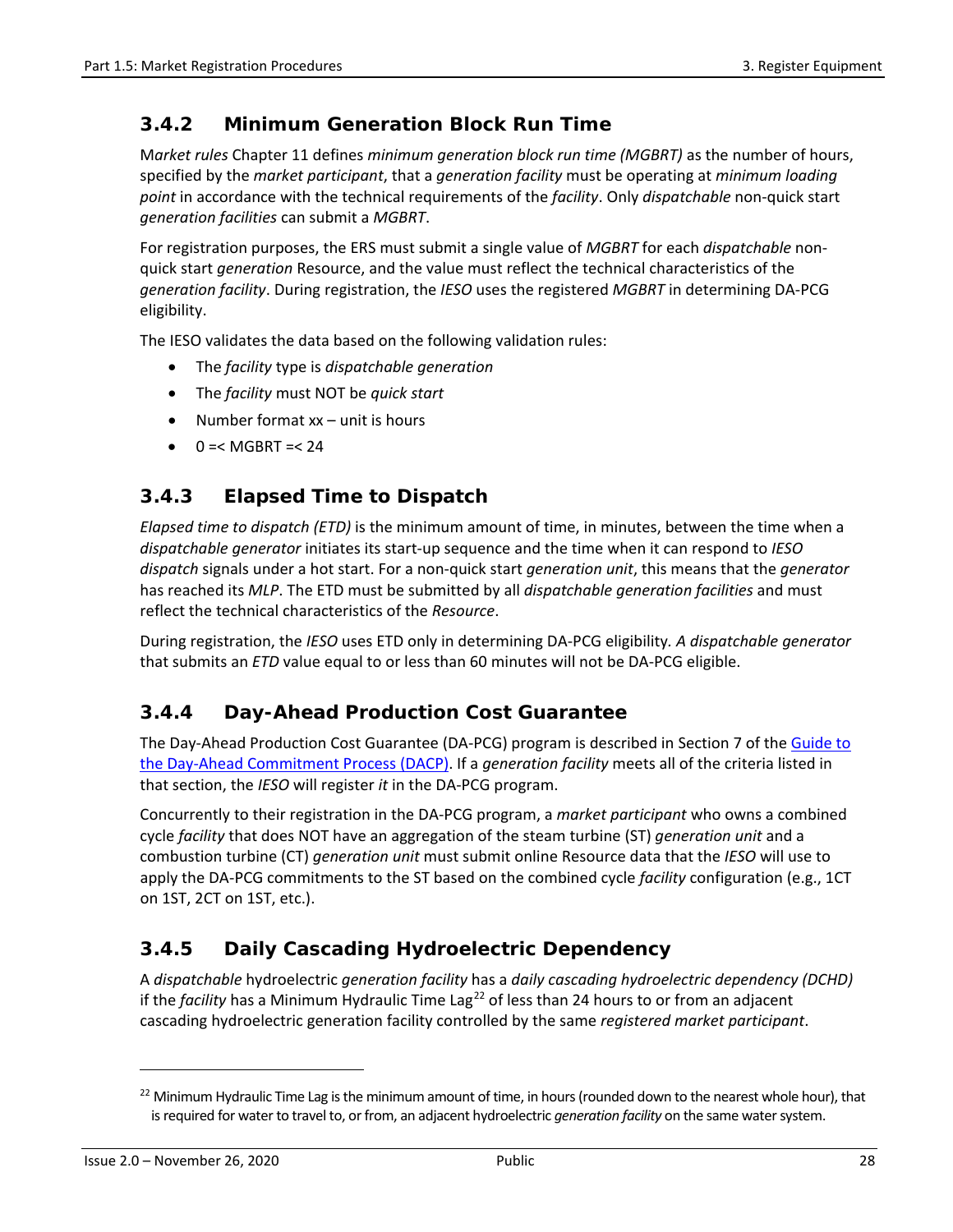The *DCHD* is used to determine whether a *generation unit* is an EELR. Once defined as an EELR, a *generation unit* is deemed eligible to resubmit *dispatch data* after the initial run of the DACE, provided that a Daily Energy Limit (DEL) was submitted as part of the day-ahead *offer*. For registration purposes, the ERS must submit the following data for each *dispatchable* hydroelectric *generation unit*:

- A self-declaration that the *generation unit* has a DCHD
- The Resource Name and Resource ID of the cascading hydroelectric dependent *generation facility* (when a DCHD is declared)

The *IESO* validates the data based on the following validation rules:

- The *facility* is *dispatchable generation facility*
- The Primary Fuel Type is 'WATER' (i.e., a hydroelectric *facility*)
- Cascading hydroelectric dependent *generation facility* is controlled by the same *RMP*

#### **3.4.6 Quick Start Flag**

For registration purposes, the ERS must submit a *quick start facility* declaration for each *dispatchable generation facility*. The declaration is mandatory for all *dispatchable generation facilities* and must reflect the actual capability of the *facility*. The *IESO* uses this data to determine which *generation facilities* are set as quick start in the SCADA model (these generation Resources are eligible to provide *10-minute reserve* when their breaker is open).

The ERS determines if the *dispatchable generation facility* is a *quick start facility* based on the definition in Chapter 11 of the *market rules*. The IESO validates the data based on the following validation rules:

- The *facility* is *dispatchable generation*
- Operating characteristics of the *dispatchable generation facility* have been specified by the *market participant*

The *IESO* records the *quick start facility* flag along with a start date in order to handle time dependent revisions based on the following rules:

- If the *dispatchable generation facility* is deemed to be a non-quick start *facility Quick Start Facility* Flag = NO
- If the *dispatchable generation facility* is deemed to be a *quick start facility Quick Start Facility* Flag = YES

#### **3.4.7 Generator Primary and Secondary Fuel Type**

The *IESO* records the Generator Primary and Secondary Fuel Type for reference by downstream processes.

It is mandatory for the ERS to submit a single Generator Primary Fuel Type vi[a Online IESO](https://online.ieso.ca/suite/) for each *generation unit*, for registration purposes. There is also an option to submit a single Generator Secondary Fuel Type. The fuel type must reflect the actual characteristic of the *generation unit*, and is not required for facilities that are not *generation facilities*.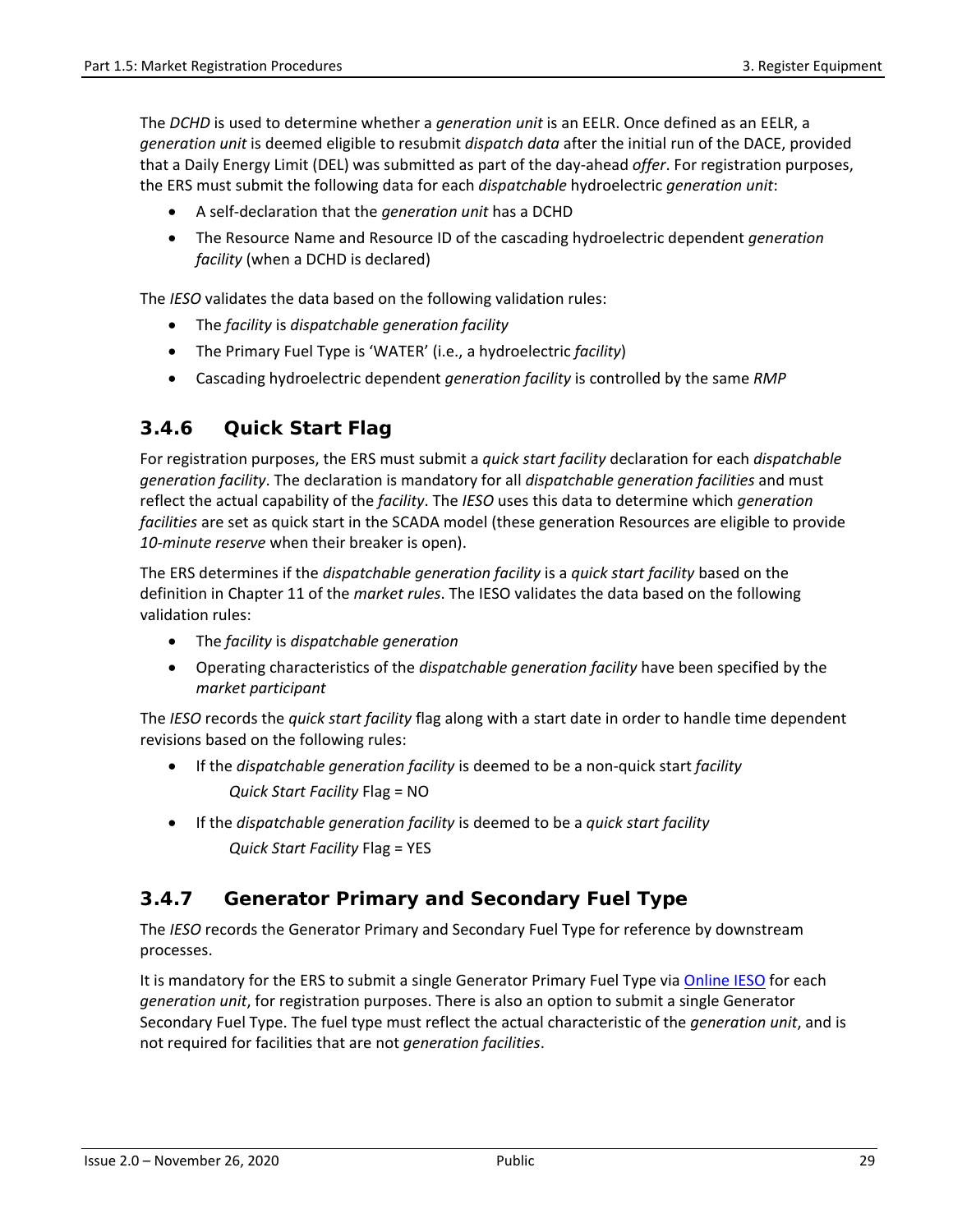### **3.4.8 Three-Part Offer Eligibility Declaration**

Three-part *offers* are the incremental *energy* and fixed offered costs for operating a non-quick start *facility* during DACP.

*Market participants* intending to submit *dispatch data* for a Resource requiring new day-ahead *offer* attributes for the three-part *offer* (for *speed no load cost (SNL)* and *start up cost (SUC)*) must submit a declaration through [Online IESO.](https://online.ieso.ca/suite/) The declaration includes positive confirmation that the *market participant* is a *registered market participant* participating in the *real-time energy market*, and intends to submit three-part *energy offers.* The IESO will 'Enable' a flag as part of registration that will allow the *market participant* to access the appropriate submit/retrieve features. A 'Disabled' flag allows the participant to submit/retrieve *offer* attributes that exclude *SNL* and *SUC*. The IESO will also assign a start date in order to handle time dependent revisions.

Any status change of the Day-Ahead Offer Template Use Flag from 'Disabled' to 'Enabled', will be communicated via Online IESO, along with instructions to the *market participant* to use the *offer* template file version that allows for the submission of the day-ahead *offer* attributes.

## **3.5 Day-Ahead Commitment Process – Combined Cycle Plants Registration Requirements**

This section applies to combined cycle plants (CCPs) whose units are represented by individual Resources and do not have physically aggregated Resources. Aggregation is explained in [Section 3.7.](#page-44-0)

In addition to any applicable registration requirements in Section 3.4, CCPs are required to submit data listed in Sections 3.5.1 and 3.5.2. *Market participants* intending to utilize pseudo unit (PSU) modeling to schedule their CCP in the day-ahead must also register the data specified in Sections 3.5.3 and 3.5.4.

To deregister *pseudo uni*t Resources, the *market participant* must submit a written request to the *IESO*, at [market.registration@ieso.ca.](mailto:market.registration@ieso.ca) Deregistration must include all of the pseudo unit Resources at the *facility* (i.e., all of the PSUs associated with the CTs that share the same ST). For *facility* deregistration procedures, see [Section 5.1.](#page-55-0)

#### **3.5.1 Combustion & Steam Turbine Configuration Relationships**

Potential *dispatch* configuration relationships between combustion turbines (CTs) and a steam turbine (ST) at a combined cycle plant (CCP) must be established in order to ensure that ST constraints, as a result of a DACP commitment, are applied to the correct *minimum loading point* (*MLP)* amount based on the ST schedule, and the scheduled configuration of associated CTs in the day-ahead.

For registration purposes, the ERS must provide the Resource Name and Resource ID of up to four physical CTs and one physical ST, which make up the CCP. From this submission, the *IESO* will be able to derive relationships between the CT(s) and the ST and record their associations.

For participation in PSU modeling, PSU Resources are created and their relationship to a CT and ST is recorded. Each CCP will consist of one ST and at least one CT. The number of PSUs to be registered is equal to the number of CTs at the CCP (see Figure 3-3 below). For more information on PSU modeling, refer to Section 3 of the [Guide to the Day-Ahead Commitment Process \(DACP\).](http://www.ieso.ca/-/media/Files/IESO/Document-Library/training/TG-Day-Ahead-Commitment-Process.pdf)

Combined cycle relationship data for CCPs participating in PSU modeling are used to:

- Calculate PSU DGD values from physical unit submissions,
- Allocate physical unit derating and transmission limitations to the PSU level,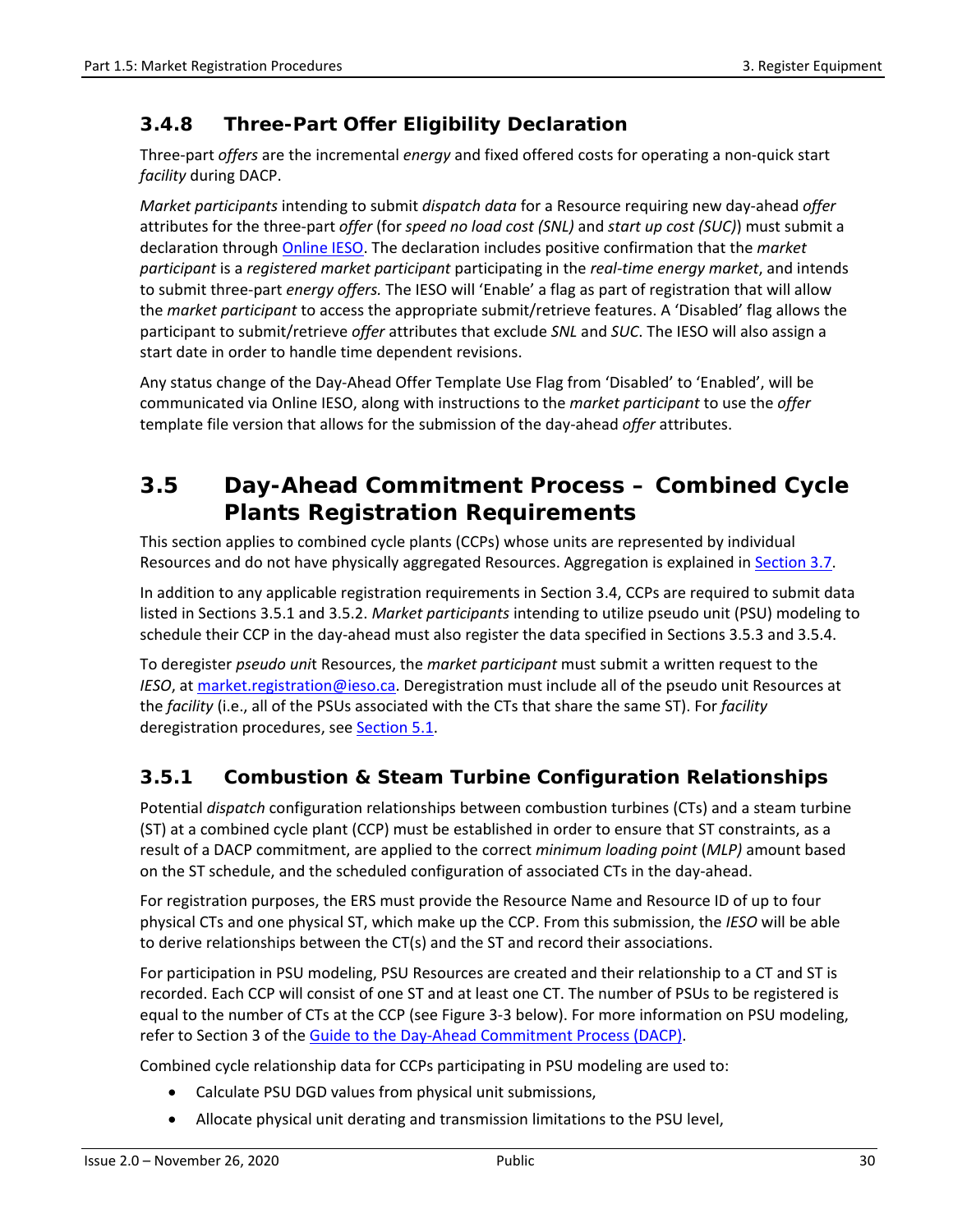- Translate the PSU day-ahead schedule to physical unit (PU) level, and
- Enable DA-PCG *settlement* of PSUs on the PU level.

The *IESO* validates the data for all physical Resources (CTs and ST) based on the following rules:

- Each Resource has been registered individually,
- Each Resource is part of the same *registered facility,*
- Each Resource has a Resource *bid* type of '*Dispatchable*',
- The Resources are not part of a physically aggregated Resource,
- All Resources are under the operational control of a single *market participant*, and
- All Resources are assessed a *settlement* under a single *metered market participant.*

For participation in PSU modeling as part of day-ahead scheduling of the CCP, further validation by the *IESO* includes:

- The number of PSUs registered is equal to the number of CTs registered to the CCP
- Each PSU will have a unique CT
- All CTs at a CCP that register as a PSU must share the same ST
- DA-PCG eligibility for each PSU Resource will be based on physical CT unit technical data
- PSU market type participation (i.e., *energy market*, *operating reserve markets*) shall be identical to that of the physical CT unit registration data
- PSU administrative relationships (i.e., *RMP*, *MMP*, as well as *RMP* user eligibility to submit *dispatch data*) shall be identical to that of the physical CT unit technical data
- PSU Maximum Generator Capacity (MGC) will be calculated and recorded based on the MGC of the CT and ST, and the parameter registered in [Section 3.5.3.](#page-41-1) Computed parameters need to be rounded to the nearest single decimal value. PSU MGC = (ST Share% \* ST MGC) + CT MGC
- PSU Maximum Ramp Rate will be calculated and recorded based on the sum of the Maximum Ramp Rate of the CT and ST.

The CCP relationships and registration requirements are summarized in Figure 3-3: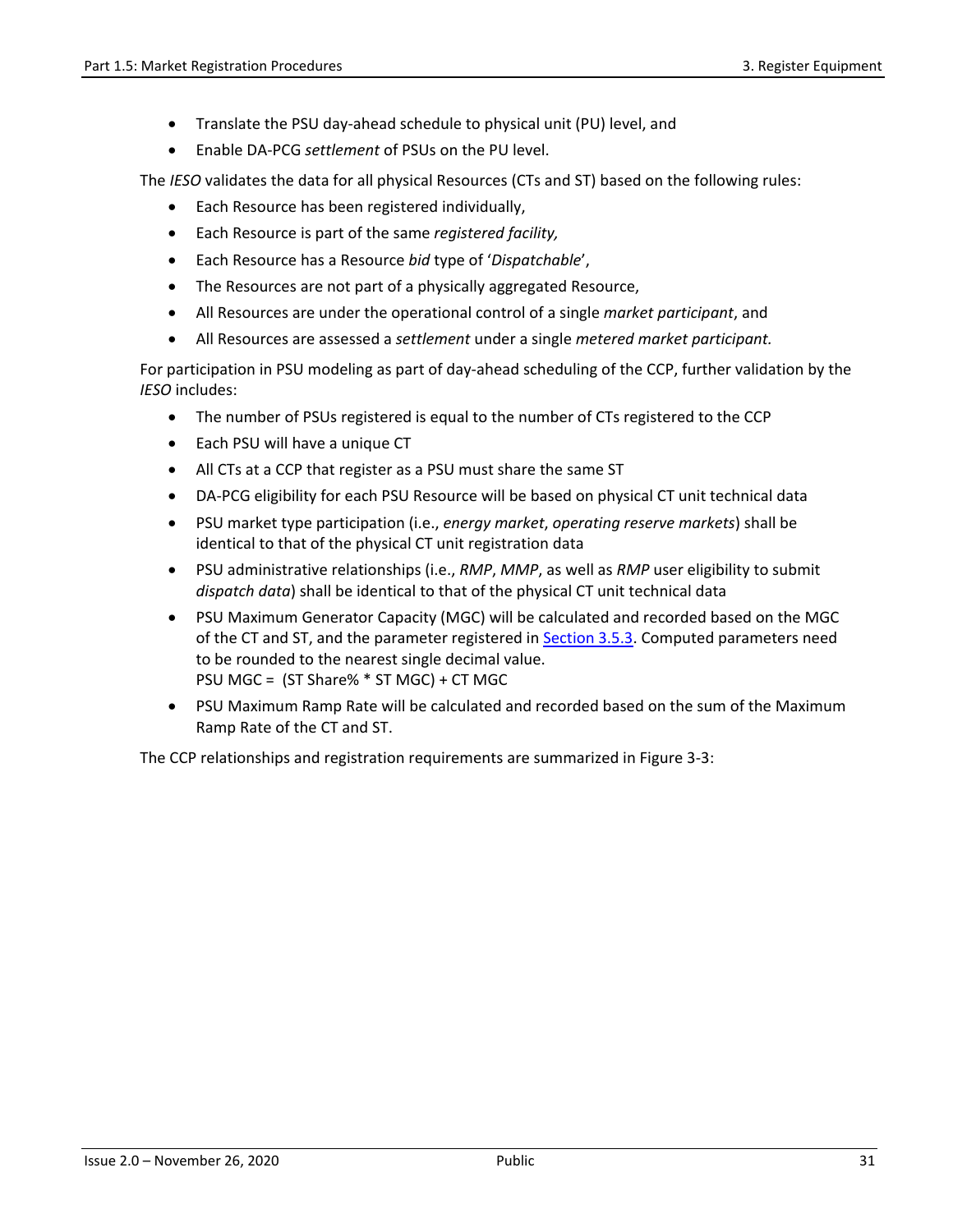

Legend: *Combined cycle plants* require all "**red line**" relationships shown to be established. *Combined cycle plants* that elect to use the pseudo unit model require all "**red line**" and "**blue line**" relationships shown to be established.

#### **Figure 3-3: Combined Cycle Plant Relationships and Registration Requirements**

### <span id="page-41-0"></span>**3.5.2 Steam Turbine Minimum Loading Point**

The *MLP* of an ST at a CCP may differ depending on the number of CTs that obtain a schedule from the DACP. For registration purposes, *n*-1 additional ST MLPs are required for all combined cycle configurations on top of the *MLP* submitted for a 1 CT on 1 ST configuration, where *n* is equal to the number of CTs at the CCP. Each value must reflect the actual capability of the *generation unit*. In the day-ahead timeframe, the additional registered ST MLPs will be used to validate DGD submissions of ST MLPs.

The *IESO* will validate the submission based on the following validation rules:

- Must be an ST part of a CCP,
- Number format xxxx.x unit is MW, and
- $\bullet$  0 < MLP(i-1)-on-1 < MLP(i)-on-1 =< MGC

In the above formula, "i" represents an index for the ST MLP to indicate its relationship to the CCP configuration. The" i" is defined as a variable  $2 \le i \le n$ , where "n" is the number of CTs at the CCP.

## <span id="page-41-1"></span>**3.5.3 Steam Turbine Percentage Share of a Pseudo Unit**

The ST percentage share of a PSU is the amount of ST capacity associated with each PSU, expressed as a percentage. For the purpose of registration, the number of share percentage values to be submitted by the *market participant* is equal to the number of CT Resources in the CCP being registered.

The values are captured only for *market participants* intending to use PSU modeling and must reflect the technical characteristic of the *generation unit*. The registered ST Percentage Share of a PSU value is used to calculate the Maximum Generator Capacity (MGC) and Duct Firing Operating Region of a PSU.

The data will be validated by the *IESO* on submission based on the following validation rules, which are mandatory for all PSUs: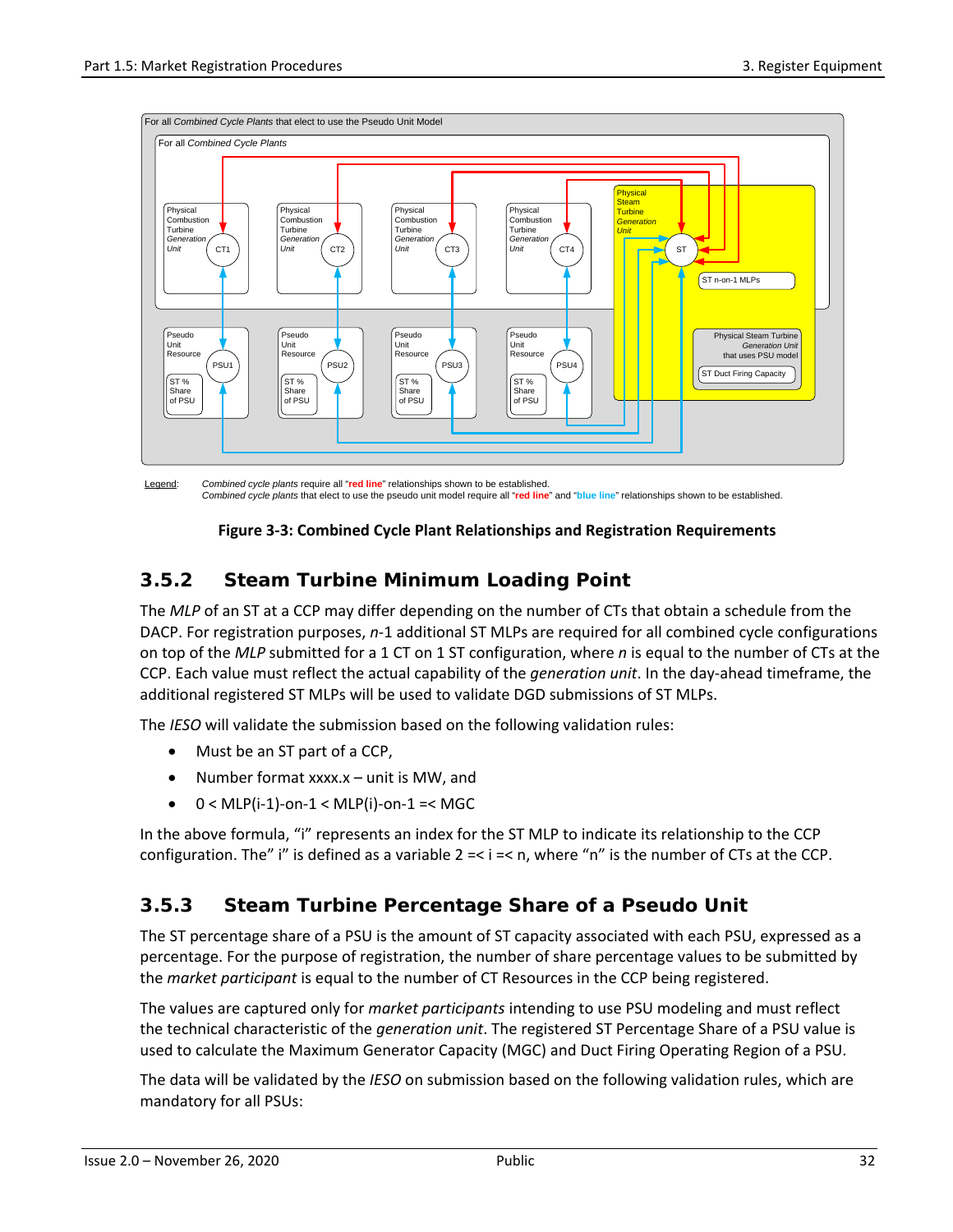- Number of share percentage values provided must equal the number of CT Resources in the CCP being registered for PSU modeling
- Each value must have number format xxx.x%
- Each value must be a non-negative value
- Each value (of ST Share %) multiplied by the ST MGC must be greater than or equal to the ST MLP1-on-1 [ST Share % \* ST MGC >= ST MLP1-on-1]
- Sum of all share percentages must equal 100.0%

### **3.5.4 Steam Turbine Duct Firing Capacity**

Duct firing capacity is the capacity available from the duct firing of a physical ST. For registration purposes, a single value of duct firing capacity will be provided and captured for an ST Resource associated with a CCP that has indicated the desire to use PSU modeling.

The value must reflect the actual capability of the *generation unit*. The registered ST duct firing capacity value will be used to calculate the duct firing operating region of a PSU.

The data will be validated by the *IESO* on submission based on the following validation rules:

- Must be an ST from a CCP,
- Number format xxxx.x unit is MW, and
- 0 =< Duct Firing =< ST MGC [ (Registered Number of Combustion Turbines at a Combined cycle plant) \* (Registered ST MLP1-on-1) ]

# **3.6 Operating Reserve - Dispatchable Load**

#### **3.6.1 Eligibility Criteria for Participation in the Operating Reserve Markets**

*Dispatchable load* Resources must have a predictable, periodic consumption cycle, and meet the eligibility criteria for participation in the *10-minute* and *30-minute reserve* market as described in Table 3-5:

| Criteria |                                                                                                                                    | <b>Rationale</b>                                                                                                                                                                                                                                                                                                                                                         |  |  |
|----------|------------------------------------------------------------------------------------------------------------------------------------|--------------------------------------------------------------------------------------------------------------------------------------------------------------------------------------------------------------------------------------------------------------------------------------------------------------------------------------------------------------------------|--|--|
|          | Must demonstrate a load cycle<br>of more than 0.75 (total<br>minutes consuming divided by<br>total minutes of the cycle<br>period) | This allows the IESO to make assumptions about the availability and<br>consumption level of the load Resource. A lower duty ratio means<br>that the IESO has to carry more 10-minute or 30-minute reserve or<br>regulation to compensate for a higher uncertainty of the ability of<br>the load to comply with the 10-minute or 30-minute reserve<br>activation request. |  |  |
|          |                                                                                                                                    | This also limits the exposure of that load in the event it's scheduled<br>for 10-minute or 30-minute reserve but not able to activate because<br>it would be down 10 or 30 minutes after receipt of the activation<br>message.                                                                                                                                           |  |  |
|          |                                                                                                                                    | For instance, for 10-minute non-spinning reserve, if a load were<br>down six (6) minutes then up four (4) minutes, it would meet                                                                                                                                                                                                                                         |  |  |

#### **Table 3-5: Dispatchable Load Eligibility Criteria**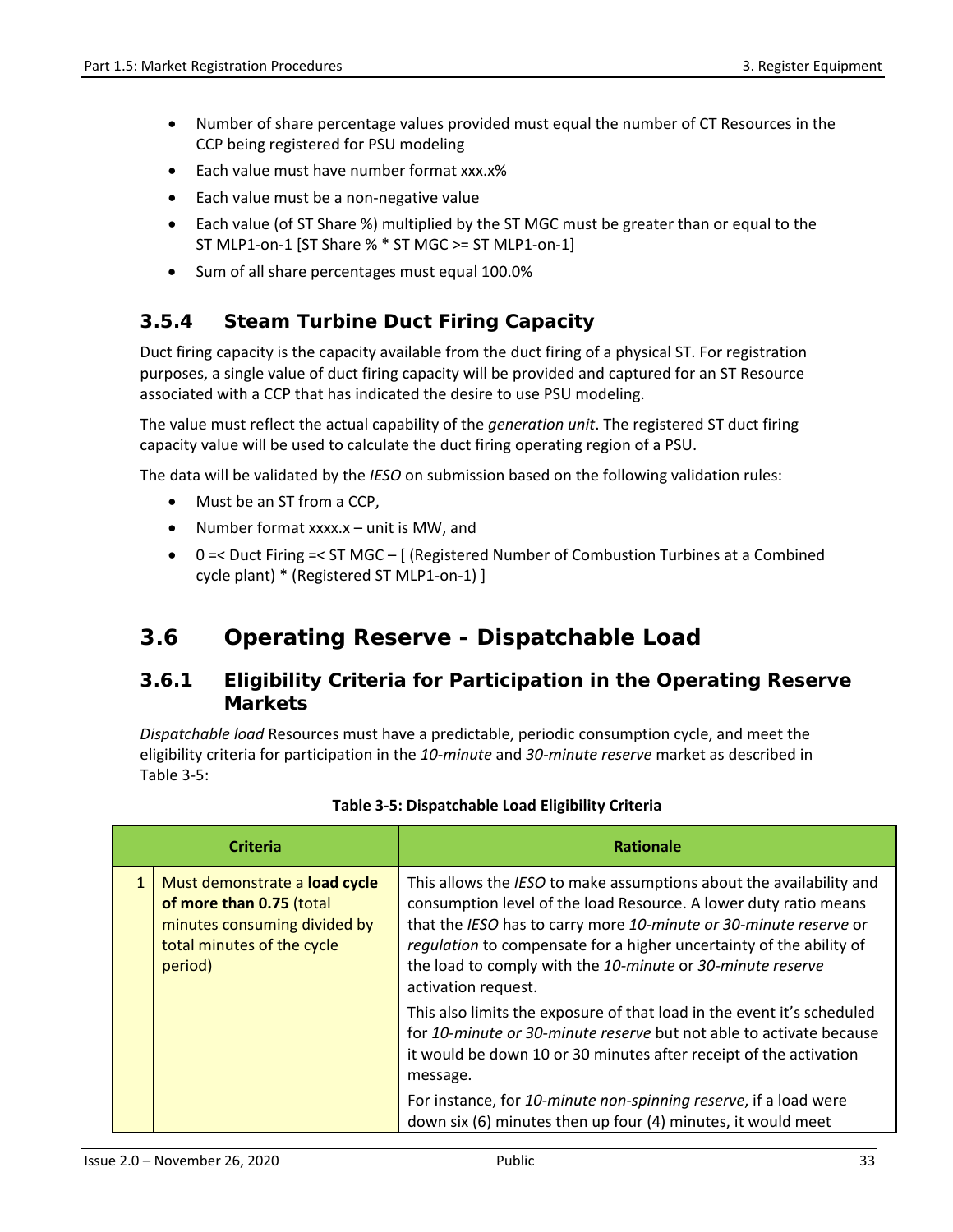| <b>Criteria</b> |                                                                                                                                     | <b>Rationale</b>                                                                                                                                                                                                                       |  |  |  |
|-----------------|-------------------------------------------------------------------------------------------------------------------------------------|----------------------------------------------------------------------------------------------------------------------------------------------------------------------------------------------------------------------------------------|--|--|--|
|                 |                                                                                                                                     | criterion #2, but have a duty cycle of 40%. However, if it were<br>activated in minute 3, then ten minutes later (i.e., minute 13) it<br>would have been down anyway. Criterion #2 combined with<br>criterion #4 limits this exposure. |  |  |  |
| $\overline{2}$  | Must NOT be at zero<br>consumption for more than 10<br>minutes at a time (exceptions<br>are allowed for unplanned<br>events)        | Required to ensure that the load Resource will be able to respond to<br>a 10-minute reserve activation and reduce load within 10 minutes<br>(i.e., the Resource would have been loaded at the time the relief is<br>required).         |  |  |  |
| $\overline{3}$  | Must NOT be at zero<br>consumption for more than 30<br>minutes at a time (exceptions<br>are allowed for unplanned<br>events)        | Required to ensure that the load Resource will be able to respond to<br>a 30-minute reserve activation and reduce load within 30 minutes<br>(i.e., the Resource would have been loaded at the time the relief is<br>required).         |  |  |  |
| $\Delta$        | Must be able to maintain a zero<br>consumption level for at least<br>one hour, when activated for<br>10-minute or 30-minute reserve | <b>NPCC Directory 5 Reserve</b>                                                                                                                                                                                                        |  |  |  |
| 5               | Must be able to respond to the<br>IESO's activation request for 10-<br>minute reserve and reduce load<br>within 10 minutes          | IESO market rules, definitions of 10- and 30-minute reserve<br>٠<br><b>NERC Glossary of Terms</b><br>$\bullet$                                                                                                                         |  |  |  |
| 6               | Must be able to respond to the<br>IESO's activation request for 30-<br>minute reserve and reduce load<br>within 30 minutes          | IESO market rules, definitions of 10- and 30-minute reserve<br>$\bullet$<br><b>NERC Glossary of Terms</b><br>$\bullet$                                                                                                                 |  |  |  |

## **3.6.2 Batch Type Dispatchable Loads**

Most of the *dispatchable loads* participating in the *energy market* are of the continuous process type. However, some loads are batch type processes, meaning that there are cyclical periods during the *bidding* hour in which they are operating at 0 MW in order to refuel or unload.

Batch type loads may be considered for participation in the *energy market* as *dispatchable loads*  provided:

- The batch type load has an hourly consumption schedule that is predictable at least two (2) hours in advance of the *dispatch hour*, in order to allow the *market participant* to formulate and submit its *offers* within the timelines specified by the *market rules* for *dispatchable facilities*, and
- The batch type load exhibits a duty ratio of at least 0.75. This means that within an hour, the load should not be at zero consumption for more than a cumulative of 15 minutes.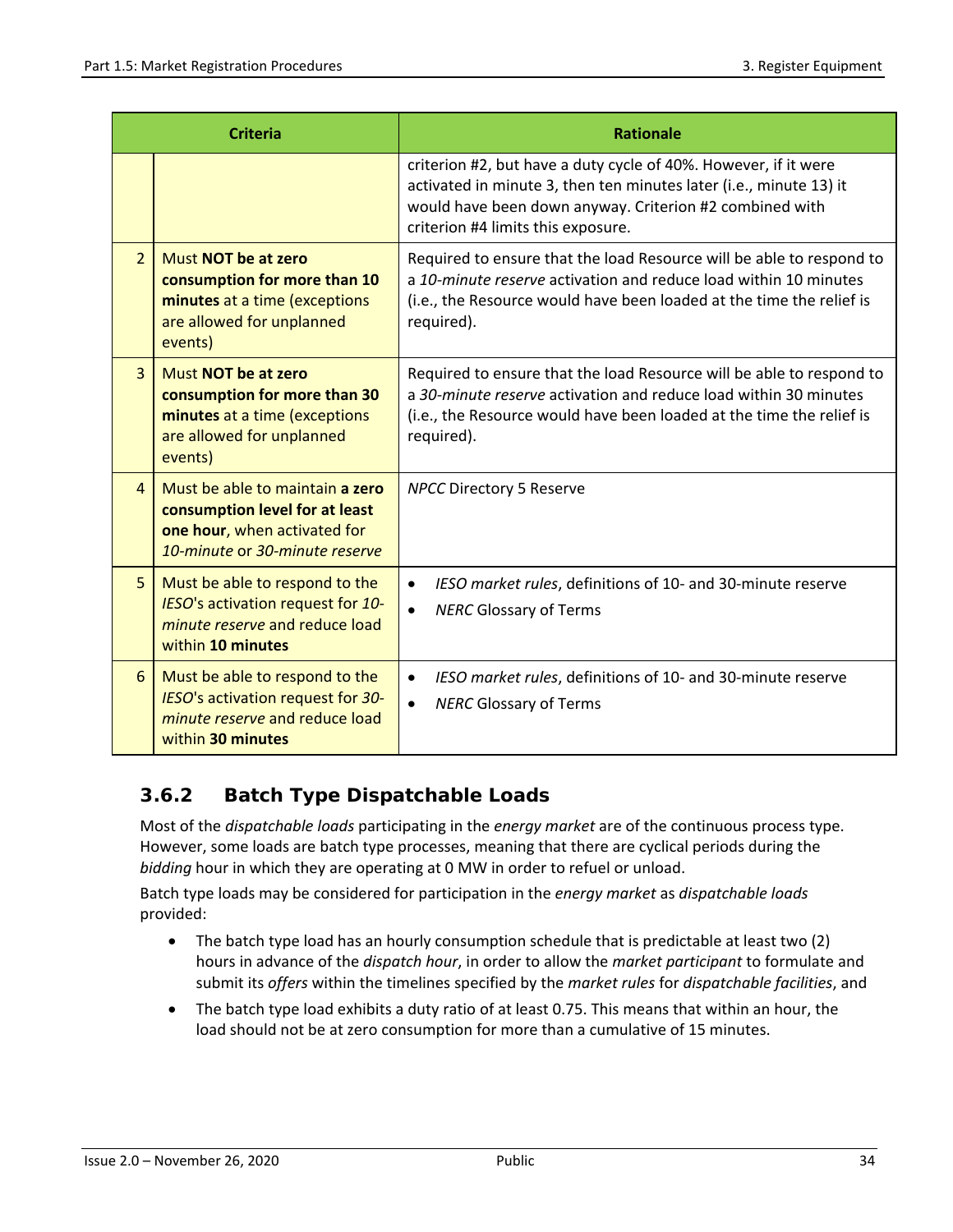# <span id="page-44-0"></span>**3.7 Aggregation**

At or subsequent to their initial registration, *market participants* may apply to aggregate *generation units* or load equipment for *bid*/*offering* purposes. However, the IESO will only grant the request if the aggregation will NOT affect *system operating limits*, and will NOT affect *security* or resource *adequacy*  assessments.

#### **3.7.1 Resource Compliance Aggregation**

*Market participants* may identify Resources that do not qualify for aggregation under model aggregation but do qualify for aggregation for the purpose of following *dispatch*.

*Market participants* shall submit a request for compliance aggregation, noting the relationships between these Resources (e.g., river system).

The request for aggregation will be considered based on:

- Whether the Resources to be aggregated are *quick-start* Resources or non-*quick-start*  Resources. Where a *market participant* wishes to register non *quick-start* Resources, such Resources will be subject to ramp rate restrictions when exercising compliance aggregation in real-time. These restrictions are outlined in Market Manual 4.3: Real-Time Scheduling of the [Physical Markets,](http://www.ieso.ca/-/media/Files/IESO/Document-Library/Market-Rules-and-Manuals-Library/market-manuals/market-operations/mo-RealTimeScheduling.pdf) Section 10,
- Whether the Resources are related Resources (e.g., river systems), and
- The likelihood that the Resource will be sent to Unit Specific Dispatch (USD) for *security* reasons.

If the request for aggregation is approved, the *market participant* will be notified. The in-service activities of the aggregated Resources are coordinated by the *IESO* in the same way as for any new or modified *facility*.

# **3.8 Real-Time Generation Cost Guarantee**

Any non-quick start *generation facility* can also opt to register their Resource in the Real-Time Generation Cost Guarantee (RT-GCG) program by submitting a request online and providing technical data and supporting documentation to validate such data. To be applicable, the *market participant* must also meet the requirements specified in [Market Rules Chapter 7,](http://www.ieso.ca/-/media/Files/IESO/Document-Library/Market-Rules-and-Manuals-Library/market-rules/mr-chapter7.pdf) Section 2.2B.1.

The *IESO* will review the data and may request additional technical data to support the values submitted. The *IESO* may deny registration of the submitted values if they believe that the technical data does not support the request.

Initial registration in the program or changes will be processed during regular *business days* and within 10 *business days* of receipt. Updates such as registration, deregistration or changes to *MRT*, will always become effective two days after the change is approved.

*Market participants* may choose to deregister their *facilities* from the RT-GCG program by submitting a request through Online *IESO*. For facility deregistration procedures, see [Section 5.1.](#page-55-0)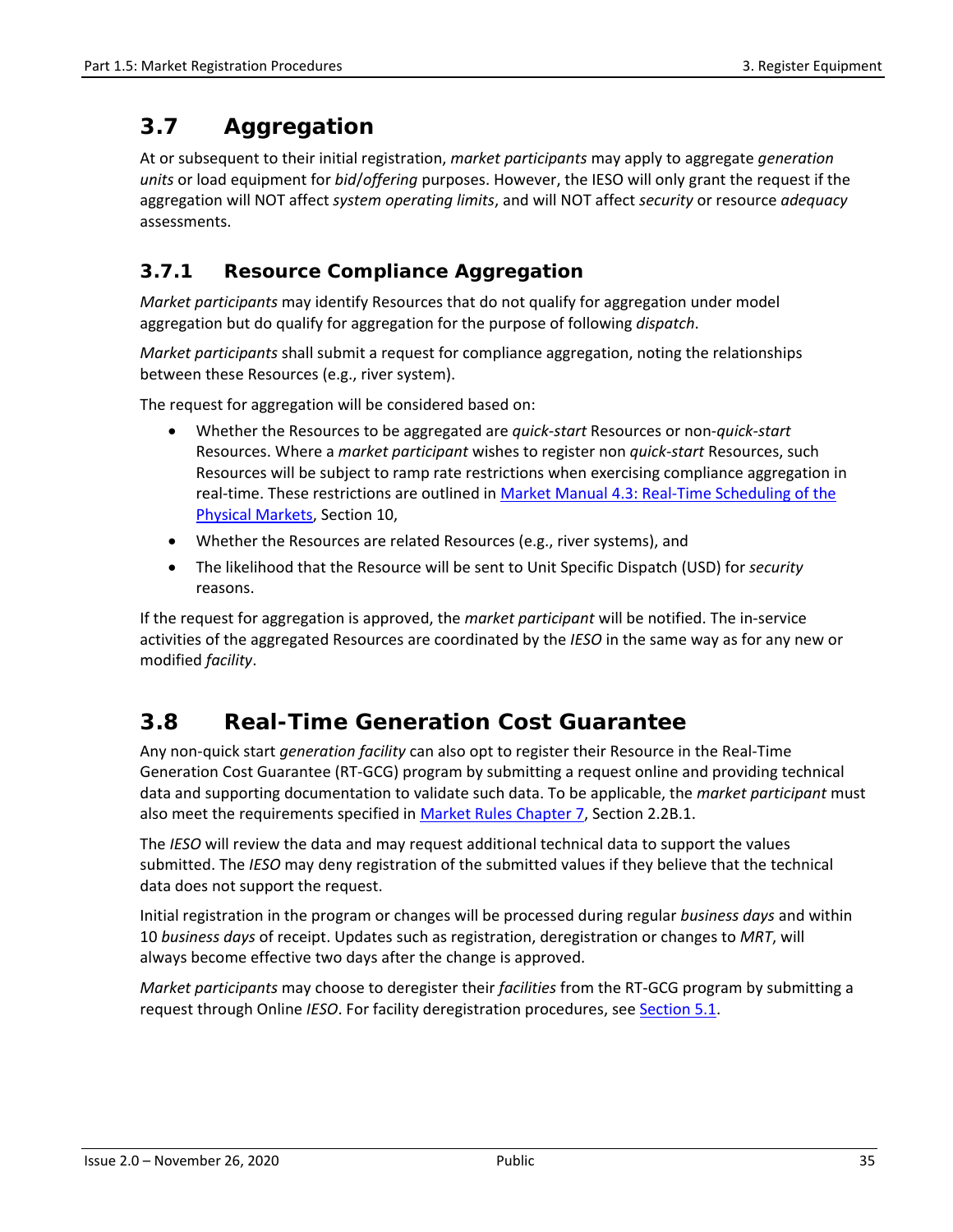# **3.9 Variable Generation Facility Registration**

All *variable generators* having wind and solar photovoltaic *generation facilities* with an installed capacity of 5 MW or greater, and all wind and solar photovoltaic *facilities* that are directly connected to the *IESO-controlled grid* are required to:

- Authorize as a program participant for centralized forecasting service (see [Section 2.3.2\)](#page-22-0),
- Register via [Online IESO](https://online.ieso.ca/suite/) to provide operational and meteorological monitoring data for centralized forecasting service, then (after being registered) provide the data via Online IESO (see Sections 3.9.1 through 3.9.4),
- Submit *facility* data for their equipment and supporting documentation for their meteorological equipment via Online IESO. Se[e Appendix C \(wind\)](#page-66-0) and [Appendix D \(solar\)](#page-69-0) for complete listings of the required *facility* data. Submitted data is reviewed and (if the data meets requirements) approved by the *IESO*, and
- Coordinate with the *IESO* for scheduling and performing data monitoring (operational and meteorological) tests.

## **3.9.1 Operational and Meteorological Monitoring**

As *market participants*, *variable generators*[23](#page-45-0) must provide operational telemetry to the IESO and are subject to the operational monitoring requirements outlined in *[Market Rules A](http://www.ieso.ca/-/media/Files/IESO/Document-Library/Market-Rules-and-Manuals-Library/market-rules/mr-chapter4appx.pdf)*ppendix 4.15 and to the performance required outlined in Market Rules Appendix 4.19. These requirements are based on a per *facility* basis. All operational monitoring shall be provided to the *IESO* as per the specifications defined in Section 4 of the *[Market Manual 6: Participant Technical Reference Manual \(PTRM\)](http://www.ieso.ca/imoweb/pubs/ptrm/ptrm_ptrmManual.pdf)*.

Meteorological monitoring that measures local weather at the *facility* shall be provided to the *IESO* at least once every 30 seconds and shall not be modified in any way (i.e., the provided value is not an averaged value).

## **3.9.2 Meteorological Monitoring - Wind Generation Facilities**

At the time of registration the *IESO* will provide the ERS with a list of applicable operational monitoring based on the requirements listed in **Appendix C** (wind).

Each wind turbine must be no further than 5 km from the nearest meteorological data collection point. A wind *generation facility* may collect and send meteorological data from as many points at the *facility* as are available.

Data is collected through the use of meteorological towers, sodar or lidar technology, nacelle mounted equipment, or a combination of these methods<sup>24</sup>. However, the minimum number of meteorological towers or sodar/lidar units per *facility* must be met, as per Table 3-8, prior to considering any other technology (i.e. nacelle mounted equipment). Multiple *facilities* can provide data from the same data collection points if they are within the 5 km range.

<span id="page-45-0"></span><sup>23</sup> As per Market Rules Appendix 4.19, the *IESO* considers medium performance to be acceptable for embedded *variable generators*(i.e., program participants).

<span id="page-45-1"></span><sup>24</sup> As alternative technologies are identified, the *IESO* will review their compatibility with the existing requirements and where appropriate expand the list of acceptable technologies.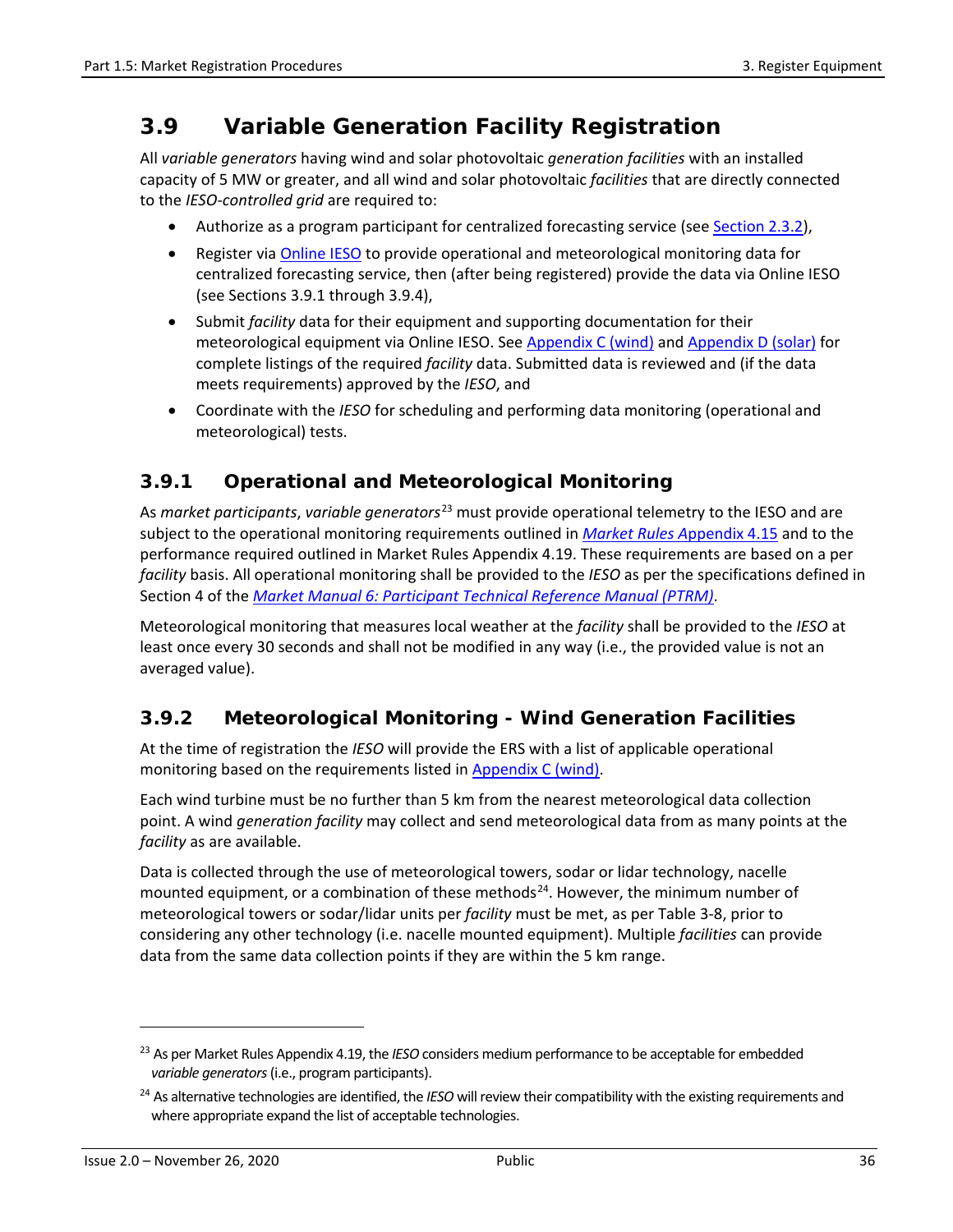### **3.9.3 Meteorological Towers and Sodar/Lidar Technology**

Each wind *facility* shall provide operational monitoring that measures local weather from standalone meteorological towers, or sodar or lidar units, located in areas representative of the microclimate and winds on the prevailing upstream side of the wind *facility*. Wind *facilities* shall provide data from multiple meteorological towers, or sodar or lidar units, as per [Appendix C.](#page-66-0)

If a wind *facility* provides weather data using sodar or lidar technology, supplementary nacelle mounted wind speed and direction data shall be provided. Meteorological monitoring using nacelle mounted equipment shall comply with the requirements as stated in Table C-4 of Appendix C.

| <b>Facility Size</b>       | Total number of meteorological towers or<br>sodar/lidar units per facility |  |  |
|----------------------------|----------------------------------------------------------------------------|--|--|
| Less than 10 MW            | None                                                                       |  |  |
| 10 MW to less than 100 MW  | 1 minimum                                                                  |  |  |
| 100 MW to less than 200 MW | 2 minimum                                                                  |  |  |
| 200 MW to less than 300 MW | 3 minimum                                                                  |  |  |
| 300 MW to less than 400 MW | 4 minimum                                                                  |  |  |

**Table 3-6: Met Tower or Sodar/Lidar Unit Requirement for Wind Facilities**

## **3.9.4 Operational Monitoring - Solar Generation Facilities**

At the time of registration the *IESO* will provide the ERS with a list of applicable monitoring based on the requirements in [Appendix D \(solar\).](#page-69-0)

Each solar *facility* shall have a minimum of two meteorological data collection points irrespective of the physical size of the solar *facility*. No solar panel shall be further than 12 km from the nearest two meteorological data collection points. Multiple *facilities* can provide data from the same data collection points if they are within the 12 km range.

# **3.10 Additional Generation Facility Characteristics**

In order for *IESO dispatch instructions* to respect certain *generation facility* limitations and areas of its output that may cause excessive *wear and tear* or equipment damage, a *generation facility* registered to participate in the *IESO-administered markets* can submit *facility-*specific data stating the number of *forbidden regions*. Up to three sets of *forbidden region* values, and a *period of steady operation* can be submitted through the Manage Resource tab i[n Online IESO.](https://online.ieso.ca/suite/)

## **3.10.1 Period of Steady Operation**

The *period of steady operation* is specifically for non-quick start *facilities* (e.g., nuclear *generation*) and may also include combined cycle and *cogeneration facilities*. This value is stated in number of fiveminute intervals (0, 1, or 2), and is used to ensure that units do not reverse direction without a minimum *period of steady operation*. Depending upon the data submitted by *market participants*, it may be necessary for the *IESO* to adjust the *period of steady operation* value for some units if there is a negative impact on overall system operation. *Market participants* will be notified through Online IESO of any changes to this value.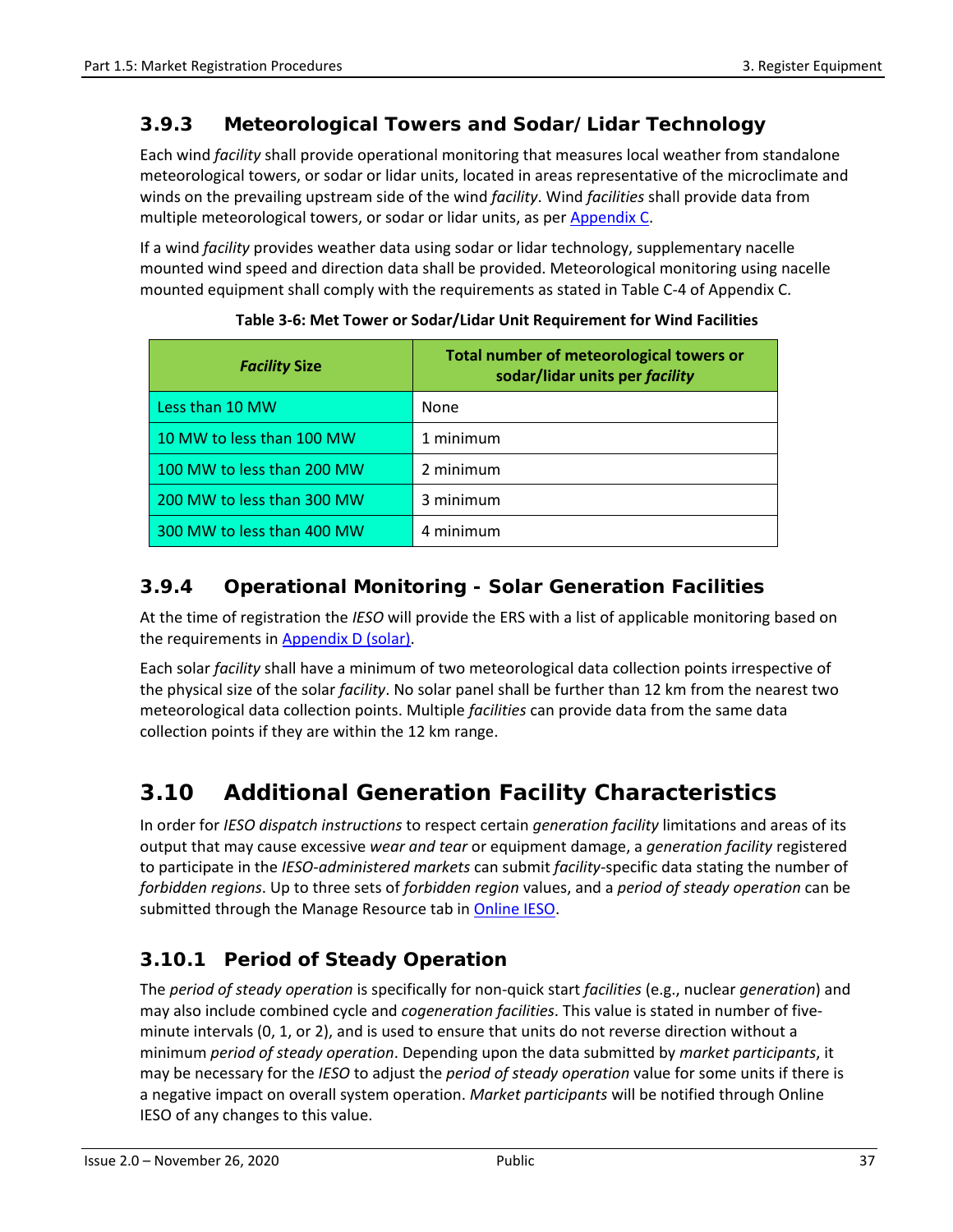#### **3.10.2 Forbidden Regions**

*Forbidden regions* are specifically for hydroelectric *generation units*. These regions, up to a maximum of 3, are accompanied by an upper and lower limit measured in MW and are intended to ensure equipment safety, NOT economic operation. Forbidden region values allow the *IESO* to not schedule *facilities* within these predefined operating ranges. If applicable, *forbidden regions* should meet the following criteria:

- *Forbidden Region* 1 Lower Limit shall be greater than or equal to 0.
- *Forbidden Region* 1 Upper Limit shall be greater than *Forbidden Region* 1 Lower Limit.
- *Forbidden Region* 2 Lower Limit shall be greater than *Forbidden Region* 1 Upper Limit.
- *Forbidden Region* 2 Upper Limit shall be greater than *Forbidden Region* 2 Lower Limit.
- *Forbidden Region* 3 Lower Limit shall be greater than *Forbidden Region* 2 Upper Limit.
- *Forbidden Region* 3 Upper Limit shall be greater than *Forbidden Region* 3 Lower Limit.

The *IESO* will review the submitted data and may request additional technical data to support the values submitted. The *IESO* may deny registration of the submitted values if they believe that the technical data does not support the request.

If no values are submitted or approved, then the *IESO* shall assign through Online IESO default values of zero for the number of *forbidden regions* and the *period of steady operation*.

## **3.11 Next Steps**

Although not always mandatory, once the Stage 5: Register equipment process is complete, the next stage in connecting to Ontario's power system is [Stage 6: Commission equipment and validate performance.](http://www.ieso.ca/en/Sector-Participants/Connection-Process/Commission-Equipment-and-Validate-Performance) This process is outlined in the [Commission equipment and validate performance process diagram.](http://www.ieso.ca/Sector-Participants/Connection-Process/Commission-Equipment-and-Validate-Performance/Stage-6-Diagram)

#### **3.11.1 Commission Equipment**

During the Commission Equipment stage, the *market participant* conducts commissioning tests of the equipment installed at their *facility.* These tests are scheduled according to the procedures in [Market](http://www.ieso.ca/-/media/Files/IESO/Document-Library/Market-Rules-and-Manuals-Library/market-manuals/system-operations/so-outagemanagement.pdf)  [Manual 7.3: Outage Management.](http://www.ieso.ca/-/media/Files/IESO/Document-Library/Market-Rules-and-Manuals-Library/market-manuals/system-operations/so-outagemanagement.pdf)

The purpose of the commissioning tests is to confirm whether the equipment:

- Meets the requirements and expectations established during the *connection assessment* process and defined in the Notice of Conditional Approval to Connect (NoCA),
- Is impactive on the *reliability* of the *IESO-controlled grid*, and
- Should be included in the *outage* reporting requirement.

All exclusions from the *outage* reporting requirement are subject to periodic review by the *IESO* and may be revoked at any time as a result of such a review and/or changes to *registered facilities*.

Commission testing consists of four (4) steps, which are described in full on the Stage 6: Commission [equipment and validate performance](http://www.ieso.ca/en/Sector-Participants/Connection-Process/Commission-Equipment-and-Validate-Performance) webpage:

- 1. Submit commissioning request
- 2. Submit commissioning test plan
- 3. Complete commissioning test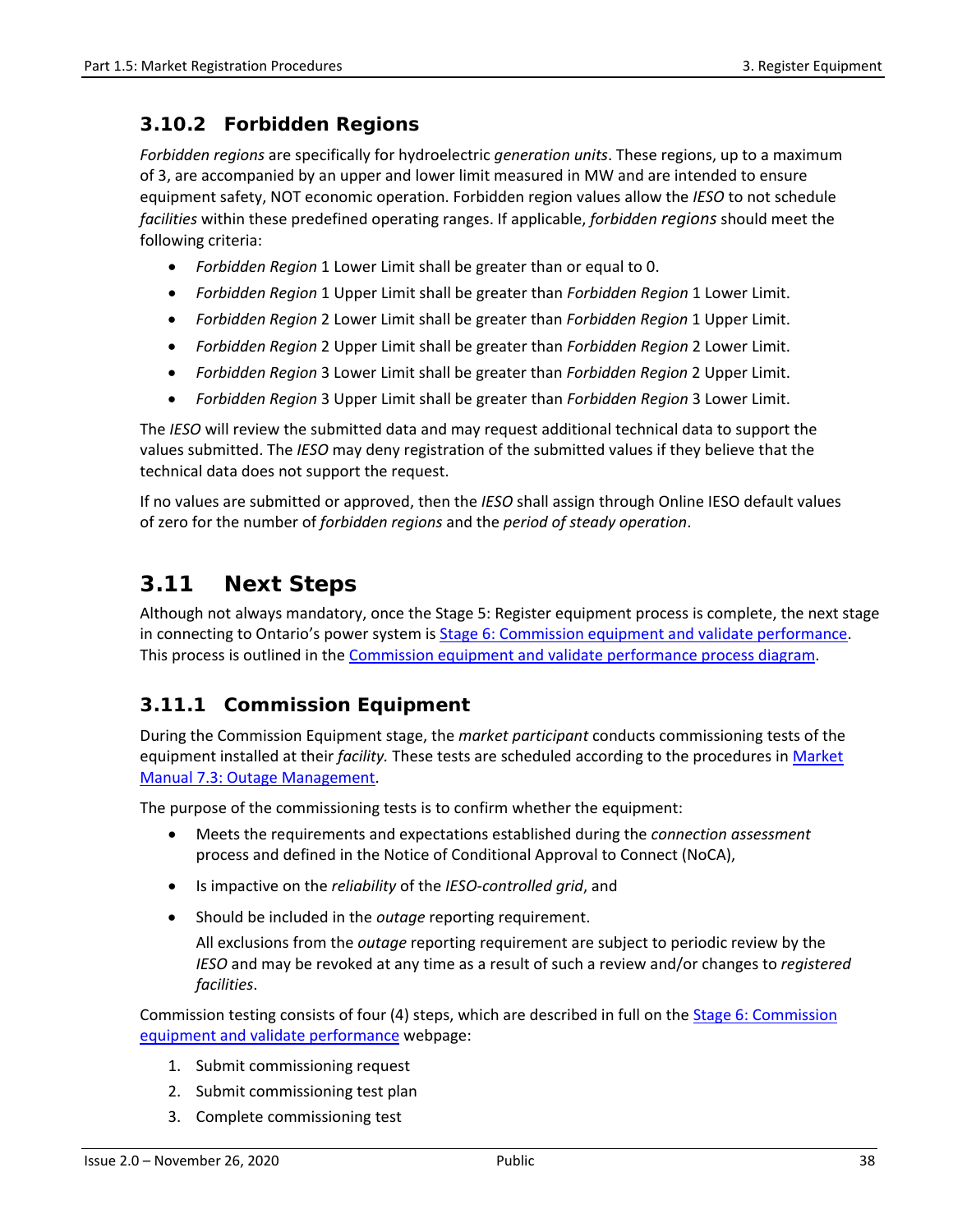4. Submit commissioning test report

#### **3.11.2 Performance Validation**

The primary purpose of performance validation is to mitigate risks that equipment will not be suitable for connection to the IESO-controlled grid. Performance validation applies to new equipment, as well as to equipment that has been modified such that it causes a change to its performance characteristics.

During the Register Equipment procedures, the ERS will receive notification from Online IESO if performance validation is required. For more information, refer to Market Manual 1.6: Performance Validation.

**– End of Section –**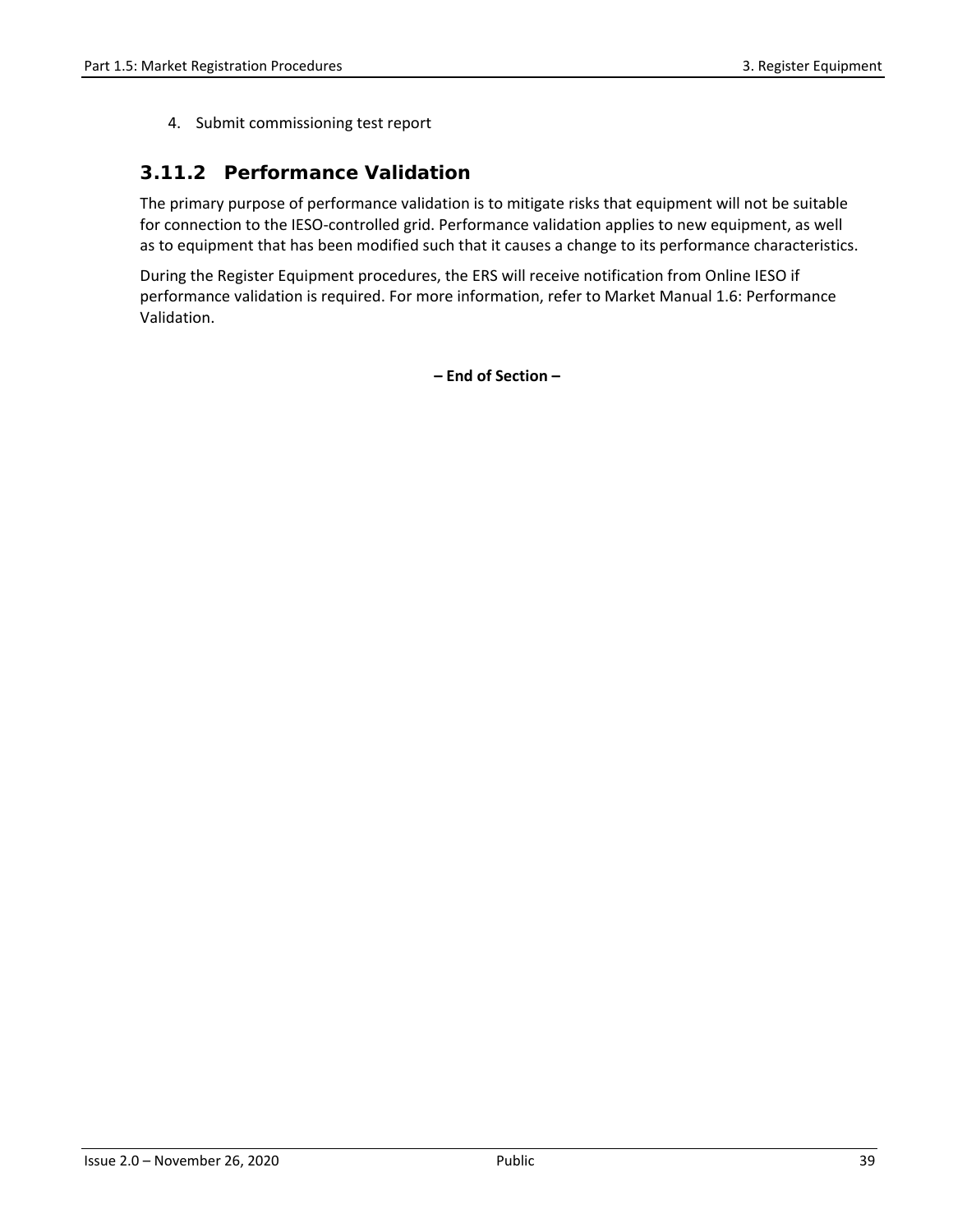# **4. Maintain IESO Registered Data**

The purpose of *the* Maintain IESO Registered Data procedures is to maintain data such that the *IESO* retains current and accurate information on Participants and their *facilities*, equipment, Resources, and people and their contact information and system accesses registered with the IESO.

Changes to registered data should be made in [Online IESO](https://online.ieso.ca/suite/) as soon as possible before they take effect. However, some proposed changes must be identified to the *IESO* well before they take effect.



It is the responsibility of the Participant to review and maintain their *IESO* registered data and submitted supporting documentation on an enduring basis, to ensure that they all are correct.

# **4.1 Maintain Organization/Participant Registered Data**

*Market participants*, via their [Applicant Representatives,](http://www.ieso.ca/-/media/Files/IESO/Document-Library/registration/online-ieso/Applicant_Representative.pdf?la=en) are required to maintain *IESO* registered data, including supporting documentation, by reviewing and updating them as necessary in Online IESO. Examples of IESO registered data include (but are not limited to):

- Organization name, address, contact information, etc.,
- Access to IESO systems
- Market or program participant authorization type
- Bank account data
- Supporting documentation (e.g., *prudential* support, OEB licence, CER permit)

*Market Rules* Chapter 9, Section 6.18 requires that Participants provide details of changes to bank details or *settlement account* details at least 60 *business days* before the change takes effect.

#### **4.1.1 Change Organization Name**

When a Participant is seeking to change their organization name, as stated in the original *participation agreement*, then the Authorized Representative must initiate a change by sending a request to [market.registration@ieso.ca](mailto:market.registration@ieso.ca) as soon as possible after the name change date has been officially set. The request should include the reason for the name change. The Participant will be instructed to upload applicable supporting documents through Online IESO (e.g., official statement of merger or buyout).

After the supporting documents are reviewed by the *IESO*, including a possible *IESO* Legal review, the IESO will contact the Authorized Representative to advise on whether any additional supporting documents are needed. If no additional supporting documents are needed, the Participant will then re-register the organization, using the procedures in Section 2: Authorize Market and Program [Participation.](#page-16-0) A new *Participant Agreement* will be generated, printed, and issued for signature as described in [Section 2.1.1.](#page-17-0)

The Participant must also update their *prudential support* information, as well as update and submit OEB Licence and (if applicable) CER permit (see **Section 2.2.1**).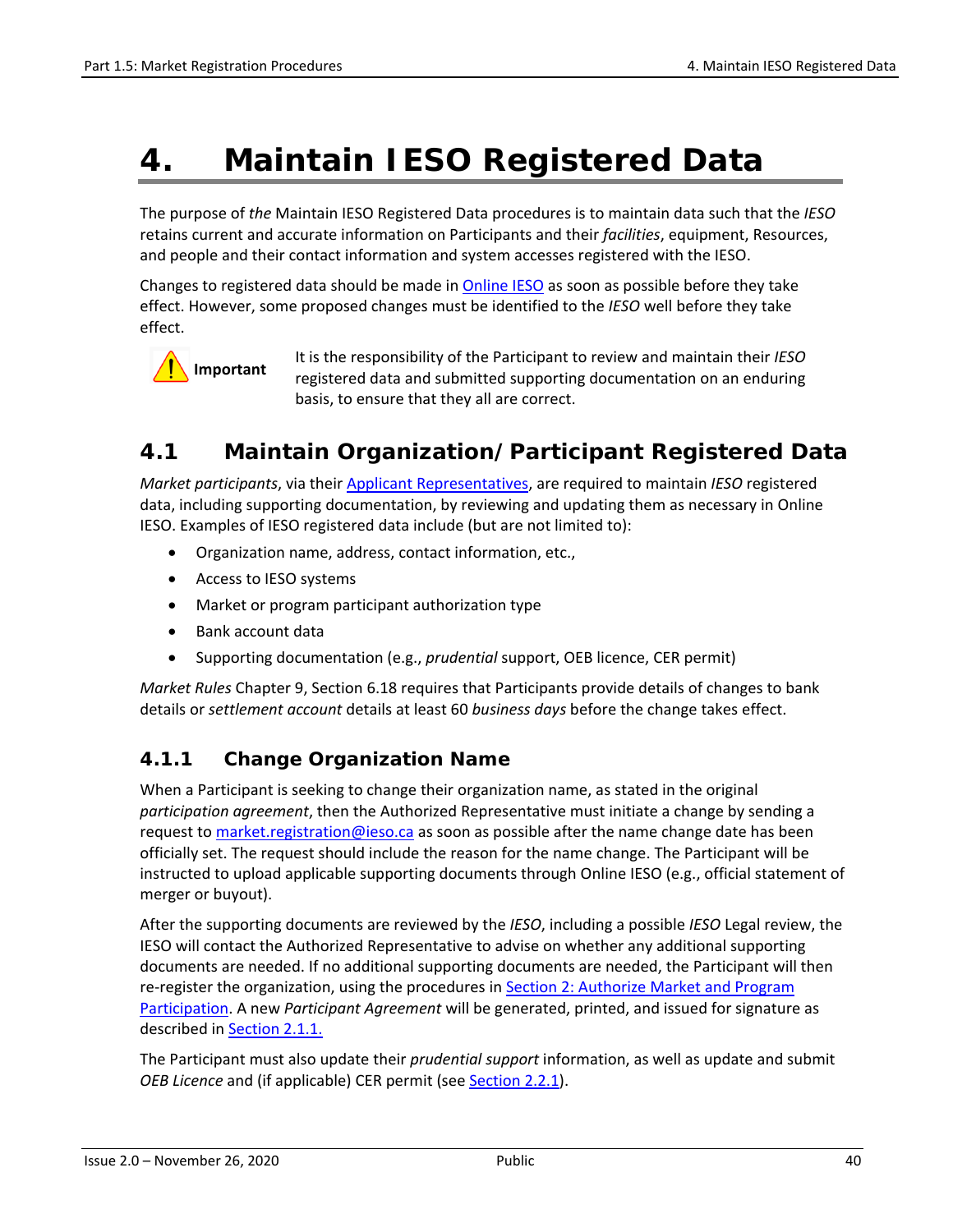#### **4.1.2 Change Participant Type**

Upon receiving a request from a *market participant* to change their participant type, the *IESO* is required to verify any possible impact the requested class change may have on the *market participant's facility* information, and whether the change has any real or potential impact on the *security* and *reliability* of the *IESO-controlled grid*.

### **4.1.3 Access Additions/Changes to IESO Systems**

The Participant's Rights Administrator may need to update, add, and/or delete users to access to the *IESO* systems used for exchanging data between themselves and the *IESO* (e.g., Online IESO, IESO Portal). For these situations, refer to Market Manual 1.3: Identity Management Operations Guide for information on system access.

### **4.1.4 Changes to Mandatory Organization Contacts**

A Participant may request a change to one of their mandatory organization contacts (see [Section 2.1\)](#page-16-1) by submitting a task throug[h Online IESO](https://online.ieso.ca/suite/) on the day before the change is to take effect, or as soon as possible after. The change must be requested by another mandatory organization contact:

- A request to change an **[Applicant Representative](http://www.ieso.ca/-/media/Files/IESO/Document-Library/registration/online-ieso/Applicant_Representative.pdf?la=en)** may be submitted any mandatory organization contact who is registered in Online IESO.
- A request to change a **[Rights Administrator](http://www.ieso.ca/-/media/Files/IESO/Document-Library/registration/online-ieso/Rights_Administrator.pdf?la=en)** may be submitted by either an Authorized Representative, Primary Contact, or another Rights Administrator who is registered in Online IESO and is still in that role.
- A request to change a **[Primary Contact](http://www.ieso.ca/-/media/Files/IESO/Document-Library/registration/online-ieso/Primary_Contact.pdf?la=en)** may be submitted either by an Authorized Representative or another Primary Contact who is registered in Online IESO and is still in that role.

Online IESO sends an automatic annual email notification to each participant on the anniversary date of their registration requesting they confirm that their mandatory organization contacts are still accurate, or to make any necessary changes.

#### **Changing an Authorized Representative**

A request to change an **[Authorized Representative](http://www.ieso.ca/-/media/Files/IESO/Document-Library/registration/online-ieso/Authorized_Representative.pdf?la=en)** may be submitted through Online IESO by any mandatory organization contact. However, the request must be accompanied by a letter (on company letterhead) from either the new Authorized Representative, or from another Authorized Representative who is registered in Online IESO and is still in that role. The letter must include the following information:

- Name (legal and if applicable, known name), email address, and phone number of the new Authorized Representative,
- Attestation either from self (if the new Authorized Representative is to be the only Authorized Representative) or from the Authorized Representative writing the letter that the person identified is now an Authorized Representative,
- Attestation that the new Authorized Representative has the authority to contractually bind the company,
- Attestation that any registered Authorized Representatives who are no longer in that role should be removed from that role,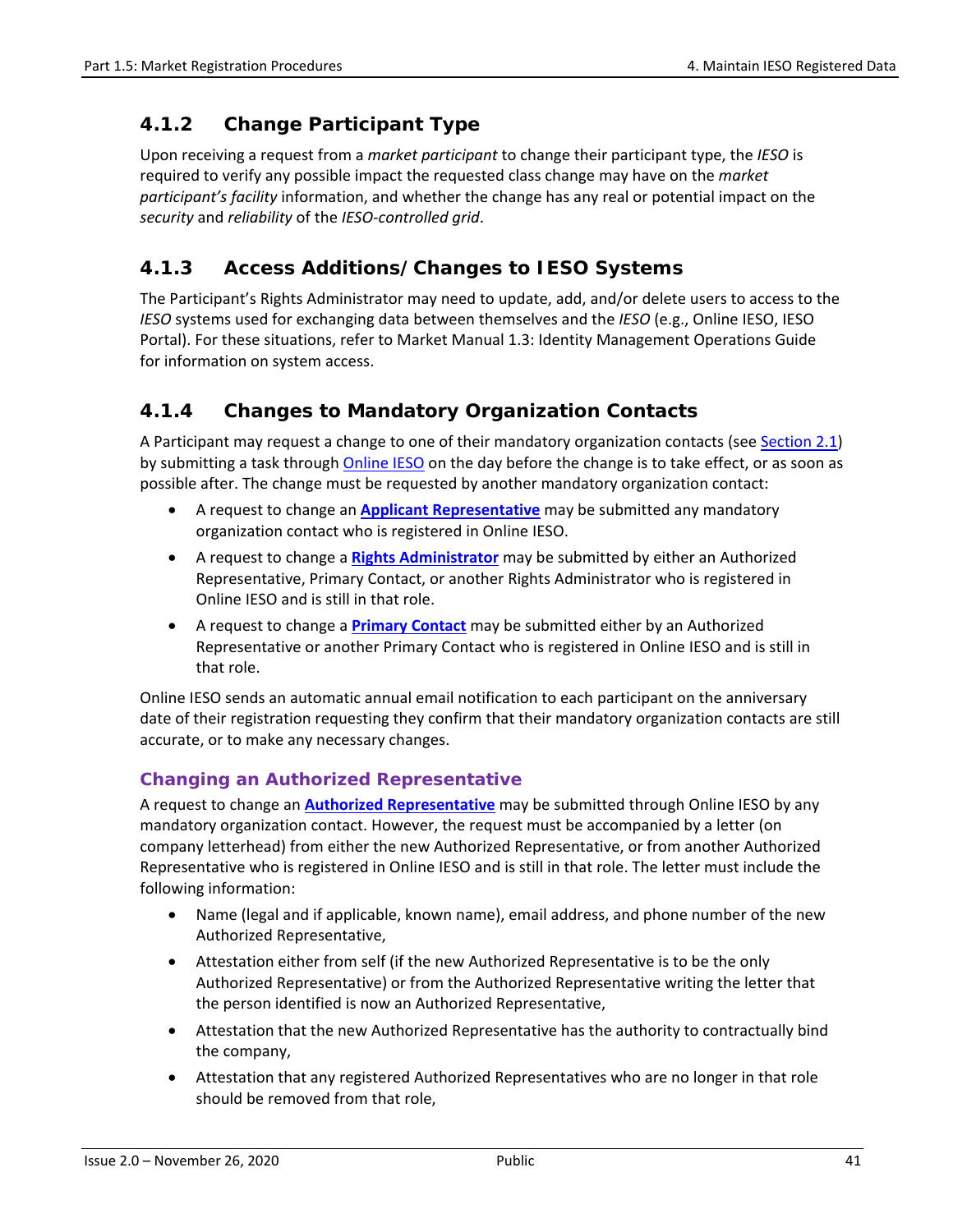- The effective date of the Authorized Representative change, and
- Printed name and signature of the Authorized Representative writing the letter.

#### **Changing all Mandatory Organization Contacts**

In a situation where all of a participant's registered mandatory organization contacts have changed (e.g., a complete management turnover), a representative of the organization's new management who has the authority to contractually bind the company should contact *IESO* Customer Relations [\(customer.relations@ieso.ca\)](mailto:customer.relations@ieso.ca) to begin the process of registering their new mandatory organization contacts.

## **4.2 Facility and Equipment Data Maintenance**

After approval of a *facility* for participation in the *IESO-administered markets*, the *IESO* uses the maintenance procedures to ensure that all *facilities* continue to meet the minimum requirements defined by the *market rules*. In addition, the maintenance procedures ensure that any changes or additions to *facilities* participating in the *IESO-administered markets* or their related data stored in Online *IESO* do not negatively impact the *security* or *reliability* of the *IESO-controlled grid*. For example, *facility* maintenance is required in the following circumstances:

- Market participation changes, such as:
	- o Resource type (*generator*, load, etc.)
	- o *Bid* type (*dispatchable* [regular][25,](#page-51-0) non-dispatchable, *self-schedule*d, intermittent)
	- o *Operating reserve* (10-minute or 30-minute) changes
	- o *Facility* type (*generator*, load, etc.)
	- o Combined cycle *facility* modelling changes (pseudo unit model, etc.), and
- Physical site modifications (e.g., changes in MW output, ramp rates, governor models, data monitoring, and voice communication equipment, etc.),
- Changes in operational control, as defined by the *registered market participant (RMP)*.

*Market participants* manage their *facility*, Resource, and equipment data, and relationship data using [Online IESO.](https://online.ieso.ca/suite/) *Market participants* are required to submit a change request through Online IESO to notify the *IESO* about any changes, additions, or deletions to data concerning their Physical Facilities*.* These changes may impact the data stored in Online *IESO,* or supporting documentation relating to the *facility*.

Any changes that the *market participant* cannot make through Online IESO must be emailed to [market.registration@ieso.ca.](mailto:market.registration@ieso.ca) The *IESO* will update the relevant data in Online IESO, which the *market participant* can then confirm by accessing their Online IESO registration data.

Depending on the nature of the change request*,* the *IESO* may need to prepare and issue a Registration Approval Notification (RAN) to the *market participant* in order to approve the change. As a guideline to participants with existing facilities, the IESO will issue a RAN for changes such as, but not limited to:

• Resource attribute changes:

<span id="page-51-0"></span><sup>25</sup> Sandbox testing, facilitated by the *IESO*, is required for new *RMPs* going *dispatchable* for the first time.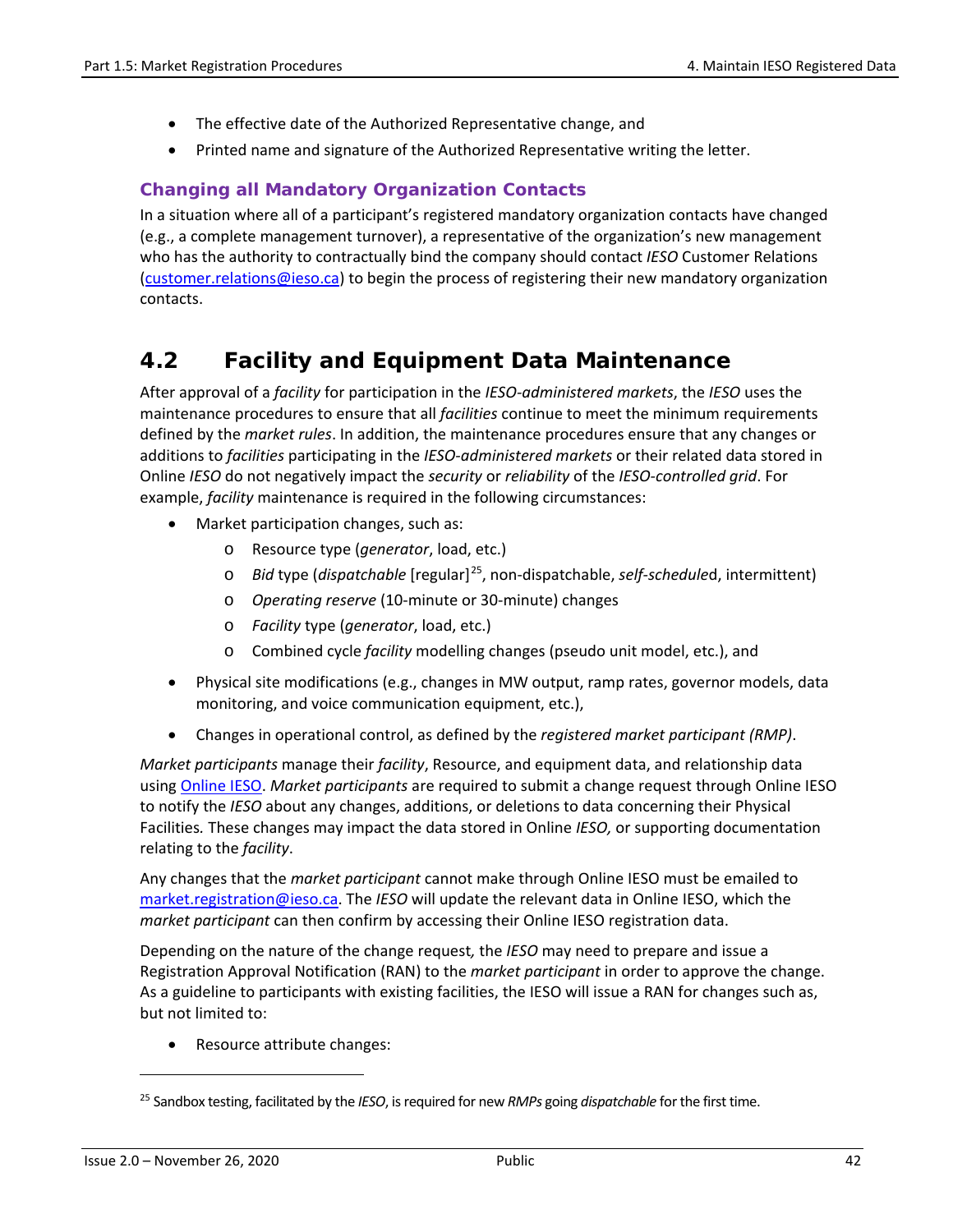- o *Operating reserve* type,
- o Decease/increase in maximum capacities,
- o *Bid/offer* type (i.e., from non-dispatchable to *dispatchable*),
- o Minimum run time (MRT), *minimum generation block run time (MGBRT)*, *minimum loading point (MLP)*, and
- o Participation in an *IESO* program (e.g., Real-Time Generation Cost Guarantee [RT-GCG], *Demand Response [DR]*, Capacity Auction).
- Physical equipment changes (including operating nomenclature changes):
	- o Breaker, transformer, and switch replacements,
	- o Static VAR Compensator (SVC), STATCOM, capacitor and reactor,
	- o Remedial Action Scheme (RAS),
	- o Modifications to *Automatic Voltage Regulator* (*AVR)*, Power System Stabilizer (PSS)
- Relationships changes for equipment at a *facility* or Resource (i.e., ownership, operation, or RMP changes)

A RAN will generally not be issued for changes to *facility* contact information, user-Resource relationship, protection changes to an existing *facility*, and *revenue metering* changes.

It is recommended that the participant email [market.registration@ieso.ca](mailto:market.registration@ieso.ca) early in the change process to determine if a RAN is required.

The following subsections cover specific types of *facility* data changes.

#### **4.2.1 Data Monitoring and Voice Communications Changes**

Any change to a *market participant's* data monitoring or to voice communications *facilities* requires re-submission via Online IESO and, if necessary, revised single-line diagrams (SLDs). Changes to this data may require the *market participant* to redo certain *facility* tests (see [Section 3.3\)](#page-32-0). After assessment of the requested changes, the *IESO* will notify the *market participant* through Online IESO whether the requested changes have been approved or denied.

#### **4.2.2 Assessments for Operating Reserve Market Participation**

Requests to change a *facility*'s registration data to allow it to be used for participation in the *operating reserve market* will be subject to the following assessments:

- Whether the *facility* is eligible to provide *10-minute spinning reserve*. *Boundary entities* are not eligible to *offer 10-minute spinning*, and
- Whether the *facility*'s registration data indicates that there may be difficulty in providing *10 minute* vs. *30-minute reserve*, and
- Whether the *dispatchable load facility* is eligible to provide *10-minute* or *30-minute reserve*.

#### **4.2.3 Changes to Self-scheduling Generators**

Requests for changes to *self-scheduling generation facilities* will be assessed with respect to:

• Ensuring that the *generator* is between 1 and 10 MW name-plate rating, and is within the *IESO control area,* and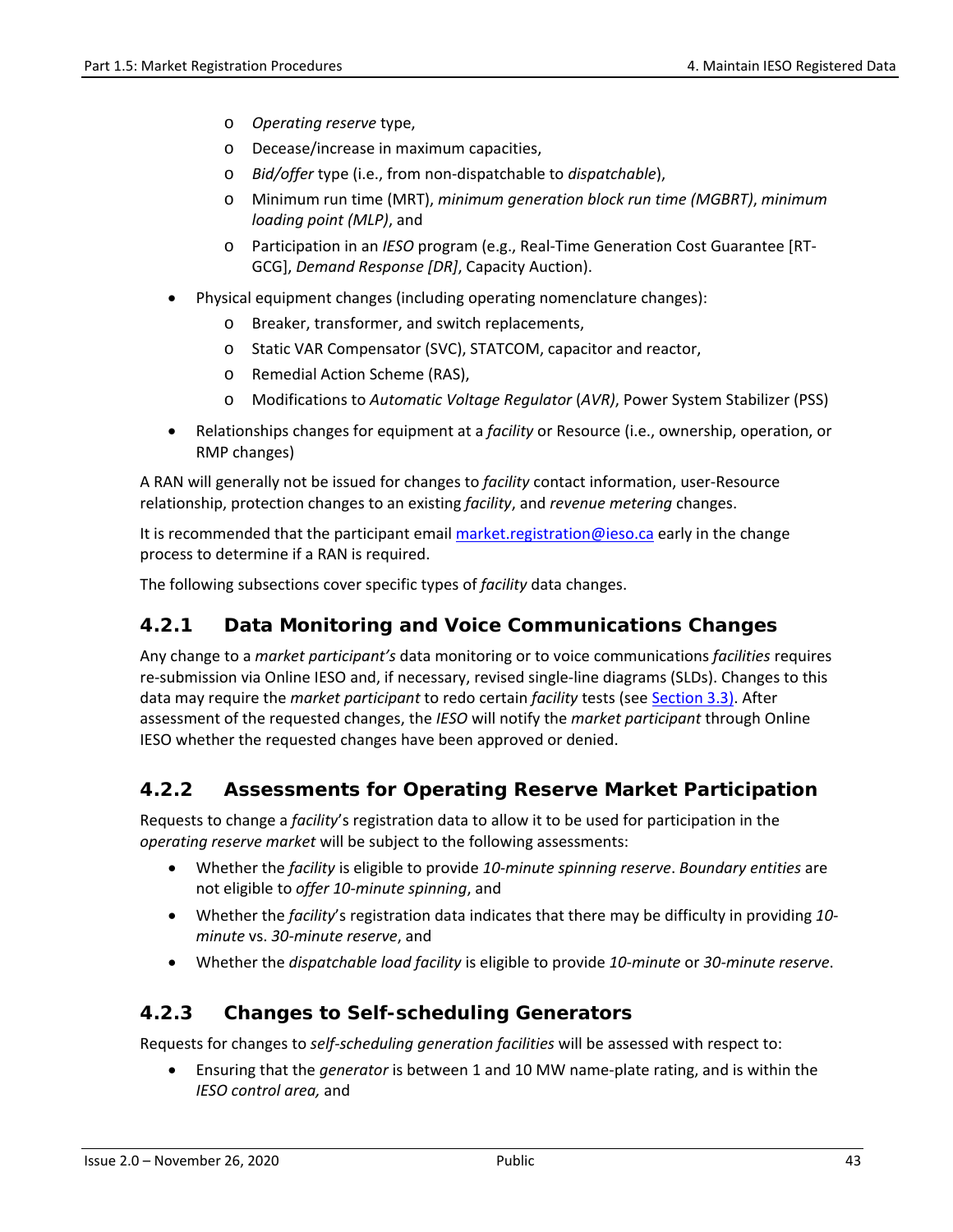• Whether the changes to the noted *generator* will affect *IESO-controlled grid security*.

#### **4.2.4 Changes to Intermittent Generators**

Requests for changes to intermittent generation will be assessed ensuring that the change to the *facility* will not affect *security* of the *IESO-controlled grid*. The participant shall submit sufficient documentation for the intermittent status and this documentation must be approved by the *IESO*. The documentation must demonstrate that the generation generates on an intermittent basis as a result of factors beyond the control of the generator.

#### **4.2.5 Changes to Cogeneration Facilities**

A *cogeneration facility* that is currently deemed to be a *transitional scheduling generator* (TSG) is required to be re-*registered* as a *dispatchable*, *self-scheduling,* or *intermittent generation facility*  within one month of the coming into effect of the amendment to the applicable Power Purchase Agreement (PPA) with the *[Ontario Electricity Financial Corporation](https://www.oefc.on.ca/index.html)* (*OEFC*).

#### **4.2.6 Transfer of Facility Registration**

A *market participant* who wishes to transfer the registration of a *facility* to another *market participant* as a result of their intent to sell, lease, assign, or transfer control of that *facility* must submit a request to the *IESO* for the transfer of the *facility* at least 10 *business days* in advance of the proposed date of transfer. The request must specify:

- The identity of the transferee and whether or not they are or intend to be a *market participant*, and
- The date on which the proposed transfer is to take place.

The *market participant* to whom the *facility* is to be transferred must provide to the *IESO*:

- Confirmation that it is willing and able to assume control of the *facility* to be transferred and to comply with all provisions of the *market rules* related to *facilities* and any *reliability mustrun contract* or *contracted ancillary services* contract applicable to the *facility*,
- A new Connection Agreement,
- A new *OEB licence*,
- A new or revised *Restoration Participant* Attachment (if applicable),
- Any changes related to the operational control of the *facility* (e.g., new *Registered Market Participant* data),
- Information concerning any planned changes to the *facility*'s physical characteristics or its associated data monitoring or voice communications equipment, and
- Information concerning changes to contacts for the *facility*.

In a rare case, where the *facility* and Resources refer to the prior *market participant's* name, the new *market participant* will be required to register a new *facility* and Resource names in Online IESO to ensure they do not negatively impact the *security* or *reliability* of the *IESO-controlled grid*. The new *facility* owner is also expected to complete this registration change with their applicable *transmitter* or *distributor*.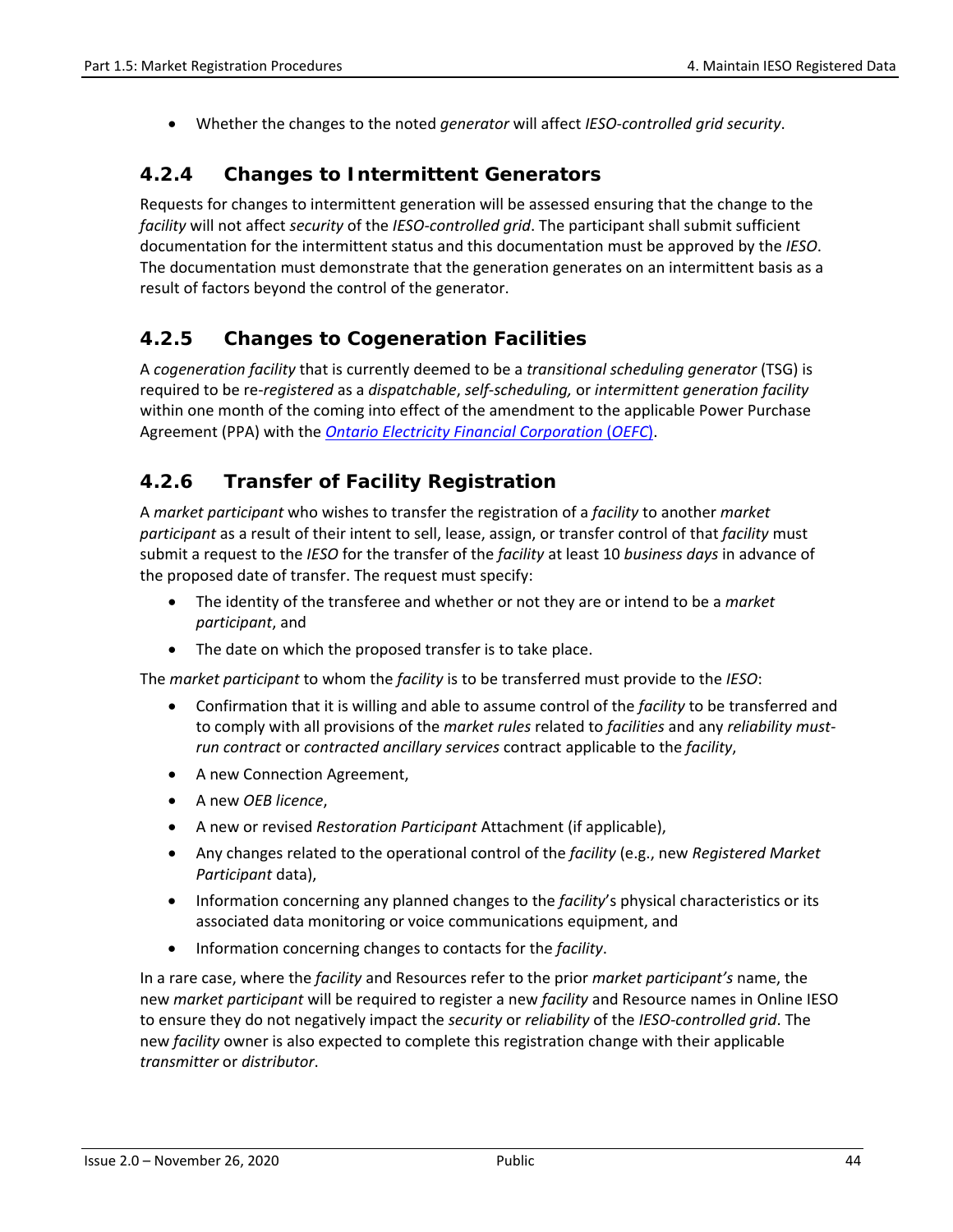If the proposed transferee is not a *market participant* at the time the request for transfer is made, the *IESO* will not approve the transfer until such time as the transferee has completed the Participant Authorization Procedures (see [Section 2\)](#page-16-0). All obligations will remain with the current *market participant*.

# **4.3 Document Changes**

*Market participants* are required to resubmit the following documentation to the *IESO* any time the content of the original document changes:

- *OEB licence*
- Connection Agreement
- Restoration Participant Attachment
- Single-Line Diagram
- Protection Description Document
- Operational Philosophy Document
- *Facility* Description Documents
- Technical data, such as capability curves, protection document, operational philosophy, etc.

Once an updated document has been stored in Online IESO, the previous version is archived in the IESO document management system, where it can be accessed if required.

**– End of Section –**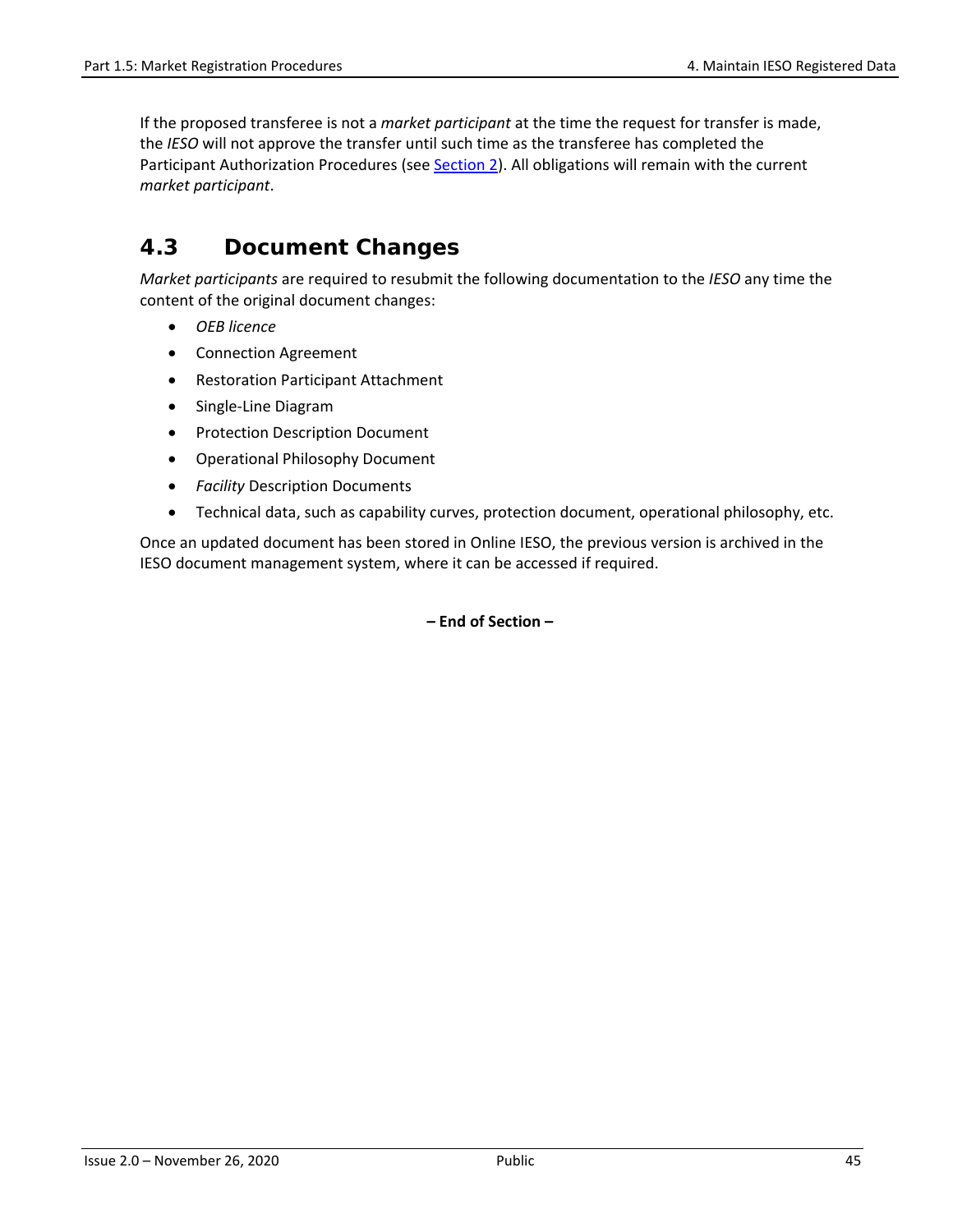# **5. Facility Deregistration / Market Participant Withdrawal**

# <span id="page-55-0"></span>**5.1 Facility Deregistration**

*Market participants* who wish to deregister one or more facilities are required to file a Notice of Request to Deregister with the *IESO* Manager, Operations Integration by email [\(market.registration@ieso.ca\)](mailto:market.registration@ieso.ca).

The request to deregister should include, at a minimum, the following information:

- *Market participant* name
- *Facility* name
- *Facility* ID
- Resources
- Reason for deregistration
- The expected deregistration date
- Confirmation that deregistration of the *facility* will not potentially:
	- o Endanger the **safety** of any person,
	- o Damage **equipment**, or
	- o Violate any *applicable law* (e.g., environmental)

The *IESO* will review the request and may ask the *market participant* to provide additional data if required.

As stated i[n Market Rules Chapter 7,](http://www.ieso.ca/-/media/Files/IESO/Document-Library/Market-Rules-and-Manuals-Library/market-rules/mr-chapter7.pdf) Section 2.4.8, *generators* that are *registered facilities* must provide the *IESO* with at least six months' notice of plans to retire a *facility*, as well as notification of any plans the *generator* may have to construct replacement facilities for those being retired. This notice is necessary so that the *IESO* has sufficient time to assess the impact the deregistration could have on the *reliability* of the *IESO-controlled grid*, and whether a full technical assessment is required.

#### **5.1.1 Determining whether Technical Assessment Is Required**

Within *10 business days*[26](#page-55-1) of receiving a *market participant*'s request to deregister a *facility*, the *IESO* will inform the *market participant* and *the transmitter* to whose *transmission system* the *registered facility* is connected (if applicable) as to whether or not an *IESO* technical assessment of the impact of the *facility's* disconnection on the *reliabilit*y of the *IESO-controlled grid* is required.

<span id="page-55-1"></span><sup>&</sup>lt;sup>26</sup> The deregistration of a generator, for example, may require a sufficiently longer time period to determine whether a technical assessment is required.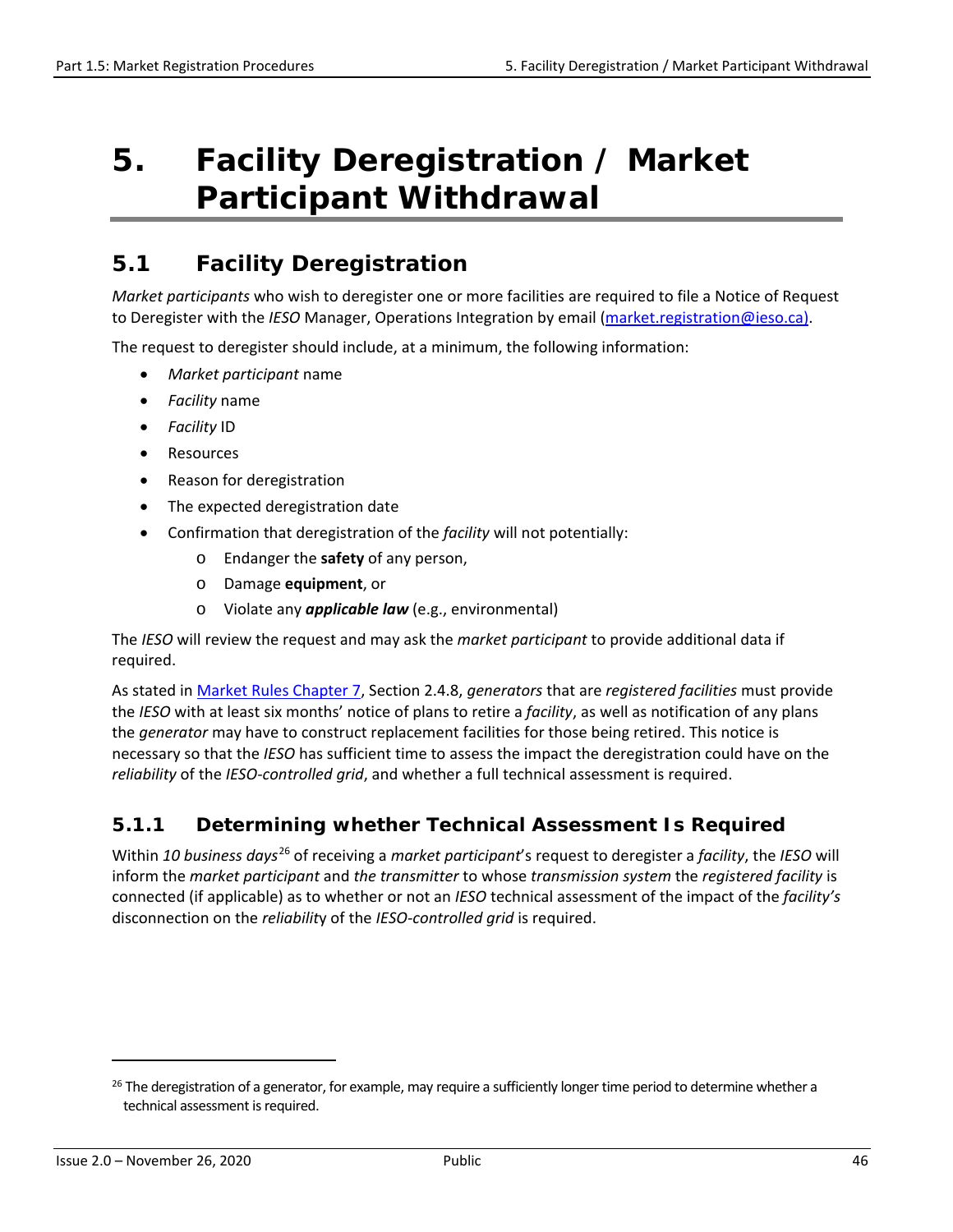### **5.1.2 When Technical Assessment Is NOT Required**

If the *IESO* determines that a technical assessment of a deregistration is not required, they will email the *market participant* and inform them of this decision. The *market participant* will then inform the *IESO* of the date they wish to have the deregistration take effect. The deregistration date:

- May not be less than five (5) *business days* after the date on which the *market participant* received the *IESO*'s notification that the deregistration would not require a technical assessment, and
- As applicable, is subject to the date on which the *registered facility* has been disconnected as confirmed to the *IESO* by the relevant *transmitter*.

### **5.1.3 When Technical Assessment Is Required**

If the *IESO* determines that a technical assessment is required, they will notify the *market participant* and the *transmitter* of the anticipated completion date of the assessment, which can be no more than 45 days from the notification date, unless a longer timeframe is mutually agreed upon by the *IESO* and the market participant.

| If the technical assessment indicates<br>that deregistration of the facility                                                                                                                                                                                                        | <b>IESO/Market Participant Actions</b>                                                                                                                                                                                                                                                                                                                                                                                                                                                                                                                                                                                                                             |
|-------------------------------------------------------------------------------------------------------------------------------------------------------------------------------------------------------------------------------------------------------------------------------------|--------------------------------------------------------------------------------------------------------------------------------------------------------------------------------------------------------------------------------------------------------------------------------------------------------------------------------------------------------------------------------------------------------------------------------------------------------------------------------------------------------------------------------------------------------------------------------------------------------------------------------------------------------------------|
| Impacts, or could potentially impact<br>the reliability of the IESO-controlled<br>grid, or<br>Could potentially endanger the<br>safety of any person, damage<br>equipment, or violate any<br>applicable law (e.g., environmental)                                                   | The IESO will not grant approval for the deregistration of the<br>facility.<br>IESO Contract Management staff and the relevant market<br>participant are required by the market rules to enter into good<br>faith negotiations to conclude an agreement for a reliability<br><i>must-run contract</i> for the applicable facility <sup>27</sup> .                                                                                                                                                                                                                                                                                                                  |
| Does NOT impact the reliability of<br>the IESO-controlled grid, and<br>Does NOT endanger the safety of<br>any person, damage equipment,<br>nor violate any applicable law (e.g.,<br>environmental), and<br>The facility IS NOT directly<br>connected to the IESO-controlled<br>grid | Upon receiving the IESO response to the deregistration<br>request, the market participant shall email IESO to advise of<br>the date they want the facility deregistered.<br>The deregistration date shall not be less than five (5) business<br>days from the date the market participant receives the<br>notification from the IESO that the deregistration request is<br>approved.<br>The IESO will issue a disconnection letter to the <i>distributor</i> or<br>host customer, noting that the facility will be deregistered and<br>the date of the deregistration. The distributor or host<br>customer will notify the IESO when the facility is disconnected. |

<span id="page-56-0"></span><sup>27</sup> The applicable *facility* may be either generation, transmission, or load[. Market Rules Chapter 7,](http://www.ieso.ca/-/media/Files/IESO/Document-Library/Market-Rules-and-Manuals-Library/market-rules/mr-chapter7.pdf) Section 2.4.5 refers to "*registered facility*". For more information on *reliability must-run contracts*, please refer to Market Rules Chapter 7, Section 9.6 and 9.7 an[d Chapter 5,](http://www.ieso.ca/-/media/Files/IESO/Document-Library/Market-Rules-and-Manuals-Library/market-rules/mr-chapter5.pdf) Section 4.8.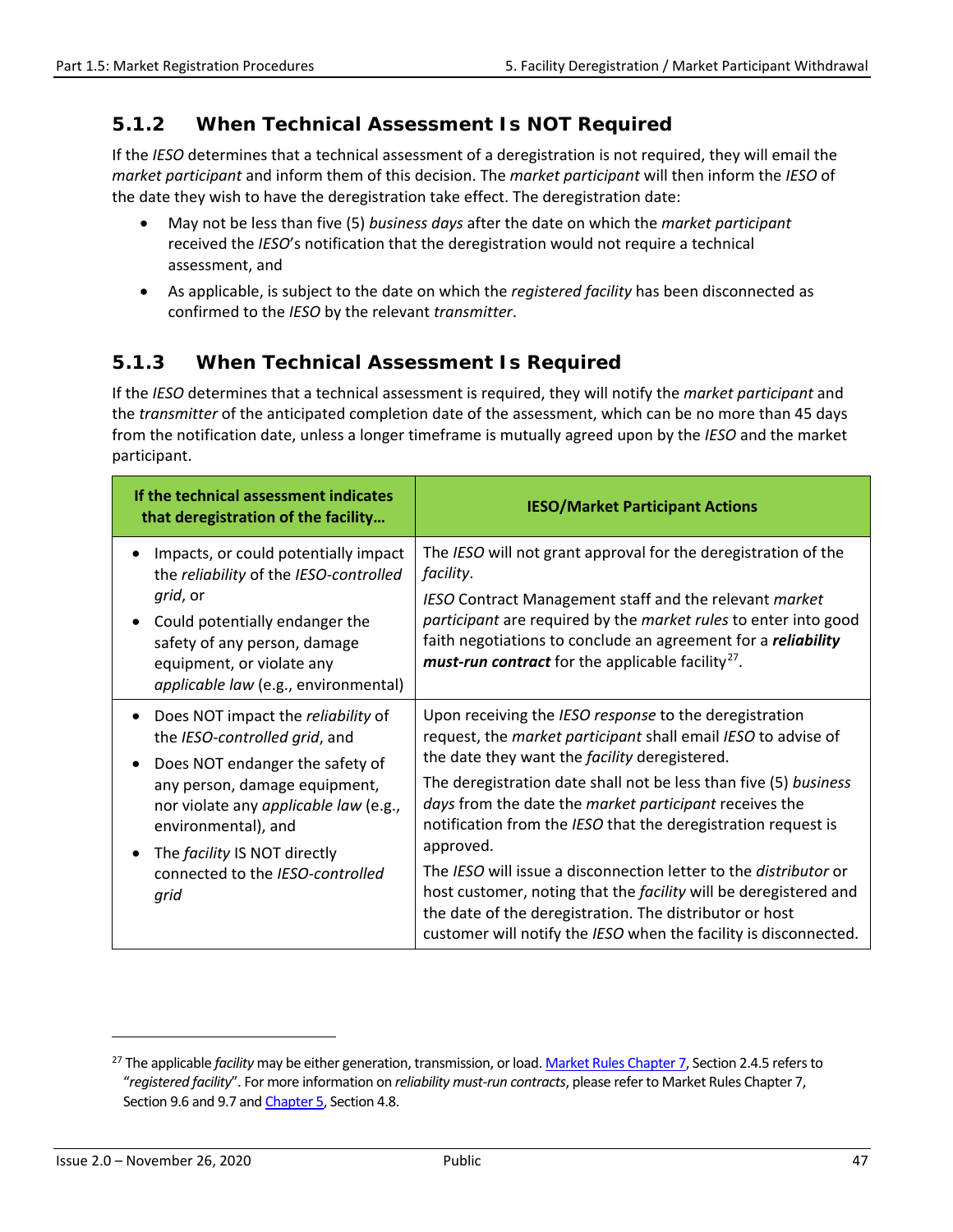| If the technical assessment indicates<br>that deregistration of the facility | <b>IESO/Market Participant Actions</b>                                                                                                                                                                                                     |
|------------------------------------------------------------------------------|--------------------------------------------------------------------------------------------------------------------------------------------------------------------------------------------------------------------------------------------|
| Does NOT impact the reliability of                                           | Upon receiving the IESO response to the deregistration                                                                                                                                                                                     |
| the IESO-controlled grid, and                                                | request, the <i>market participant</i> shall email IESO to advise of                                                                                                                                                                       |
| Does NOT endanger the safety of                                              | the date they want the <i>facility</i> deregistered.                                                                                                                                                                                       |
| any person, damage equipment,                                                | The deregistration date shall not be less than five (5) business                                                                                                                                                                           |
| nor violate any applicable law (e.g.,                                        | days from the date the market participant receives the                                                                                                                                                                                     |
| environmental), and                                                          | notification from the IESO that the deregistration request is                                                                                                                                                                              |
| The <i>facility</i> IS directly connected to                                 | approved.                                                                                                                                                                                                                                  |
| the IESO-controlled grid                                                     | The <i>IESO</i> will then:                                                                                                                                                                                                                 |
|                                                                              | 1. <b>Issue</b> a disconnection letter to the relevant <i>transmitter</i> ,<br>directing it to disconnect the registered facility from the<br>IESO-controlled grid on the date specified in the notice<br>filed by the market participant. |
|                                                                              | <b>Deregister</b> the <i>facility</i> on the date they receive<br>2.<br>confirmation from the relevant <i>transmitter</i> that the<br>facility has been disconnected.                                                                      |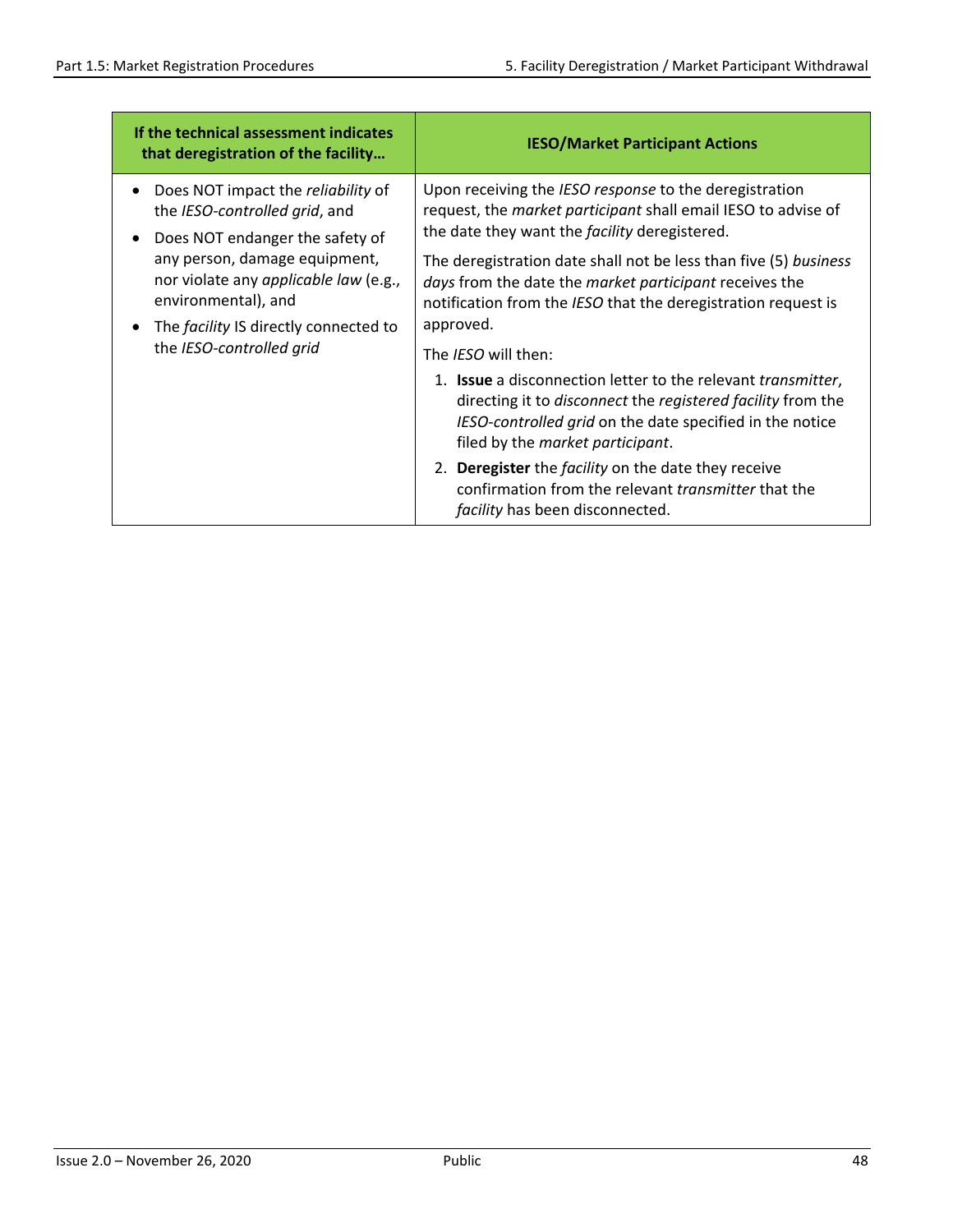

**Figure 5-1: Facility Deregistration Process (requested by Market Participant)**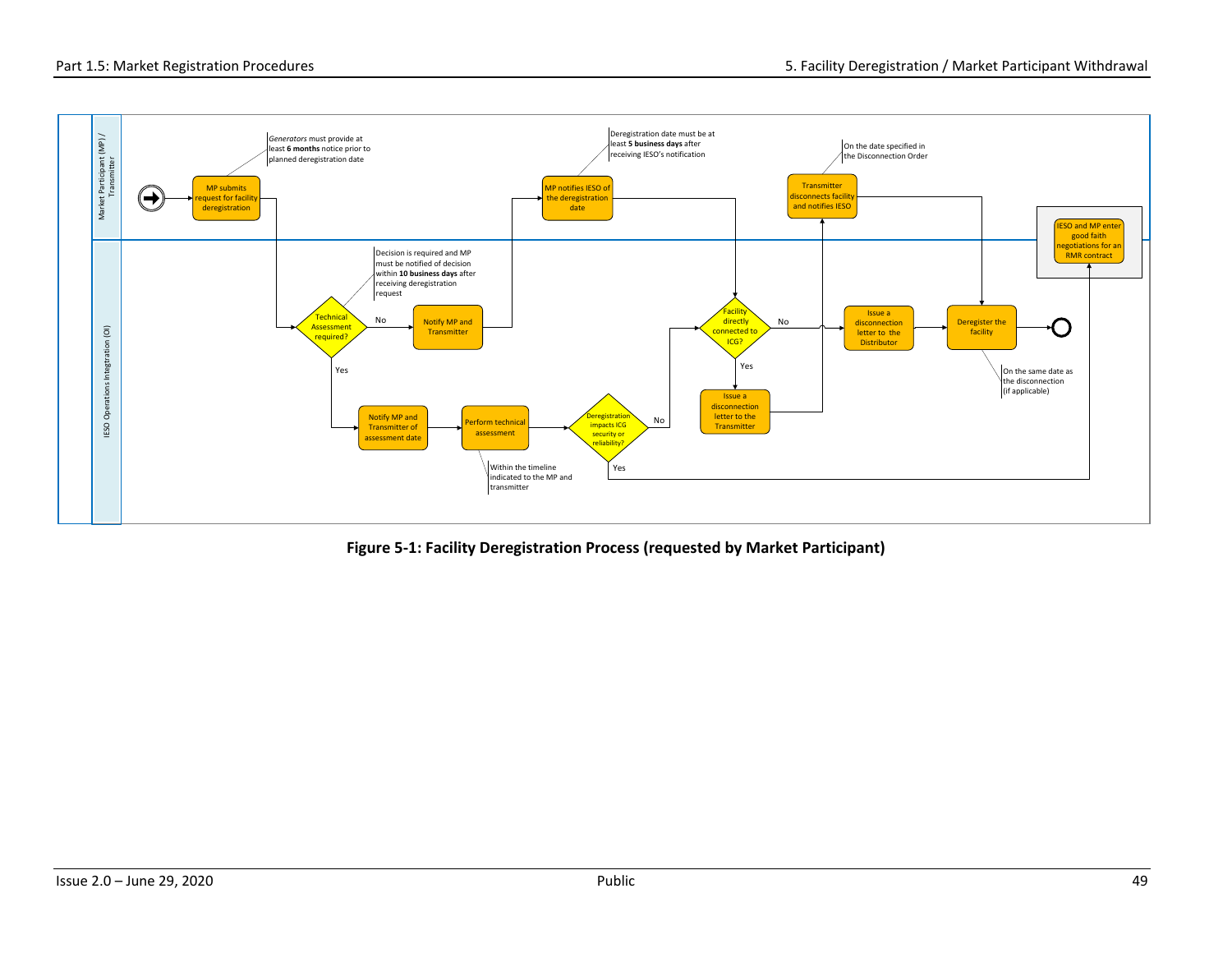# **5.2 Market Participant Withdrawal**

A *market participant* who no longer wishes to participate in any of the *IESO-administered markets* or programs must notify the *IESO* by completing and submitting an [Application for Withdrawal](http://www.ieso.ca/-/media/Files/IESO/Document-Library/Market-Rules-and-Manuals-Library/market-manuals/market-entry/me-f1242-ApplicationForWithdrawal.doc?la=en) form. The participant is also required to submit their final contact information together with a request to revoke all user system access and digital certificates when notified by the *IESO*.

The participant withdrawal procedures are distinct from terminating participation from the *IESOadministered markets*, which is covered in Section 5.3. *Market participants* with *registered facilities* shall apply to the *IESO* to transfer or deregister their applicable *facilities* before they submit their application for withdrawal (see Section 5.1).

The Application for Withdrawal form specifies the date which the participant wishes to withdraw. The withdrawal date not be earlier than the date on which:

- The last of the *market participant's* applicable *registered facilities* is to be **deregistered** by the *IESO* and, where applicable, *disconnected* from the *IESO-controlled grid*, or
- The last of the *market participant's* applicable *registered facilities* is to be **transferred** by the *IESO* to another eligible *market participant*.

A participant's application for withdrawal will be reviewed and assessed by the appropriate *IESO* groups with respect to its potential impact on the *reliability* and *security* of the *IESO-controlled grid*, as described in Sections 5.1.1 through 5.1.3. If the *IESO* concludes that the removal from service of a *registered facility* will, or is likely to have, an unacceptable impact on the *reliability* of the *IESOcontrolled grid*, the *IESO* and the *market participant* shall enter into good faith negotiations to conclude an agreement for a *reliability must-run contract* for the applicable *facility*[28](#page-59-0). The *registered facility* shall not be removed from service during the course of such process.

If the *IESO* determines that a participant's withdrawal can proceed as per the Application for Withdrawal, the *IESO* will send the participant a Registration Approval Notification (RAN) confirming that the company is authorized to withdraw, and will update the participant's registration record to indicate that they have withdrawn their participation in the *IESO-administered markets* or applicable programs.

A *market participant* who has given notice of their intention to withdraw from the *IESO-administered markets* will cease to be a *market participant* on the latest of the following dates:

- The withdrawal date specified on the **Application for Withdrawal** form, or
- The date the **last** of the *market participant's* applicable *registered facilities* is **deregistered** by the *IESO* and, where applicable, **disconnected** from the *IESO-controlled grid*, or
- The date the **last** of the *market participant's* applicable *registered facilities* has been **transferred** by the *IESO* to another eligible market participant, or
- The date that **all payments** due from the *market participant* have been received by the *IESO*.

<span id="page-59-0"></span><sup>&</sup>lt;sup>28</sup> The process is described in Market Rules Chapter 7, Section 9.6 and 9.7 and in Chapter 5, Section 4.8 as explained in Chapter 7, Section 2.4.5.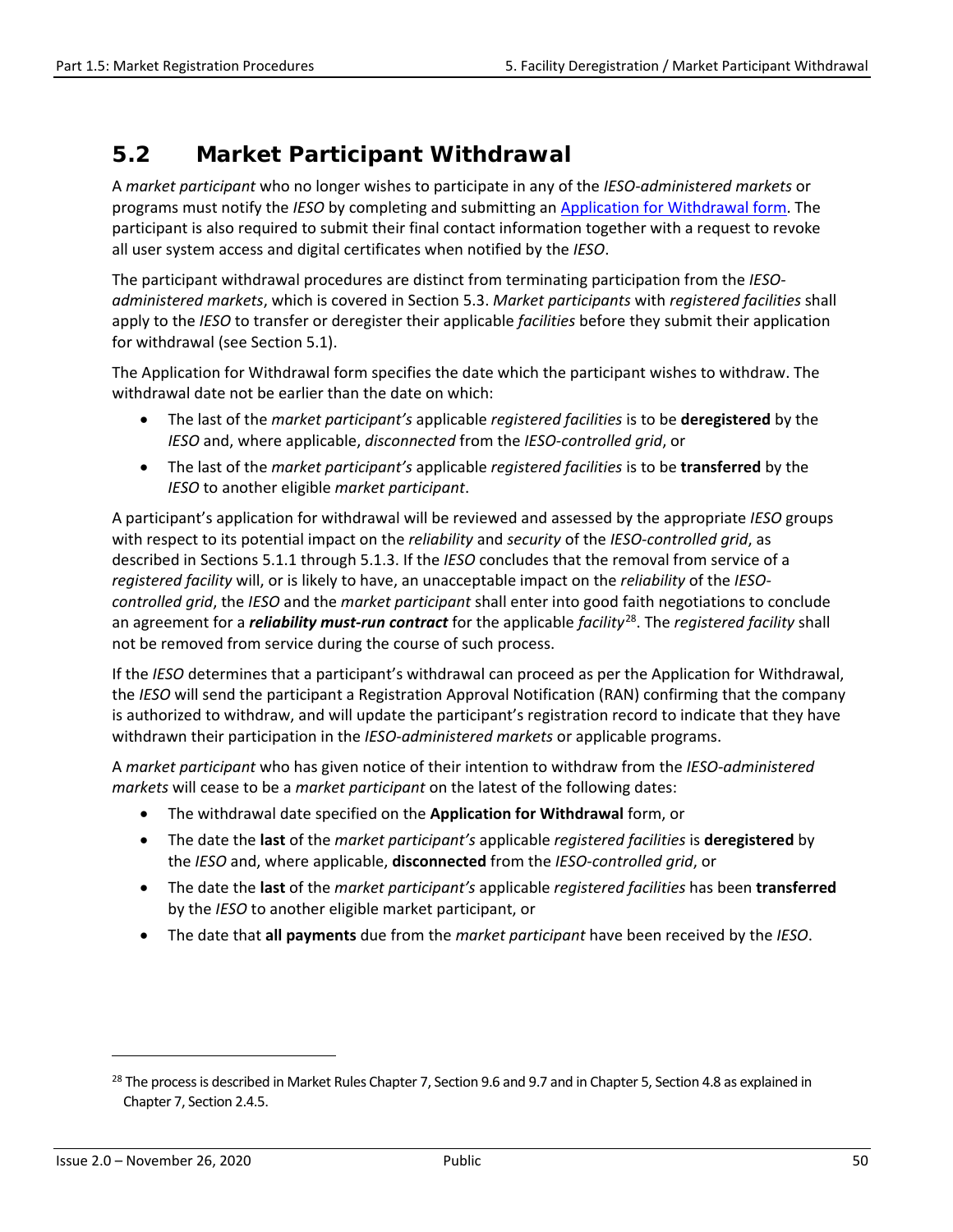# **5.3 Market Participant Deregistration or Termination for Non-compliance**

#### **5.3.1 Termination Order**

*Market participants* are monitored on an ongoing basis for compliance with their obligations under the *market rules*. A breach of the *market rules* may result in the *IESO* issuing to the *market participant* a financial or non-financial penalty, a *suspension order*, or a *termination order*.

The *IESO* can also issue a *termination order* if the *market participant* has been wound up, dissolved, or otherwise has ceased to exist.

A *termination order* results in the forced withdrawal (termination) of the *market participant* from the *IESO-administered markets*

For complete information on the compliance processes, including the issuance of *termination orders* by the *IESO*, refer to Market Manual 2.6: Treatment of Compliance Issues.

### **5.3.2 Deregistration for Non-Compliance**

The *IESO* may seek to deregister a *facility* as a result of the suspension of a *market participant* for noncompliance with the *market rules* or as a result of persistent breaches of the *market rules* by the *market participant*. This deregistration activity may be restricted to a specific *facility* or may be part of the process to terminate the *market participant's* participation in the *IESO-administered markets*. For more information on this process, please refer to:

- [Market Manual 2.6: Treatment of Compliance Issues](http://www.ieso.ca/-/media/Files/IESO/Document-Library/Market-Rules-and-Manuals-Library/market-manuals/market-administration/ma-CompIssues.pdf)
- [Market Rules Chapter 3,](http://www.ieso.ca/-/media/Files/IESO/Document-Library/Market-Rules-and-Manuals-Library/market-rules/mr-chapter3.pdf) Sections 6.2 and 6.2A

**– End of Section –**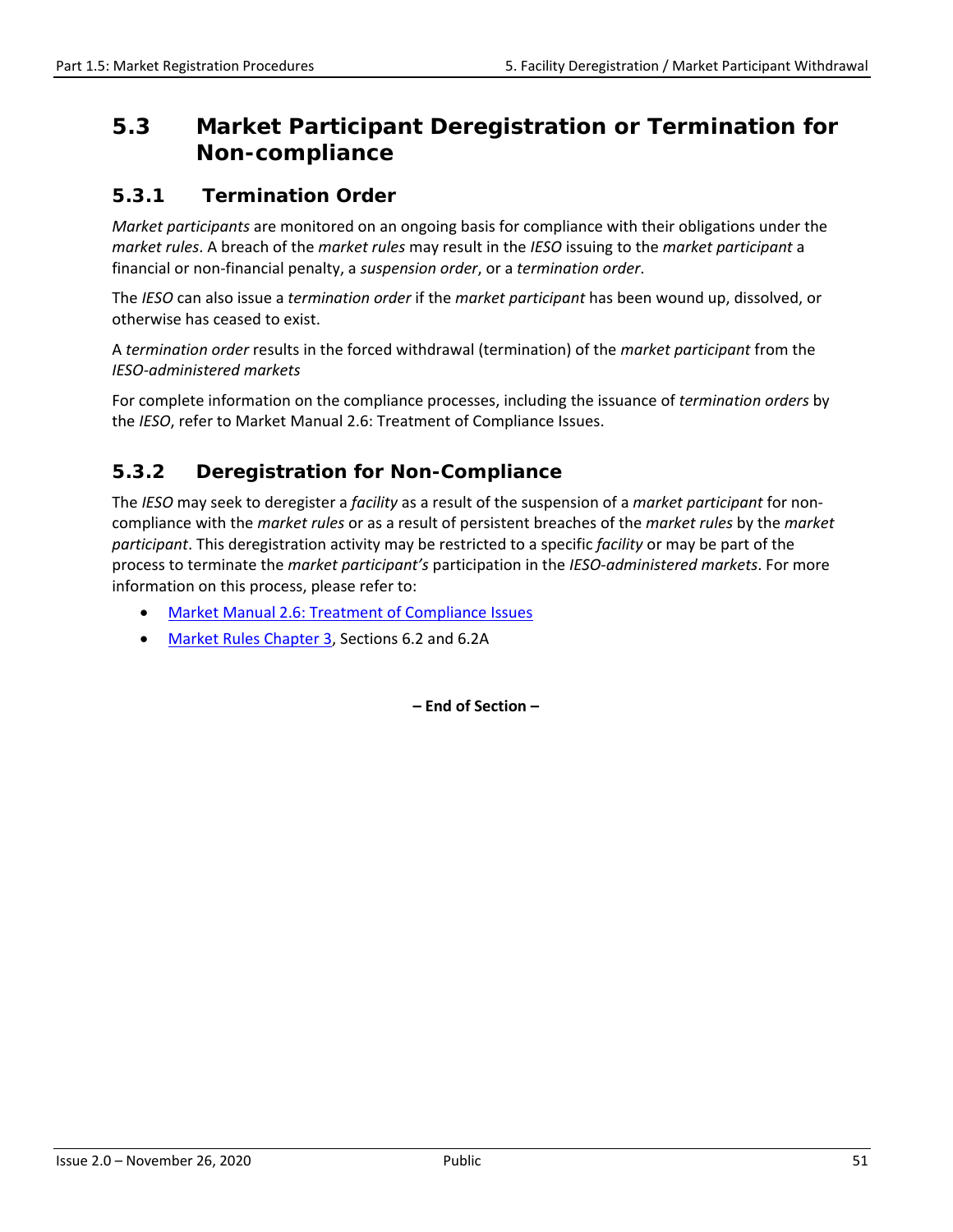# **Appendix A: Organization Contact Roles**

Table A-1 lists the contact roles that may be assigned, depending on participation type, by an organization's Applicant Representative. Thi[s step-by-step guide](http://www.ieso.ca/-/media/Files/IESO/Document-Library/registration/online-ieso/Step-by-step_Adding_Contact_Role.pdf?la=en) will assist an Applicant Representative in adding and updating contact roles.

| <b>Role</b>                                                                                                                                      | <b>Description</b>                                                                                                                                                                                                                     |  |  |  |
|--------------------------------------------------------------------------------------------------------------------------------------------------|----------------------------------------------------------------------------------------------------------------------------------------------------------------------------------------------------------------------------------------|--|--|--|
| <b>Bids and Offers</b>                                                                                                                           | Person or section to be contacted regarding the bids or offers for the<br>organization.                                                                                                                                                |  |  |  |
| <b>Capacity Auction</b><br><b>Contact</b>                                                                                                        | Person responsible for all tasks related to capacity auction.                                                                                                                                                                          |  |  |  |
| <b>Communications and</b><br><b>Customer Service</b>                                                                                             | Person or section responsible for receiving IESO information on<br>communications and media issues and/or delivering customer service for the<br>organization.                                                                         |  |  |  |
| <b>Compliance and</b><br><b>Market Surveillance</b>                                                                                              | Person responsible for discussing participant conduct and activities within the<br>IESO-administered markets for the organization.                                                                                                     |  |  |  |
| Person responsible for all tasks related to contributor information for the<br><b>Contributor</b><br><b>Information Contact</b><br>organization. |                                                                                                                                                                                                                                        |  |  |  |
| <b>Control Room Section</b>                                                                                                                      | Control room section for the organization.                                                                                                                                                                                             |  |  |  |
| Day-Ahead Bids and<br><b>Offers</b>                                                                                                              | Person or section responsible for submitting and/or changing day-ahead bids or<br>offers for the organization.                                                                                                                         |  |  |  |
| <b>Dispatch Data</b><br><b>Submitter</b>                                                                                                         | Person responsible for submitting and/or changing the real-time bids, offers or<br>schedules for the organization.                                                                                                                     |  |  |  |
| <b>Dispatch Data Viewer</b>                                                                                                                      | Person responsible for viewing submitted real-time bids, offers or schedules for<br>the organization.                                                                                                                                  |  |  |  |
| <b>Dispatch Instruction</b><br><b>Operator(s)</b>                                                                                                | Person(s) responsible for receiving, accepting, or rejecting dispatch instructions.<br>Each market participant who may receive dispatch instructions must have at<br>least one Dispatch Instruction Operator registered with the IESO. |  |  |  |
| e-Tag Curtailment                                                                                                                                | Person or section responsible for receiving notifications regarding the limiting<br>of energy flow on an arranged and/or confirmed interchange transaction for<br>the organization.                                                    |  |  |  |
| <b>Emergency</b><br><b>Preparedness Plan</b>                                                                                                     | Person responsible for submitting and updating the emergency preparedness<br>plan for the organization.                                                                                                                                |  |  |  |
| <b>Equipment Outage</b><br><b>Submitter</b>                                                                                                      | Person responsible for submitting, updating, canceling and viewing outage<br>requests on equipment owned or operated by the organization.                                                                                              |  |  |  |

#### **Table A-1: Organization Contact Roles**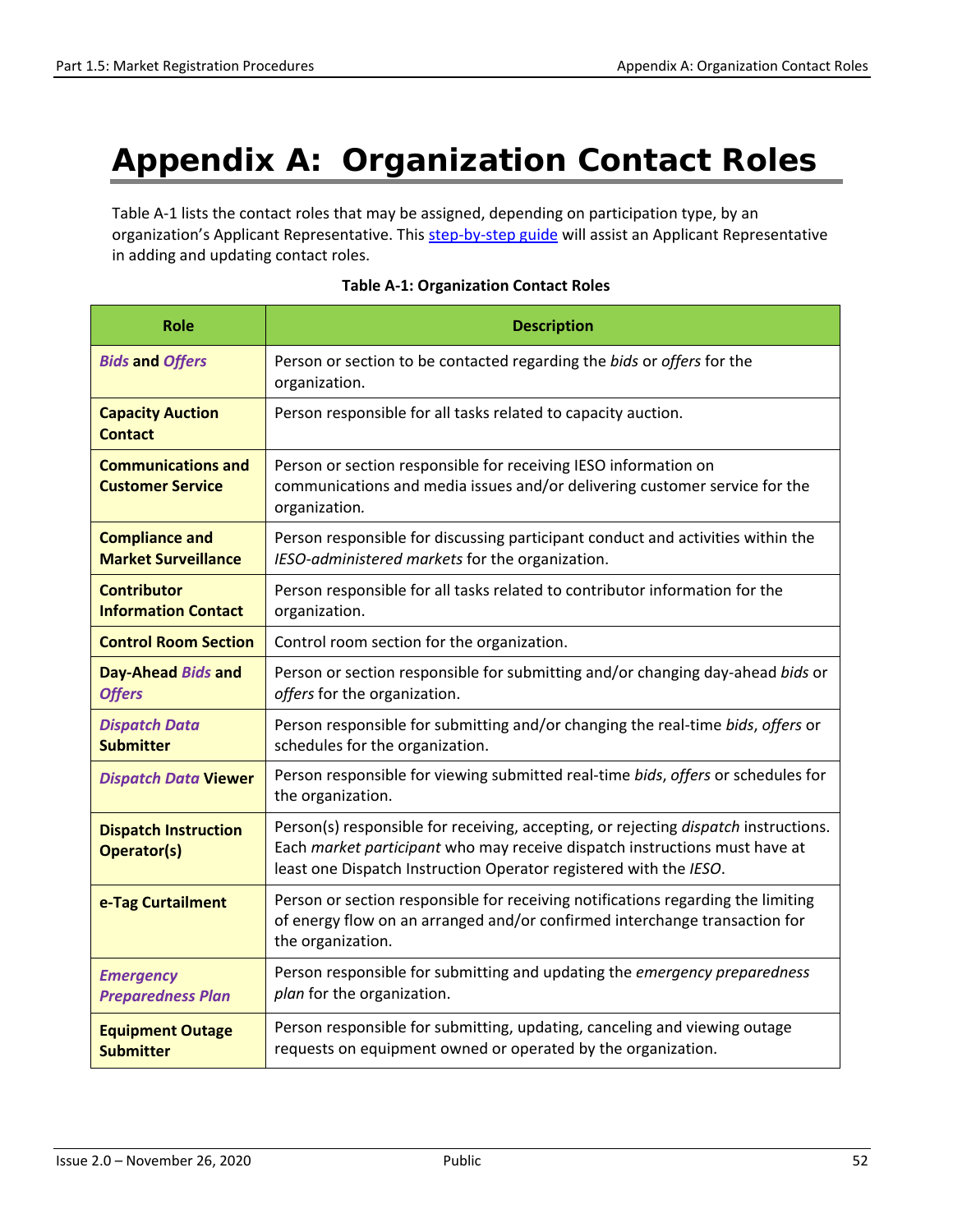| <b>Role</b>                                            | <b>Description</b>                                                                                                                                                                                                                                                                                                                                                                                 |  |  |  |  |
|--------------------------------------------------------|----------------------------------------------------------------------------------------------------------------------------------------------------------------------------------------------------------------------------------------------------------------------------------------------------------------------------------------------------------------------------------------------------|--|--|--|--|
| <b>Equipment Outage</b><br><b>Viewer</b>               | Person who can view outage information on equipment owned or operated by<br>the organization, and equipment permitted for viewing by other organizations.                                                                                                                                                                                                                                          |  |  |  |  |
|                                                        | Note: Do NOT select this role if the Equipment Outage Submitter is already<br>selected for this individual.                                                                                                                                                                                                                                                                                        |  |  |  |  |
| <b>Equipment</b><br><b>Registration Specialist</b>     | Person responsible for submitting attributes to their equipment, facility, and<br>Resources for the organization.                                                                                                                                                                                                                                                                                  |  |  |  |  |
|                                                        | For more information, see Section 3.1.2: Equipment Registration Specialist.                                                                                                                                                                                                                                                                                                                        |  |  |  |  |
| <b>Information</b><br><b>Technology</b>                | Person or section responsible for communicating with the IESO about<br>information technology services, projects, and changes for the organization.                                                                                                                                                                                                                                                |  |  |  |  |
| <b>Invoicing and Banking</b>                           | Person responsible for submitting and maintaining, or approving banking<br>information for the organization.                                                                                                                                                                                                                                                                                       |  |  |  |  |
| <b>MMP Meter Trouble</b><br><b>Report</b>              | Person responsible for monitoring Meter Trouble Reports, adding comments,<br>and receiving Meter Trouble Reports status notifications.                                                                                                                                                                                                                                                             |  |  |  |  |
| <b>MSP Meter Trouble</b><br><b>Report</b>              | Person responsible for responding to and initiating Meter Trouble Reports on<br>meter issues and outages.                                                                                                                                                                                                                                                                                          |  |  |  |  |
| <b>MSP Revenue</b><br><b>Metering</b>                  | Person responsible for submitting meter registration requests, monitoring in-<br>flight requests and data and viewing the master data for registered meter<br>installations.                                                                                                                                                                                                                       |  |  |  |  |
| <b>Market Participant</b><br><b>Compliance Contact</b> | Person responsible for reliability compliance under the <b>Ontario Reliability</b><br>Compliance Program for the organization. This includes preparing and<br>submitting Self-Certifications, periodic data submittals, and data requests. In<br>case of potential non-compliance, the compliance contact is responsible for<br>submitting Self-Reports and providing associated mitigation plans. |  |  |  |  |
| <b>Market Participant</b><br><b>Escalation Contact</b> | Person responsible for reporting reliability compliance on escalated matters<br>(e.g., due dates are missed) under the Ontario Reliability Compliance Program<br>for the organization. This person is preferably of higher authority than the<br>person designated as the Market Participant Compliance Contact.                                                                                   |  |  |  |  |
| <b>Notice of</b><br><b>Disagreement</b>                | Person responsible for submitting Notices of Disagreement for settlement<br>statements for the organization.                                                                                                                                                                                                                                                                                       |  |  |  |  |
| <b>Prudential</b><br><b>Requirements</b>               | Person responsible for submitting prudential information and is the point of<br>contact for any issues regarding prudentials (e.g., margin calls, warnings and<br>defaults) for the organization.                                                                                                                                                                                                  |  |  |  |  |
| <b>Revenue Metering</b>                                | Person responsible for viewing the master data for registered meter<br>installations and in-flight data submitted during a meter registration request.<br>The Revenue Metering contact for a transmitter organization is responsible for<br>approving Site Registration Reports for transmission delivery points.                                                                                  |  |  |  |  |
| <b>Revenue Metering</b><br>Data                        | Person responsible for managing meter data report profiles, as well as<br>requesting and retrieving revenue meter data reports for the organization.                                                                                                                                                                                                                                               |  |  |  |  |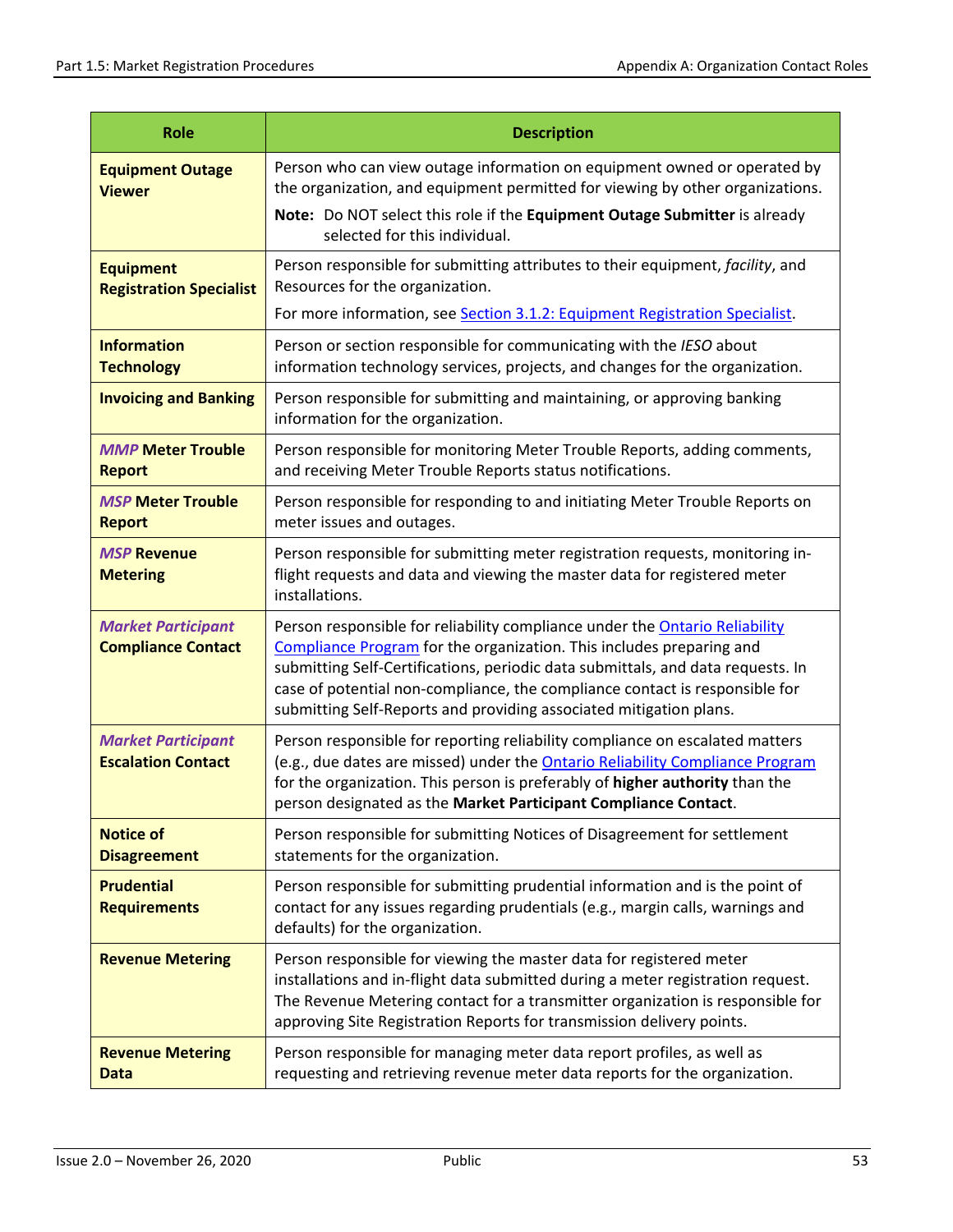| <b>Role</b>        | <b>Description</b>                                                                                 |  |  |  |
|--------------------|----------------------------------------------------------------------------------------------------|--|--|--|
| <b>Settlements</b> | Person responsible for issues/questions relating to settlement statements for<br>the organization. |  |  |  |

**– End of Section –**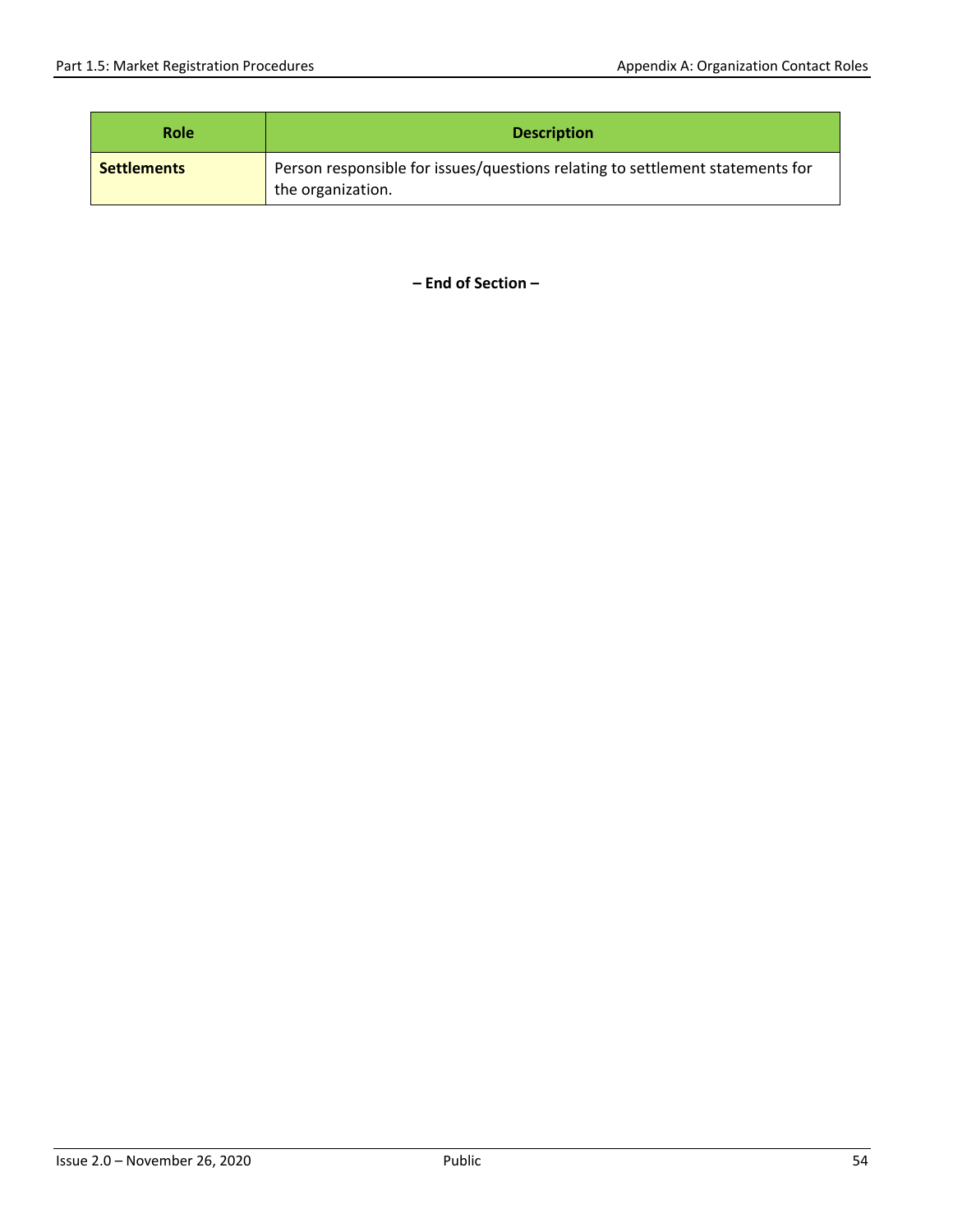# **Appendix B: Technical Requirements**

Please refer to Chapter 2, Section 6.1 6.2, 6.3, Chapter 2, Appendix 2. 2, Chapter 4, Chapter 5, Section 12 of the *market rules* for information related to the technical requirements of *market participants*. Other portions of Chapter 5 and Chapter 7 may contain material relevant to the technical requirements.

Table B-1 contains references to technical communications requirements contained in the *market rules*. Given the detailed nature of these references, future rule amendments may alter them. It is the *market participant's* responsibility to confirm whether or not any rule amendments made to the *market rules,* subsequent to the publication of this procedure, change these references. The latest [Market Rule Amendments](http://www.ieso.ca/en/Sector-Participants/Change-Management/Proposed-Market-Rule-Amendments) (as posted on the *IESO* website) shall prevail in case of any errors or omissions.

|                     | <b>Chapter 2 &amp; Appendices</b>      |                                      |                               | <b>Chapter 4 &amp; Appendices</b>                   | <b>Chapter 7</b>                                                                                       |                                             |                                    |
|---------------------|----------------------------------------|--------------------------------------|-------------------------------|-----------------------------------------------------|--------------------------------------------------------------------------------------------------------|---------------------------------------------|------------------------------------|
|                     |                                        |                                      | <b>Data</b>                   |                                                     | <b>Data Monitoring</b>                                                                                 | <b>Communications Reliability</b>           |                                    |
|                     | General                                | <b>Voice</b>                         | <b>Monitoring</b>             | <b>Workstations</b>                                 | <b>Requirements &amp;</b><br><b>Performance Standards</b>                                              | <b>Data &amp; Workstations</b>              | <b>Voice</b>                       |
| All                 | Ch 2, Sec 6.1, 6.3<br>App 2.2, Sec 1.5 | App 2.2, Sec<br>1.1,<br>$1.1.7 - 11$ | App 2.2, Sec<br>1.2,<br>1.2.6 | App 2.2, Sec<br>1.3 (dispatch)<br>1.4 (participant) | Ch 4, Sec 7.1, 7.6A,<br>7.7 (maintenance & repair,<br>MTBF, response times),<br>7.8 (Reclassification) | Sec 12.1.1, 12.1.2,<br>$12.1.4 - 6$<br>12.3 | Sec 12.2<br>$12.2.1 - 12,$<br>12.4 |
| <b>Generators</b>   |                                        | App 2.2, Sec<br>1.1.1, 1.1.2         | App 2.2, Sec<br>1.2.1         |                                                     | Ch 4, Sec 7.3<br>App 4.2, item 9,<br>4.15, 4.19                                                        | Sec 12.1.1.2<br>$12.1.3.1 - 2$              |                                    |
| <b>Distributors</b> |                                        | App 2.2, Sec<br>1.1.3                | App 2.2, Sec<br>1.2.4         |                                                     | Ch 4, Sec 7.5<br>App 4.17, 4.22                                                                        | Sec 12.1.3.4-5                              |                                    |
| <b>Transmitters</b> |                                        | App 2.2, Sec<br>1.1.4                | App 2.2, Sec<br>1.2.3         |                                                     | Ch 4, Sec 7.2, 7.4<br>App 4.4, item 9,<br>4.16, 4.20, 4.21                                             | Sec 12.1.3.3                                |                                    |

#### **Table B-1: Market Rule Technical Requirements**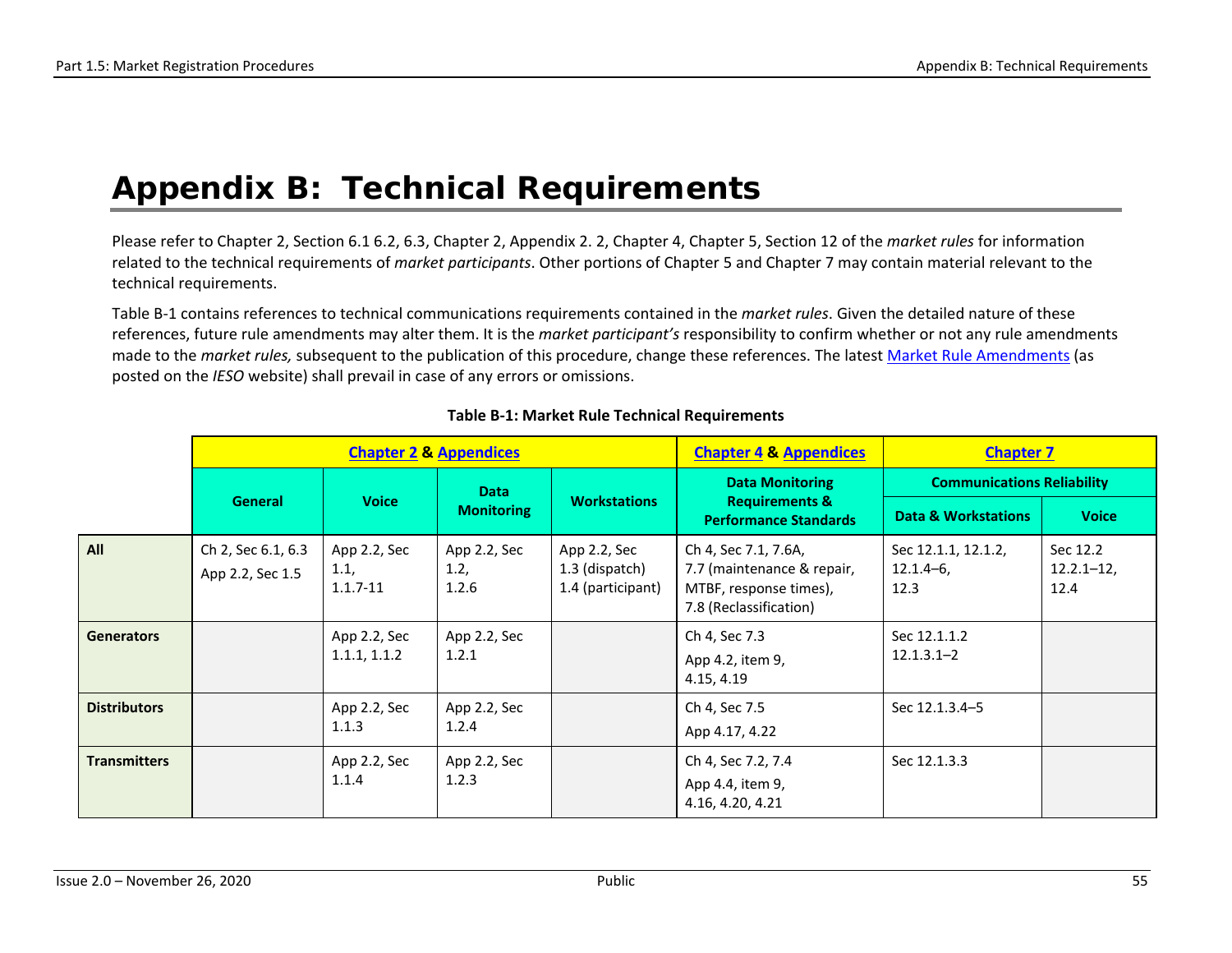|                                                           | <b>Chapter 2 &amp; Appendices</b> |                       |                       |                     | <b>Chapter 4 &amp; Appendices</b>                         | <b>Chapter 7</b>                  |              |
|-----------------------------------------------------------|-----------------------------------|-----------------------|-----------------------|---------------------|-----------------------------------------------------------|-----------------------------------|--------------|
|                                                           |                                   |                       | <b>Data</b>           |                     | <b>Data Monitoring</b>                                    | <b>Communications Reliability</b> |              |
|                                                           | General                           | <b>Voice</b>          | <b>Monitoring</b>     | <b>Workstations</b> | <b>Requirements &amp;</b><br><b>Performance Standards</b> | Data & Workstations               | <b>Voice</b> |
| Load (i.e.,<br><b>Connected</b><br>Wholesale<br>Customer) |                                   | App 2.2, Sec<br>1.1.5 | App 2.2, Sec<br>1.2.2 |                     | Ch 4, Sec 7.5<br>App 4.17, 4.22                           | Sec 12.1.3.1-2<br>$12.1.3.4 - 5$  |              |
| <b>Embedded</b><br>Loads                                  |                                   | App 2.2, Sec<br>1.1.6 | App 2.2, Sec<br>1.2.5 |                     | Ch 4, Sec 7.6<br>App 4.18, 4.23                           | Sec 12.1.3.1-2                    |              |

**– End of Section –**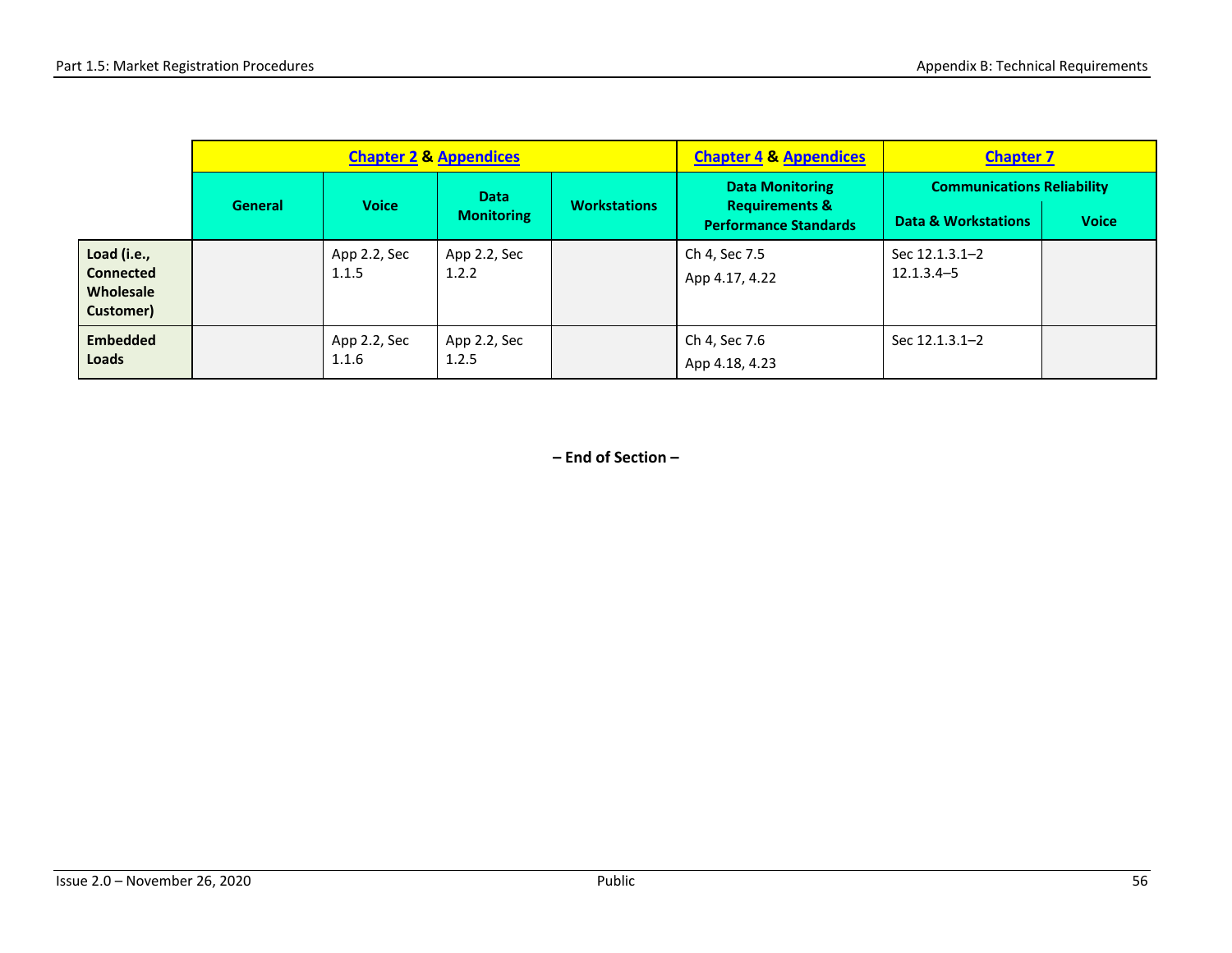# <span id="page-66-0"></span>**Appendix C: Wind Facility Data Requirements**

Table C-1 identifies *facility* data requirements for the physical layout and details of the turbines. *Market participants* must also refer to **Section 3** for registration requirements.

| #                        | <b>Static Plant Data</b>                                         | <b>Description</b>                                                                                                                                                                                                                          |  |  |  |
|--------------------------|------------------------------------------------------------------|---------------------------------------------------------------------------------------------------------------------------------------------------------------------------------------------------------------------------------------------|--|--|--|
| $\mathbf{1}$             | <b>Turbine Hub location</b>                                      | Turbine Hub location (latitude and longitude), height, and<br>elevation from sea level.                                                                                                                                                     |  |  |  |
| $\overline{\phantom{a}}$ | Meteorological (MET) Tower<br>or Sodar or Lidar Unit<br>location | Physical location (latitude and longitude), height of<br>measurements, and elevation from sea level.<br>Met towers require measurement at hub height, sodar/lidar units<br>should measure at hub height as well as 50 and 110 m if possible |  |  |  |
| 3                        | Type of turbine                                                  | Whether the turbine is a horizontal or vertical axis type.                                                                                                                                                                                  |  |  |  |
| 4                        | Manufacturer's power curve                                       | Power curve maps containing expected output for a turbine at<br>varying wind speeds.                                                                                                                                                        |  |  |  |
| 5                        | Cut in speed                                                     | The lowest wind speed (metres per second $[m/s]$ ) at which the<br>turbine will generate power.                                                                                                                                             |  |  |  |
| 6                        | Cut out speed                                                    | The wind speed (m/s) at which the wind turbine will be shut<br>down to prevent physical damage.                                                                                                                                             |  |  |  |
| 7                        | Cut out temperature                                              | The maximum and minimum ambient temperature (in °C) at<br>which the wind turbine will be shut down to prevent physical<br>damage.                                                                                                           |  |  |  |

#### **Table C-1: Wind Facility Data Requirements**

Table C-2 identifies operational monitoring requirements for wind *generation facilities*.

#### **Table C-2: Wind Facility Operational Monitoring Requirements**

| <b>Operational Monitoring Requirements</b>     |                        |                                        |                                      |  |  |  |
|------------------------------------------------|------------------------|----------------------------------------|--------------------------------------|--|--|--|
| <b>Measurement Type</b>                        | <b>Unit of Measure</b> | <b>Height of</b><br><b>Measurement</b> | <b>Precision (to the</b><br>nearest) |  |  |  |
| MW output <sup>29</sup> (per <i>facility</i> ) | Megawatt (MW)          | N/A                                    | $0.1$ MW                             |  |  |  |

<span id="page-66-1"></span><sup>29</sup> Megawatts shall be provided as one measurement per *connection point.*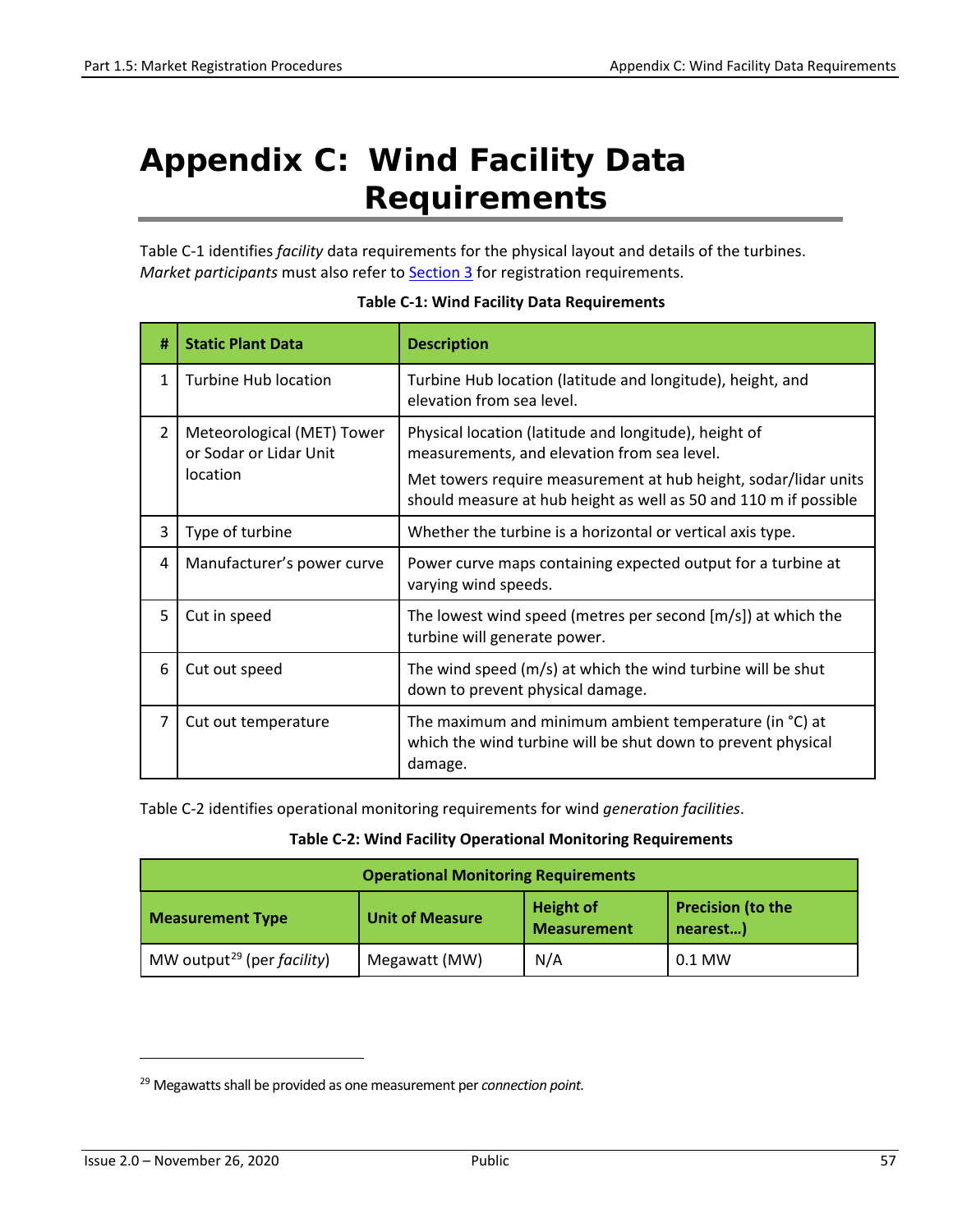| <b>Operational Monitoring Requirements</b> |                        |                                        |                                      |  |  |
|--------------------------------------------|------------------------|----------------------------------------|--------------------------------------|--|--|
| <b>Measurement Type</b>                    | <b>Unit of Measure</b> | <b>Height of</b><br><b>Measurement</b> | <b>Precision (to the</b><br>nearest) |  |  |
| Available Megawatts <sup>30</sup>          | Megawatt (MW)          | N/A                                    | $0.1$ MW                             |  |  |

Table C-3 identifies monitoring requirements for wind *generation facilities* from Meteorological towers or sodar or lidar units.

|                | <b>Meteorological Tower and Sodar/Lidar Unit Requirements</b>                                     |                                   |                                                                                                                                           |                   |  |  |
|----------------|---------------------------------------------------------------------------------------------------|-----------------------------------|-------------------------------------------------------------------------------------------------------------------------------------------|-------------------|--|--|
| #              | <b>Measurement</b><br><b>Unit of Measure</b><br><b>Height of Measurement</b><br>Type              |                                   | <b>Precision (to</b><br>the nearest)                                                                                                      |                   |  |  |
| $\mathbf{1}$   | Wind Speed                                                                                        | Metres per<br>Second (m/s)        | Met towers require measurement at<br>hub height, sodar/lidar units should<br>measure at hub height as well as 50 and<br>110 m if possible | $0.1 \text{ m/s}$ |  |  |
| $\overline{2}$ | <b>Wind Direction</b>                                                                             | Degrees from<br><b>True North</b> | Met towers require measurement at<br>hub height, sodar/lidar units should<br>measure at hub height as well as 50 and<br>110 m if possible | 1 degree          |  |  |
| 3              | Ambient Air<br>Degrees Celsius<br>Can be provided from any height<br>$(^{\circ}C)$<br>Temperature |                                   | 0.1 °C                                                                                                                                    |                   |  |  |
| 4              | Can be provided from any height<br><b>Barometric</b><br>Hectopascals<br>(HPa)<br>Pressure         |                                   | $0.1$ HPa                                                                                                                                 |                   |  |  |
| 5              | Relative<br>Humidity                                                                              | Percentage (%)                    | Can be provided from any height                                                                                                           | 1%                |  |  |

**Table C-3: Met Tower and Sodar/Lidar Unit Requirements**

Table C-4 identifies monitoring requirements for wind *generation facilities* from Nacelle mounted data collection points (temperature, pressure and humidity measurements may be taken at any height at the turbine, not necessarily at the nacelle).

|                                                            | <b>Nacelle-mounted Data Collection Requirements</b> |                                        |                                      |                   |  |  |
|------------------------------------------------------------|-----------------------------------------------------|----------------------------------------|--------------------------------------|-------------------|--|--|
| <b>Measurement</b><br><b>Unit of Measure</b><br>-#<br>Type |                                                     | <b>Height of</b><br><b>Measurement</b> | <b>Precision (to the</b><br>nearest) |                   |  |  |
|                                                            | Wind Speed                                          | Metres per Second (m/s)                | Hub height                           | $0.1 \text{ m/s}$ |  |  |

<span id="page-67-0"></span><sup>30</sup> Available Megawatts shall be reported as the sum total of the capacities of all available turbines per *connection point*. This value should not take into account speed or temperature cut-outs (i.e. available MW = max capacity – *outages*).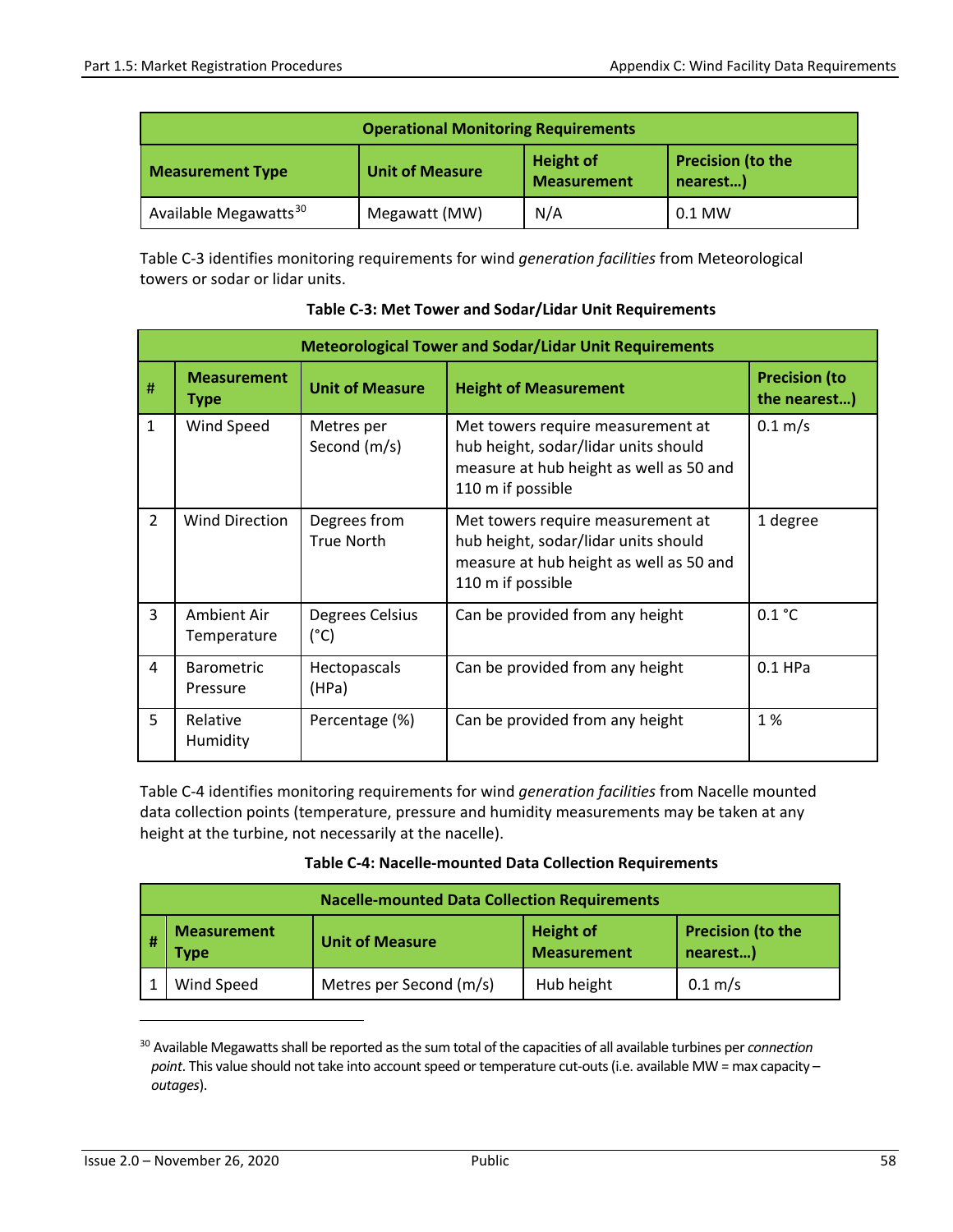|                         | <b>Nacelle-mounted Data Collection Requirements</b> |                         |                                        |                                      |  |  |  |
|-------------------------|-----------------------------------------------------|-------------------------|----------------------------------------|--------------------------------------|--|--|--|
| #                       | <b>Measurement</b><br><b>Type</b>                   | <b>Unit of Measure</b>  | <b>Height of</b><br><b>Measurement</b> | <b>Precision (to the</b><br>nearest) |  |  |  |
| $\overline{\mathbf{c}}$ | Wind Direction <sup>31</sup>                        | Degrees from True North | Hub height                             | 1 degree                             |  |  |  |
| 3                       | Ambient Air<br>Temperature                          | Degrees Celsius (°C)    | Can be provided<br>from any height     | 0.1 °C                               |  |  |  |
| 4                       | <b>Barometric</b><br>Pressure                       | Hectopascals (HPa)      | Can be provided<br>from any height     | $0.1$ HPa                            |  |  |  |
| 5                       | <b>Relative Humidity</b>                            | Percentage (%)          | Can be provided<br>from any height     | 1%                                   |  |  |  |

Wind data collected at the nacelle is expected to represent the apparent wind not the true wind value at a *facility*, it does not need to compensate for changes in conditions due to the motion of the rotor blades.

**– End of Section –** 

<span id="page-68-0"></span><sup>&</sup>lt;sup>31</sup> Wind direction measured at the nacelle may only be used if properly calibrated and if it continues to be provided when the turbine is not generating.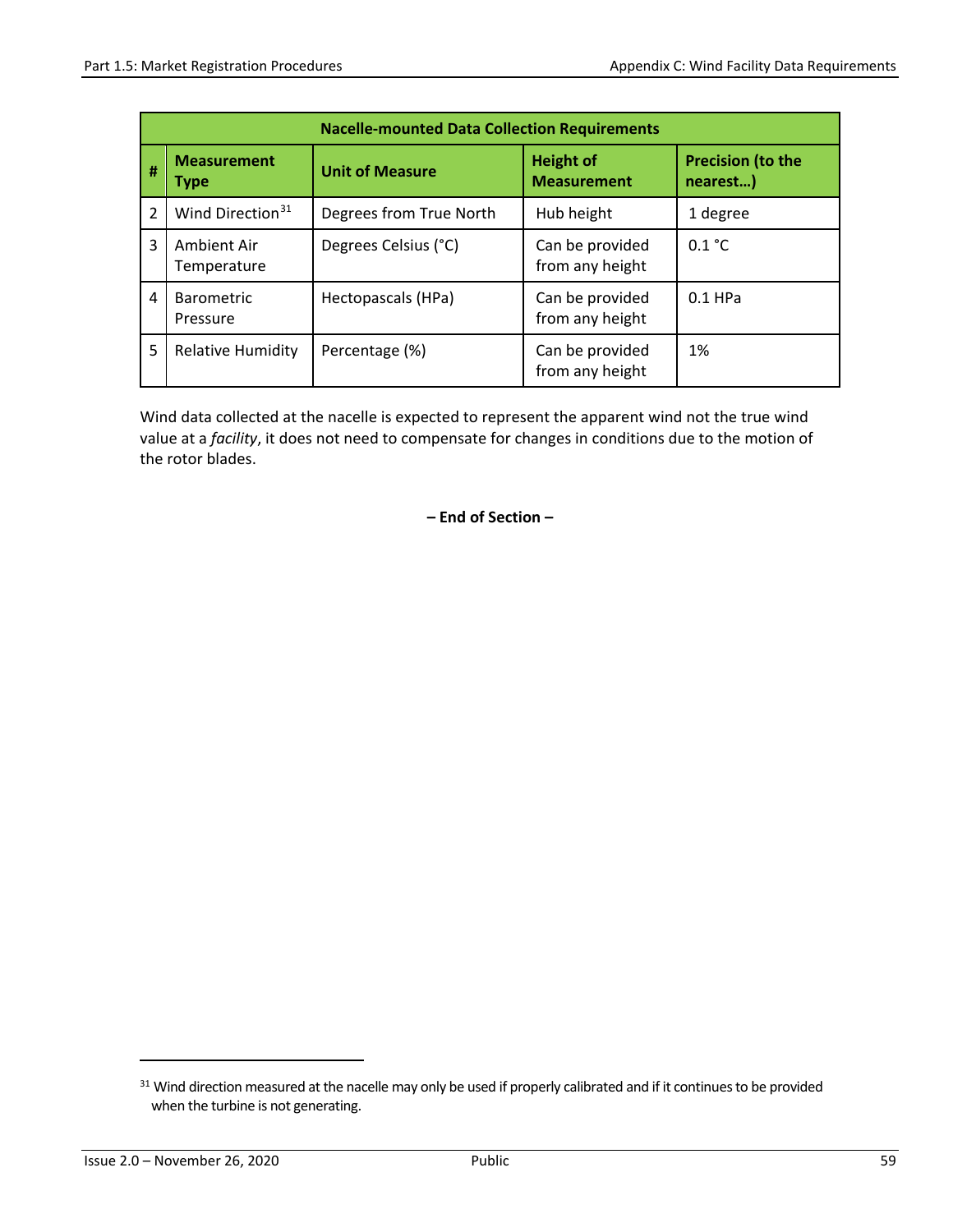# <span id="page-69-0"></span>**Appendix D: Solar Facility Data Requirements**

Table D-1 identifies *facility* data requirements for the physical layout and details of the solar arrays. *Market participants* must also refer to [Section 3](#page-25-0) for registration requirements.

| # | <b>Static Plant Data</b>                                                                    | <b>Description</b>                                                                                                                                                                          |
|---|---------------------------------------------------------------------------------------------|---------------------------------------------------------------------------------------------------------------------------------------------------------------------------------------------|
| 1 | Solar facility location (latitude and<br>longitude) <sup>32</sup>                           | Physical location (GPS coordinates) of each solar array <sup>33</sup> .                                                                                                                     |
| 2 | Meteorological data collection device<br>location and elevation (latitude and<br>longitude) | Physical location (GPS coordinates) of each met data<br>collection device, its elevation and height of<br>measurement.                                                                      |
| 3 | Elevation and orientation angles of<br>arrays                                               | Height from ground level and angle of each solar array,<br>Tilt (angle with horizontal plane) and Azimuth (angle in<br>North-East-South West Plane)                                         |
| 4 | <b>Power Rating</b>                                                                         | Rated Power at standard test conditions.                                                                                                                                                    |
| 5 | Generation capacity of the generating<br>facility and each generation unit                  | The name plate capacity of the entire facility with a<br>breakdown for each array within the system. (DC and AC<br>Power at standard test conditions for arrays and power of<br>inverters.) |
| 6 | <b>Temperature Coefficient</b>                                                              | Temperature coefficient of the module power at the<br>maximum power point.                                                                                                                  |
| 7 | Type of Mounting                                                                            | Ground Mount, Rooftop, Rack Mount, Fixed or Solar<br>Tracking (single or dual axis) $^{34}$ , etc.                                                                                          |
| 8 | Module Type                                                                                 | Crystalline, Thin-Film, Concentrated PV (CPV) etc.                                                                                                                                          |
| 9 | <b>Wind Protection</b>                                                                      | Wind speed at which panels are stored to avoid damage.<br>(If applicable)                                                                                                                   |

#### **Table D-1: Solar Facility Data Requirements**

<span id="page-69-1"></span> $32$  The physical location should be representative of the GPS coordinates at the centre of each solar array such that every solar panel within that array is within 5 km of the GPS coordinates. In the event that the array is larger, additional GPS coordinates will be required to outline the geographic footprint of the array.

<span id="page-69-2"></span><sup>33</sup> Solar array is defined as a collection of solar panels that share a *connection point* going into an inverter.

<span id="page-69-3"></span><sup>34</sup> If the tracking feature is disabled the *generator*shall notify the *IESO* using the address [renewableforecastinfo@ieso.ca](mailto:renewableforecastinfo@ieso.ca) with as much notice as possible.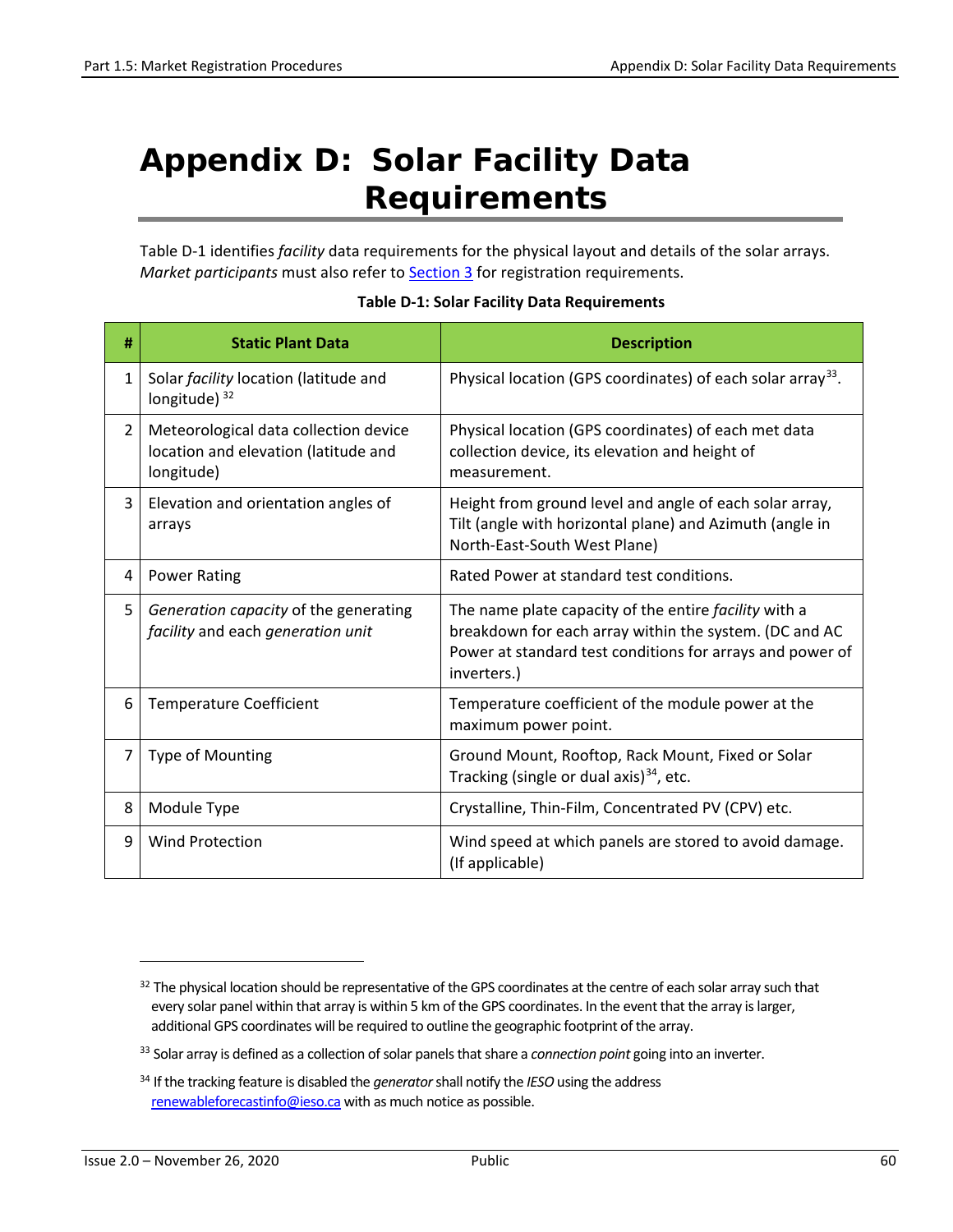Table D-2 identifies operational monitoring for solar *generation facilities*.

|              | <b>Operational Monitoring Requirements</b> |                                                                    |                        |                          |                                        |  |  |
|--------------|--------------------------------------------|--------------------------------------------------------------------|------------------------|--------------------------|----------------------------------------|--|--|
| #            | <b>Measurement</b><br><b>Type</b>          | <b>Definition</b>                                                  | <b>Unit of Measure</b> | <b>Data Required for</b> | <b>Measurement</b><br><b>Precision</b> |  |  |
| $\mathbf{1}$ | MW output <sup>35</sup><br>(per facility)  | Current Megawatt (MW)<br>output for the facility                   | Megawatt (MW)          | All                      | $0.1$ MW                               |  |  |
|              | Available<br>Megawatts $36$                | What the <i>facility</i> can<br>produce after deducting<br>outages | Megawatt (MW)          | All                      | $0.1$ MW                               |  |  |

#### **Table D-2: Solar Facility Operational Monitoring Requirements**

Table D-3 identifies meteorological monitoring for solar *generation facilities*.

#### **Table D-3: Solar Facility Meteorological Monitoring Requirements**

|                | <b>Meteorological Monitoring Requirements</b>            |                                                                                                                                                                                                                                                 |                                  |                                 |                                        |  |  |
|----------------|----------------------------------------------------------|-------------------------------------------------------------------------------------------------------------------------------------------------------------------------------------------------------------------------------------------------|----------------------------------|---------------------------------|----------------------------------------|--|--|
| #              | <b>Measurement</b><br><b>Type</b>                        | <b>Definition</b>                                                                                                                                                                                                                               | <b>Unit of Measure</b>           | <b>Data Required for</b>        | <b>Measurement</b><br><b>Precision</b> |  |  |
| $\mathbf{1}$   | Plane-of-Array<br>Irradiance (POA)                       | Measurements perpendicular<br>to the solar receiver                                                                                                                                                                                             | Watts/Square<br>Metre            | Crystalline, Thin-<br>Film, CPV | $+/- 1W/m2$                            |  |  |
| $\overline{2}$ | Global<br>Horizontal<br>Irradiance (GHI)                 | The solar irradiance available<br>to a flat-plate collector<br>oriented horizontal to the<br>earth's surface                                                                                                                                    | Watts/Square<br>Metre            | Crystalline, Thin-<br>Film, CPV | $+/- 1W/m2$                            |  |  |
| $\overline{3}$ | Direct Irradiance<br>(DNI)                               | The amount of solar radiation<br>received per unit area by a<br>surface that is always held<br>perpendicular (or normal) to<br>the rays that come in a<br>straight line from the<br>direction of the sun at its<br>current position in the sky. | Watts/Square<br>Metre            | <b>CPV</b>                      | $+/- 1 W/m2$                           |  |  |
| 4              | Ambient<br>temperature at<br>the array<br>average height | Ambient temperature at the<br>array average height                                                                                                                                                                                              | Degrees Celsius<br>$(^{\circ}C)$ | Crystalline, Thin-<br>Film, CPV | 0.1 °C                                 |  |  |

<span id="page-70-0"></span><sup>35</sup> Megawatts shall be provided as one measurement per *connection point*.

<span id="page-70-1"></span><sup>36</sup> Available Megawatts shall be reported as the sum total of the capacities of all available panels per *connection point* (i.e. available MW = max capacity – *outages*).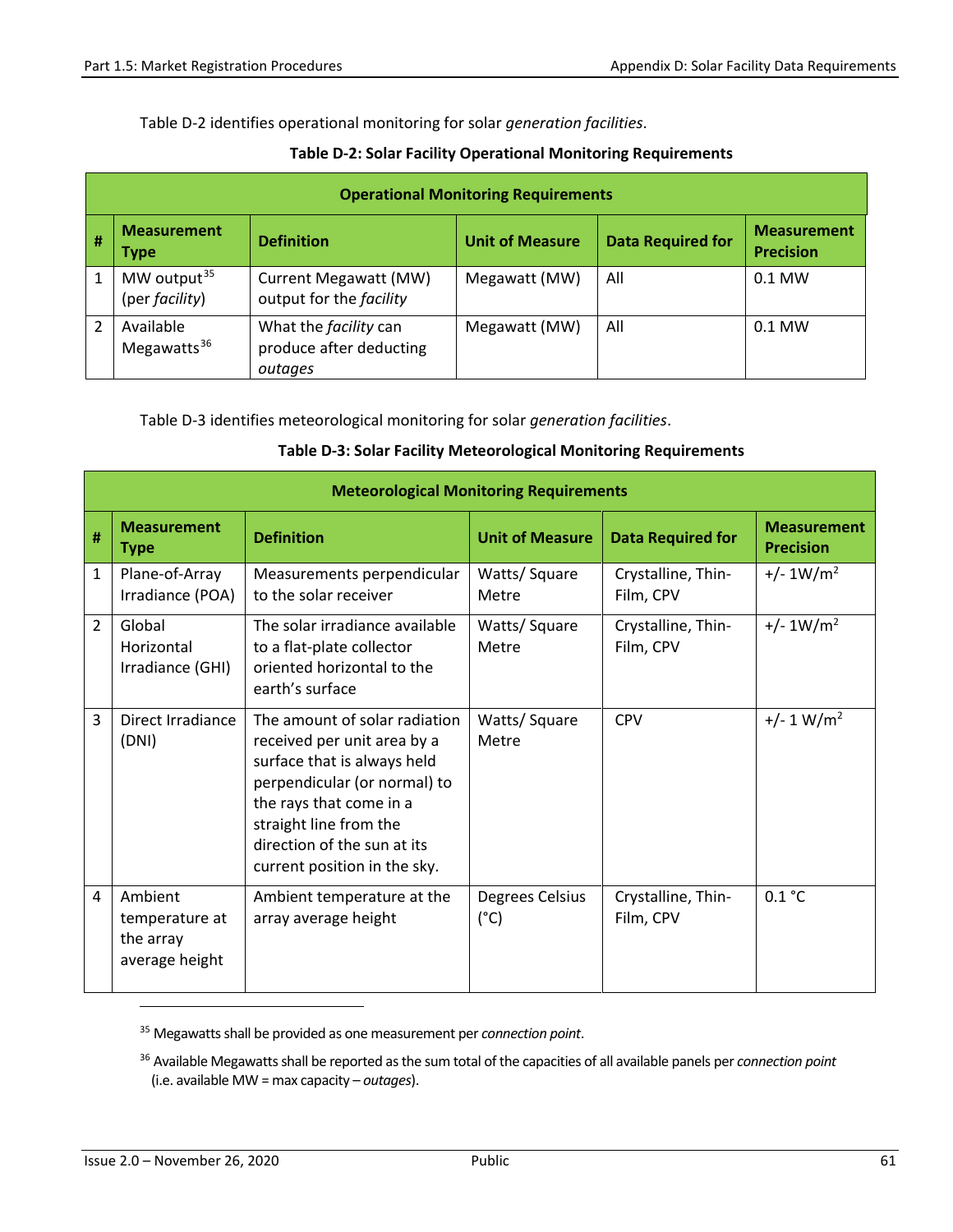|   | <b>Meteorological Monitoring Requirements</b>      |                                              |                                   |                                 |                                        |  |  |
|---|----------------------------------------------------|----------------------------------------------|-----------------------------------|---------------------------------|----------------------------------------|--|--|
| # | <b>Measurement</b><br><b>Type</b>                  | <b>Definition</b>                            | <b>Unit of Measure</b>            | <b>Data Required for</b>        | <b>Measurement</b><br><b>Precision</b> |  |  |
| 5 | <b>Back of Module</b><br>Temperature <sup>37</sup> | Average temperature at the<br>back of module | Degrees Celsius<br>$(^{\circ}C)$  | Crystalline, Thin-<br>Film, CPV | 0.1 °C                                 |  |  |
| 6 | <b>Barometric</b><br>pressure                      | <b>Barometric Pressure</b>                   | Hectopascals<br>(HPa)             | Crystalline, Thin-<br>Film, CPV | $0.1$ HPa                              |  |  |
| 7 | Wind speed<br>at the average<br>array height       | Anemometer                                   | Metres/Second<br>(m/s)            | Crystalline, Thin-<br>Film, CPV | $0.1 \, \text{m/s}$                    |  |  |
| 8 | Wind direction<br>at the average<br>array height   | Wind vane or wind mast<br>readings           | Degrees from<br><b>True North</b> | Crystalline, Thin-<br>Film, CPV | 1 <sup>°</sup>                         |  |  |

**– End of Section –** 

<span id="page-71-0"></span><sup>&</sup>lt;sup>37</sup> The GPS coordinates of the back of module temperature measurement locations shall be included.